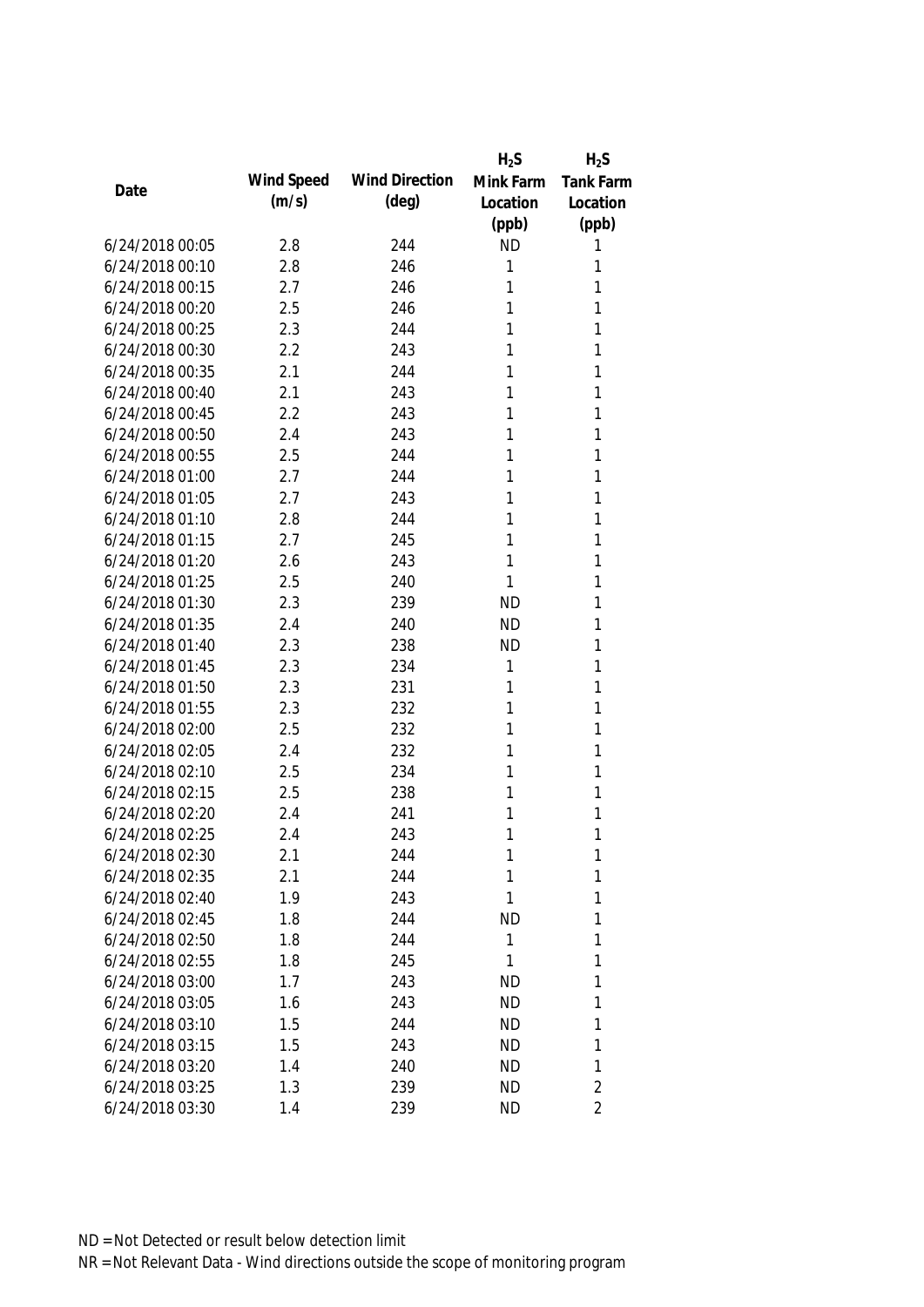|                 |            |                       | $H_2S$    | $H_2S$         |
|-----------------|------------|-----------------------|-----------|----------------|
| Date            | Wind Speed | <b>Wind Direction</b> | Mink Farm | Tank Farm      |
|                 | (m/s)      | $(\text{deg})$        | Location  | Location       |
|                 |            |                       | (ppb)     | (ppb)          |
| 6/24/2018 03:35 | 1.4        | 238                   | <b>ND</b> | 1              |
| 6/24/2018 03:40 | 1.4        | 237                   | <b>ND</b> | 1              |
| 6/24/2018 03:45 | 1.4        | 236                   | <b>ND</b> | 1              |
| 6/24/2018 03:50 | 1.3        | 237                   | <b>ND</b> | 1              |
| 6/24/2018 03:55 | 1.3        | 238                   | <b>ND</b> | 1              |
| 6/24/2018 04:00 | 1.3        | 242                   | <b>ND</b> | 1              |
| 6/24/2018 04:05 | 1.3        | 246                   | 1         | 1              |
| 6/24/2018 04:10 | 1.3        | 247                   | 1         | 1              |
| 6/24/2018 04:15 | 1.3        | 249                   | 1         | 1              |
| 6/24/2018 04:20 | 1.4        | 253                   | 1         | 1              |
| 6/24/2018 04:25 | 1.5        | 252                   | 1         | 1              |
| 6/24/2018 04:30 | 1.4        | 250                   | 1         | 1              |
| 6/24/2018 04:35 | 1.3        | 247                   | 1         | 1              |
| 6/24/2018 04:40 | 1.1        | 248                   | 1         | 1              |
| 6/24/2018 04:45 | 1.0        | 249                   | 1         | 1              |
| 6/24/2018 04:50 | 0.9        | 255                   | 1         | 1              |
| 6/24/2018 04:55 | 0.8        | 264                   | 1         | 1              |
| 6/24/2018 05:00 | 0.8        | 266                   | 1         | 1              |
| 6/24/2018 05:05 | 0.9        | 266                   | <b>ND</b> | 1              |
| 6/24/2018 05:10 | 1.0        | 264                   | <b>ND</b> | 1              |
| 6/24/2018 05:15 | 0.9        | 263                   | 1         | 1              |
| 6/24/2018 05:20 | 0.8        | 256                   | 1         | $\overline{2}$ |
| 6/24/2018 05:25 | 0.7        | 247                   | <b>ND</b> | $\overline{2}$ |
| 6/24/2018 05:30 | 0.5        | 247                   | 1         | $\overline{2}$ |
| 6/24/2018 05:35 | 0.3        | 246                   | 1         | $\overline{2}$ |
| 6/24/2018 05:40 | 0.2        | 249                   | 1         | $\overline{2}$ |
| 6/24/2018 05:45 | 0.4        | 258                   | 1         | $\overline{2}$ |
| 6/24/2018 05:50 | 0.5        | 269                   | 1         | $\overline{2}$ |
| 6/24/2018 05:55 | 0.6        | 275                   | 1         | $\overline{2}$ |
| 6/24/2018 06:00 | 0.7        | 271                   | 1         | $\overline{2}$ |
| 6/24/2018 06:05 | 0.9        | 267                   | 1         | 1              |
| 6/24/2018 06:10 | 1.1        | 263                   | 1         | $\sqrt{2}$     |
| 6/24/2018 06:15 | 1.2        | 257                   | 1         | $\overline{2}$ |
| 6/24/2018 06:20 | 1.2        | 247                   | 1         | $\overline{2}$ |
| 6/24/2018 06:25 | 1.4        | 243                   | 1         | 1              |
| 6/24/2018 06:30 | 1.4        | 242                   | 1         | $\overline{2}$ |
| 6/24/2018 06:35 | 1.4        | 243                   | 1         | $\overline{2}$ |
| 6/24/2018 06:40 | 1.5        | 242                   | 1         | 3              |
| 6/24/2018 06:45 | 1.6        | 245                   | 1         | 3              |
| 6/24/2018 06:50 | 1.7        | 250                   | 1         | 3              |
| 6/24/2018 06:55 | 1.4        | 251                   | 1         | 4              |
| 6/24/2018 07:00 | 1.3        | 256                   | 1         | 3              |
|                 |            |                       |           |                |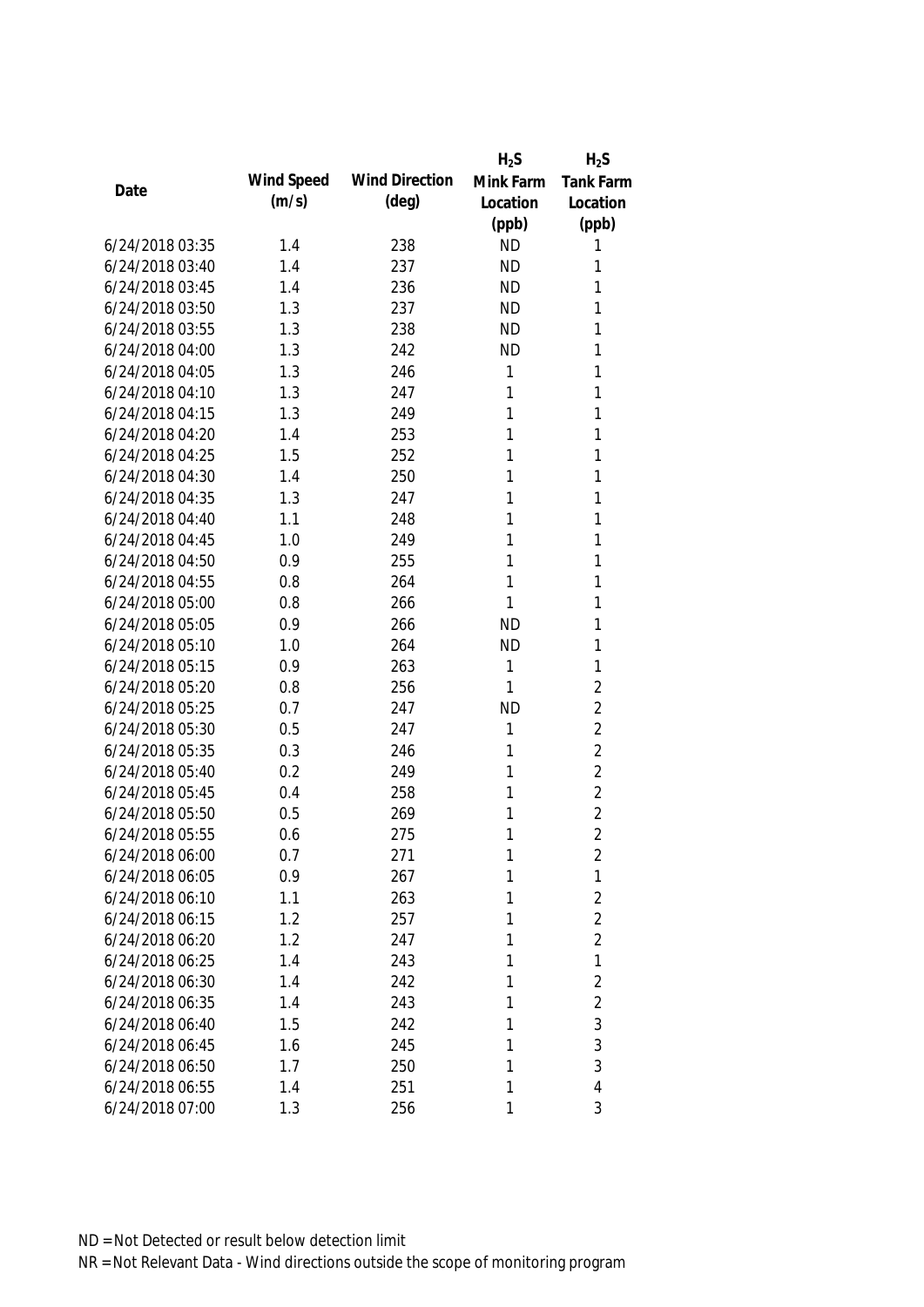|                 |            |                       | $H_2S$       | $H_2S$         |
|-----------------|------------|-----------------------|--------------|----------------|
|                 | Wind Speed | <b>Wind Direction</b> | Mink Farm    | Tank Farm      |
| Date            | (m/s)      | $(\text{deg})$        | Location     | Location       |
|                 |            |                       | (ppb)        | (ppb)          |
| 6/24/2018 07:05 | 1.1        | 263                   | 1            | 3              |
| 6/24/2018 07:10 | 0.8        | 268                   | 1            | 3              |
| 6/24/2018 07:15 | 0.6        | 259                   | 1            | 3              |
| 6/24/2018 07:20 | 0.6        | 241                   | 1            | $\overline{2}$ |
| 6/24/2018 07:25 | 0.8        | 234                   | 1            | $\overline{2}$ |
| 6/24/2018 07:30 | 0.8        | 229                   | <b>NR</b>    | $\overline{2}$ |
| 6/24/2018 07:35 | 0.8        | 227                   | <b>NR</b>    | $\overline{2}$ |
| 6/24/2018 07:40 | 0.8        | 229                   | <b>NR</b>    | $\overline{2}$ |
| 6/24/2018 07:45 | 0.7        | 228                   | <b>NR</b>    | $\overline{2}$ |
| 6/24/2018 07:50 | 0.6        | 228                   | <b>NR</b>    | $\overline{2}$ |
| 6/24/2018 07:55 | 0.7        | 224                   | <b>NR</b>    | $\overline{2}$ |
| 6/24/2018 08:00 | 0.9        | 223                   | <b>NR</b>    | 3              |
| 6/24/2018 08:05 | 0.9        | 223                   | <b>NR</b>    | 3              |
| 6/24/2018 08:10 | 1.0        | 225                   | <b>NR</b>    | 3              |
| 6/24/2018 08:15 | 1.2        | 235                   | 1            | 3              |
| 6/24/2018 08:20 | 1.3        | 247                   | 1            | $\overline{2}$ |
| 6/24/2018 08:25 | 1.4        | 261                   | 1            | $\overline{2}$ |
| 6/24/2018 08:30 | 1.5        | 275                   | 1            | $\mathbf{1}$   |
| 6/24/2018 08:35 | 1.6        | 280                   | 1            | <b>NR</b>      |
| 6/24/2018 08:40 | 1.8        | 282                   | 1            | <b>NR</b>      |
| 6/24/2018 08:45 | 1.8        | 286                   | 1            | <b>NR</b>      |
| 6/24/2018 08:50 | 1.6        | 293                   | <b>ND</b>    | <b>NR</b>      |
| 6/24/2018 08:55 | 1.7        | 301                   | <b>ND</b>    | <b>NR</b>      |
| 6/24/2018 09:00 | 1.8        | 306                   | <b>ND</b>    | <b>NR</b>      |
| 6/24/2018 09:05 | 1.9        | 320                   | <b>ND</b>    | <b>NR</b>      |
| 6/24/2018 09:10 | 2.0        | 329                   | <b>ND</b>    | <b>NR</b>      |
| 6/24/2018 09:15 | 2.1        | 335                   | <b>ND</b>    | <b>NR</b>      |
| 6/24/2018 09:20 | 2.2        | 336                   | <b>ND</b>    | <b>NR</b>      |
| 6/24/2018 09:25 | 2.2        | 339                   | <b>ND</b>    | <b>NR</b>      |
| 6/24/2018 09:30 | 2.1        | 345                   | <b>ND</b>    | <b>NR</b>      |
| 6/24/2018 09:35 | 1.9        | 345                   | <b>ND</b>    | <b>NR</b>      |
| 6/24/2018 09:40 | 1.8        | 344                   | <b>ND</b>    | <b>NR</b>      |
| 6/24/2018 09:45 | 1.5        | 342                   | <b>ND</b>    | <b>NR</b>      |
| 6/24/2018 09:50 | 1.5        | 346                   | <b>ND</b>    | <b>NR</b>      |
| 6/24/2018 09:55 | 1.4        | 340                   | <b>ND</b>    | <b>NR</b>      |
| 6/24/2018 10:00 | 1.4        | 346                   | <b>ND</b>    | <b>NR</b>      |
| 6/24/2018 10:05 | 1.4        | 342                   | <b>NR</b>    | <b>NR</b>      |
| 6/24/2018 10:10 | 1.7        | 341                   | $\mathbf{1}$ | <b>NR</b>      |
| 6/24/2018 10:15 | 1.9        | 347                   | <b>ND</b>    | <b>NR</b>      |
| 6/24/2018 10:20 | 1.9        | 346                   | <b>ND</b>    | <b>NR</b>      |
| 6/24/2018 10:25 | 1.9        | 355                   | 1            | <b>NR</b>      |
| 6/24/2018 10:30 | 1.9        | 350                   | <b>ND</b>    | <b>NR</b>      |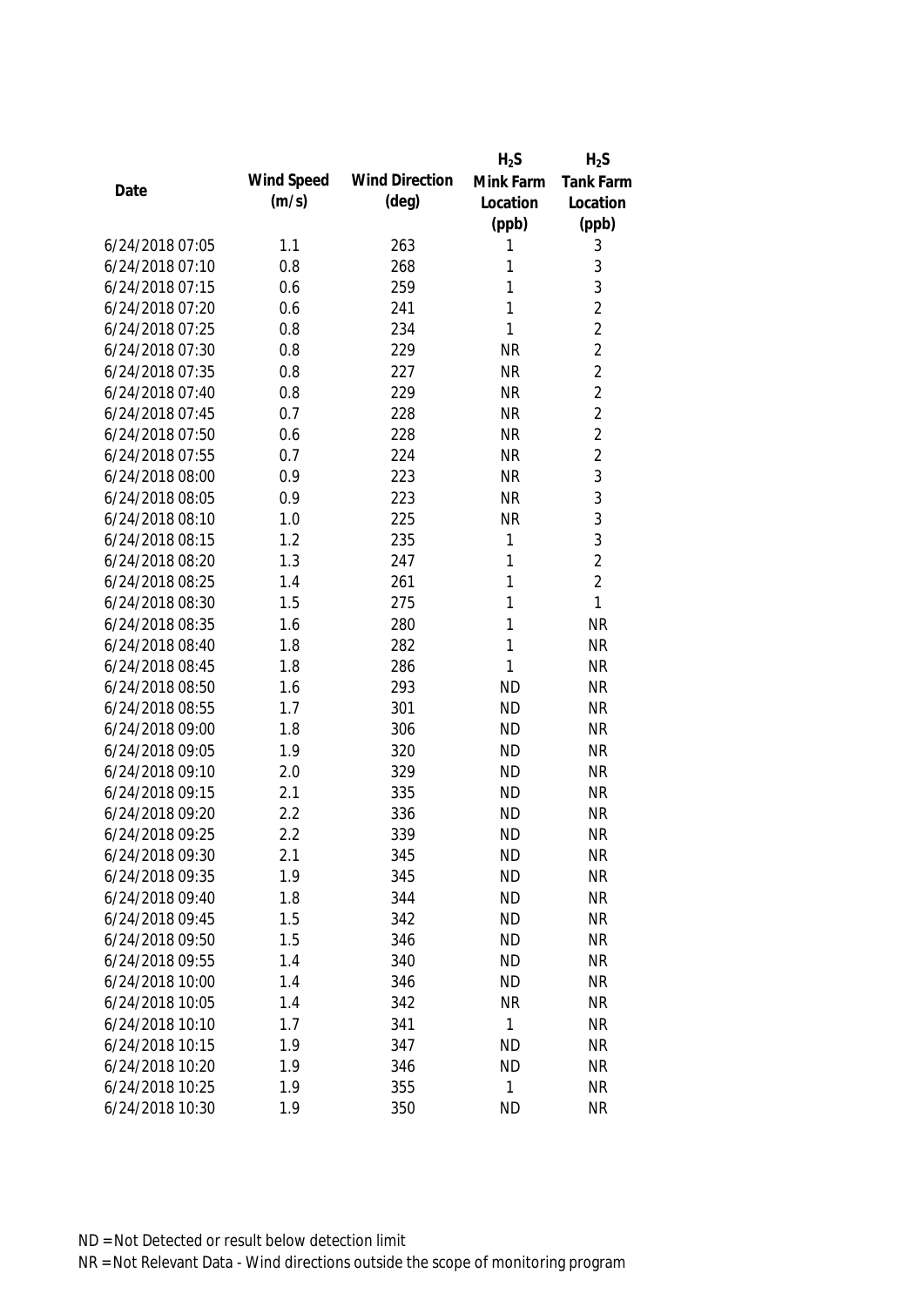|                 |            |                       | $H_2S$    | $H_2S$           |
|-----------------|------------|-----------------------|-----------|------------------|
|                 | Wind Speed | <b>Wind Direction</b> | Mink Farm | <b>Tank Farm</b> |
| Date            | (m/s)      | $(\text{deg})$        | Location  | Location         |
|                 |            |                       | (ppb)     | (ppb)            |
| 6/24/2018 10:35 | 1.9        | 354                   | <b>ND</b> | <b>NR</b>        |
| 6/24/2018 10:40 | 1.7        | $\mathbf 0$           | <b>ND</b> | <b>NR</b>        |
| 6/24/2018 10:45 | 1.7        | 357                   | 1         | <b>NR</b>        |
| 6/24/2018 10:50 | 1.8        | 353                   | 1         | <b>NR</b>        |
| 6/24/2018 10:55 | 1.8        | 346                   | 1         | <b>NR</b>        |
| 6/24/2018 11:00 | 1.7        | 346                   | <b>NR</b> | <b>NR</b>        |
| 6/24/2018 11:05 | 1.6        | 346                   | <b>NR</b> | <b>NR</b>        |
| 6/24/2018 11:10 | 1.7        | 348                   | <b>NR</b> | <b>NR</b>        |
| 6/24/2018 11:15 | 1.8        | 346                   | <b>NR</b> | <b>NR</b>        |
| 6/24/2018 11:20 | 1.8        | 340                   | <b>NR</b> | <b>NR</b>        |
| 6/24/2018 11:25 | 1.8        | 338                   | <b>NR</b> | <b>NR</b>        |
| 6/24/2018 11:30 | 1.9        | 343                   | <b>NR</b> | <b>NR</b>        |
| 6/24/2018 11:35 | 2.1        | 345                   | <b>NR</b> | <b>NR</b>        |
| 6/24/2018 11:40 | 2.0        | 346                   | <b>NR</b> | <b>NR</b>        |
| 6/24/2018 11:45 | 2.0        | 353                   | <b>NR</b> | <b>NR</b>        |
| 6/24/2018 11:50 | 1.9        | 3                     | <b>ND</b> | <b>NR</b>        |
| 6/24/2018 11:55 | 2.0        | 6                     | <b>ND</b> | <b>NR</b>        |
| 6/24/2018 12:00 | 2.0        | 3                     | <b>ND</b> | <b>NR</b>        |
| 6/24/2018 12:05 | 1.9        | 1                     | <b>ND</b> | <b>NR</b>        |
| 6/24/2018 12:10 | 2.0        | 5                     | <b>ND</b> | <b>NR</b>        |
| 6/24/2018 12:15 | 2.0        | 13                    | <b>ND</b> | <b>NR</b>        |
| 6/24/2018 12:20 | 2.1        | 19                    | <b>ND</b> | <b>NR</b>        |
| 6/24/2018 12:25 | 2.1        | 27                    | <b>ND</b> | <b>NR</b>        |
| 6/24/2018 12:30 | 2.2        | 22                    | <b>ND</b> | <b>NR</b>        |
| 6/24/2018 12:35 | 2.2        | 19                    | <b>ND</b> | <b>NR</b>        |
| 6/24/2018 12:40 | 2.1        | 20                    | <b>ND</b> | <b>NR</b>        |
| 6/24/2018 12:45 | 2.0        | 13                    | <b>ND</b> | <b>NR</b>        |
| 6/24/2018 12:50 | 2.0        | 10                    | <b>ND</b> | <b>NR</b>        |
| 6/24/2018 12:55 | 2.1        | 9                     | <b>ND</b> | <b>NR</b>        |
| 6/24/2018 13:00 | 2.1        | 13                    | <b>ND</b> | <b>NR</b>        |
| 6/24/2018 13:05 | 2.3        | 13                    | <b>ND</b> | <b>NR</b>        |
| 6/24/2018 13:10 | 2.4        | 9                     | <b>ND</b> | <b>NR</b>        |
| 6/24/2018 13:15 | 2.5        | 12                    | <b>ND</b> | <b>NR</b>        |
| 6/24/2018 13:20 | 2.2        | 11                    | <b>ND</b> | <b>NR</b>        |
| 6/24/2018 13:25 | 2.1        | $\overline{7}$        | 1         | <b>NR</b>        |
| 6/24/2018 13:30 | 2.2        | 12                    | <b>ND</b> | <b>NR</b>        |
| 6/24/2018 13:35 | 2.1        | 15                    | <b>ND</b> | <b>NR</b>        |
| 6/24/2018 13:40 | 2.1        | 13                    | <b>ND</b> | <b>NR</b>        |
| 6/24/2018 13:45 | 2.0        | 6                     | 1         | <b>NR</b>        |
| 6/24/2018 13:50 | 1.9        | 9                     | 1         | <b>NR</b>        |
| 6/24/2018 13:55 | 1.7        | 12                    | 1         | <b>NR</b>        |
|                 |            |                       |           |                  |
| 6/24/2018 14:00 | 1.4        | 16                    | <b>NR</b> | <b>NR</b>        |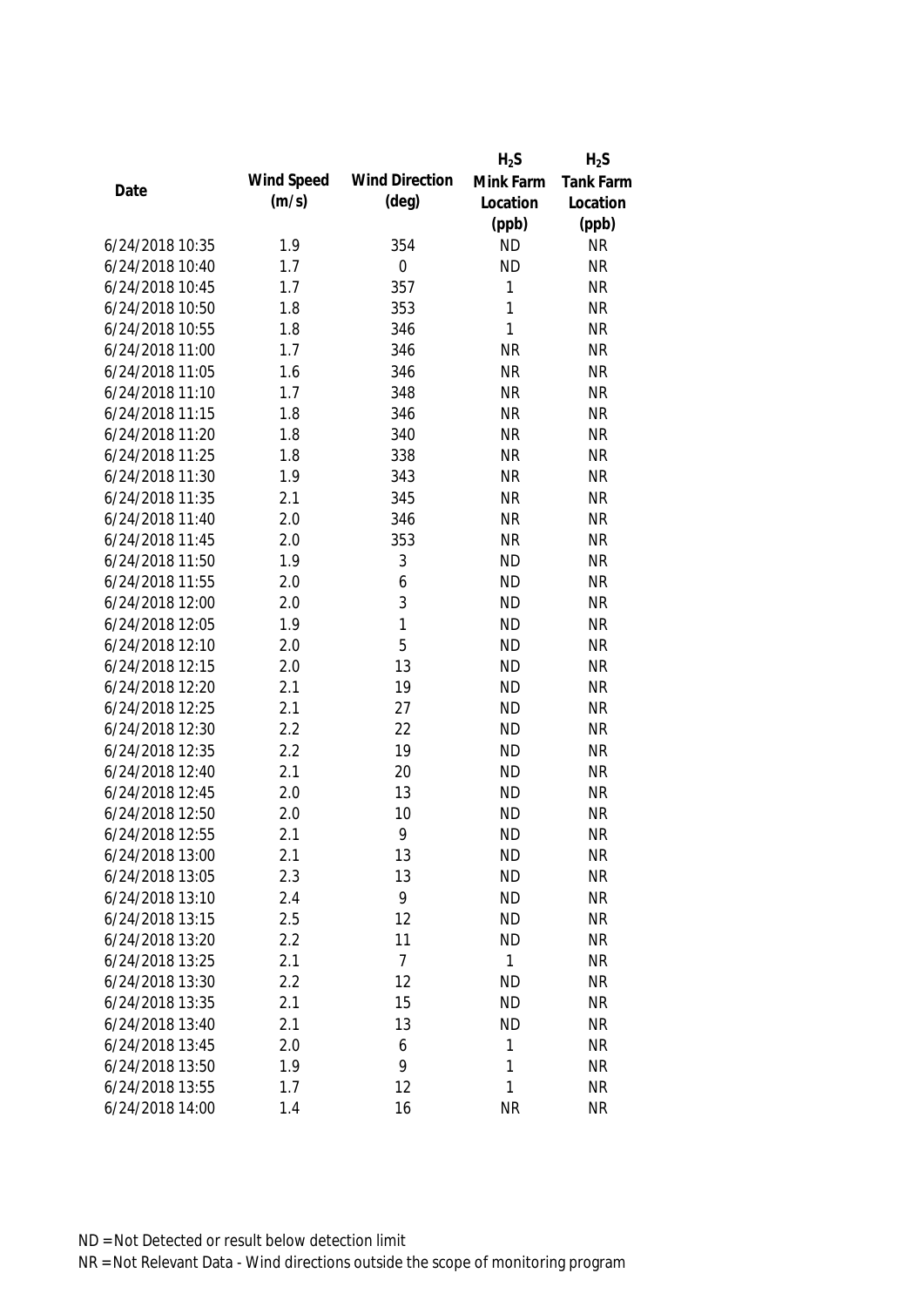|                 |            |                       | $H_2S$    | $H_2S$           |
|-----------------|------------|-----------------------|-----------|------------------|
| Date            | Wind Speed | <b>Wind Direction</b> | Mink Farm | <b>Tank Farm</b> |
|                 | (m/s)      | $(\text{deg})$        | Location  | Location         |
|                 |            |                       | (ppb)     | (ppb)            |
| 6/24/2018 14:05 | 1.3        | 11                    | <b>NR</b> | <b>NR</b>        |
| 6/24/2018 14:10 | 1.3        | 353                   | <b>NR</b> | <b>NR</b>        |
| 6/24/2018 14:15 | 1.3        | 337                   | <b>NR</b> | <b>NR</b>        |
| 6/24/2018 14:20 | 1.4        | 345                   | <b>NR</b> | <b>NR</b>        |
| 6/24/2018 14:25 | 1.5        | 337                   | <b>NR</b> | <b>NR</b>        |
| 6/24/2018 14:30 | 1.6        | 342                   | <b>NR</b> | <b>NR</b>        |
| 6/24/2018 14:35 | 1.7        | 355                   | <b>NR</b> | <b>NR</b>        |
| 6/24/2018 14:40 | 1.5        | $\overline{7}$        | <b>NR</b> | <b>NR</b>        |
| 6/24/2018 14:45 | 1.7        | 26                    | <b>NR</b> | <b>NR</b>        |
| 6/24/2018 14:50 | 1.7        | 38                    | <b>NR</b> | <b>NR</b>        |
| 6/24/2018 14:55 | 1.7        | 54                    | <b>NR</b> | <b>NR</b>        |
| 6/24/2018 15:00 | 1.7        | 67                    | <b>NR</b> | <b>NR</b>        |
| 6/24/2018 15:05 | 2.0        | 87                    | <b>NR</b> | <b>NR</b>        |
| 6/24/2018 15:10 | 2.2        | 99                    | <b>NR</b> | <b>NR</b>        |
| 6/24/2018 15:15 | 2.3        | 95                    | <b>NR</b> | <b>NR</b>        |
| 6/24/2018 15:20 | 2.3        | 92                    | <b>NR</b> | <b>NR</b>        |
| 6/24/2018 15:25 | 2.5        | 96                    | <b>NR</b> | <b>NR</b>        |
| 6/24/2018 15:30 | 2.7        | 98                    | <b>NR</b> | <b>NR</b>        |
| 6/24/2018 15:35 | 2.9        | 96                    | <b>NR</b> | <b>NR</b>        |
| 6/24/2018 15:40 | 3.0        | 93                    | <b>NR</b> | <b>NR</b>        |
| 6/24/2018 15:45 | 3.0        | 94                    | <b>NR</b> | <b>NR</b>        |
| 6/24/2018 15:50 | 3.2        | 94                    | <b>NR</b> | <b>NR</b>        |
| 6/24/2018 15:55 | 3.2        | 94                    | <b>NR</b> | <b>NR</b>        |
| 6/24/2018 16:00 | 3.1        | 94                    | <b>NR</b> | <b>NR</b>        |
| 6/24/2018 16:05 | 3.0        | 91                    | <b>NR</b> | <b>NR</b>        |
| 6/24/2018 16:10 | 2.8        | 90                    | <b>NR</b> | <b>NR</b>        |
| 6/24/2018 16:15 | 2.7        | 89                    | <b>NR</b> | <b>NR</b>        |
| 6/24/2018 16:20 | 2.7        | 87                    | <b>NR</b> | <b>NR</b>        |
| 6/24/2018 16:25 | 2.8        | 84                    | <b>NR</b> | <b>NR</b>        |
| 6/24/2018 16:30 | 2.9        | 80                    | <b>NR</b> | <b>NR</b>        |
| 6/24/2018 16:35 | 2.8        | 77                    | <b>NR</b> | <b>NR</b>        |
| 6/24/2018 16:40 | 2.8        | 75                    | <b>NR</b> | <b>NR</b>        |
| 6/24/2018 16:45 | 3.0        | 67                    | <b>NR</b> | <b>NR</b>        |
| 6/24/2018 16:50 | 3.0        | 61                    | <b>NR</b> | <b>NR</b>        |
| 6/24/2018 16:55 | 3.0        | 59                    | <b>NR</b> | <b>NR</b>        |
| 6/24/2018 17:00 | 2.8        | 59                    | <b>NR</b> | <b>NR</b>        |
| 6/24/2018 17:05 | 2.9        | 61                    | <b>NR</b> | <b>NR</b>        |
| 6/24/2018 17:10 | 2.8        | 61                    | <b>NR</b> | <b>NR</b>        |
| 6/24/2018 17:15 | 2.7        | 65                    | <b>NR</b> | <b>NR</b>        |
| 6/24/2018 17:20 | 2.6        | 71                    | <b>NR</b> | <b>NR</b>        |
| 6/24/2018 17:25 | 2.5        | 69                    | <b>NR</b> | <b>NR</b>        |
| 6/24/2018 17:30 | 2.6        | 65                    | <b>NR</b> | <b>NR</b>        |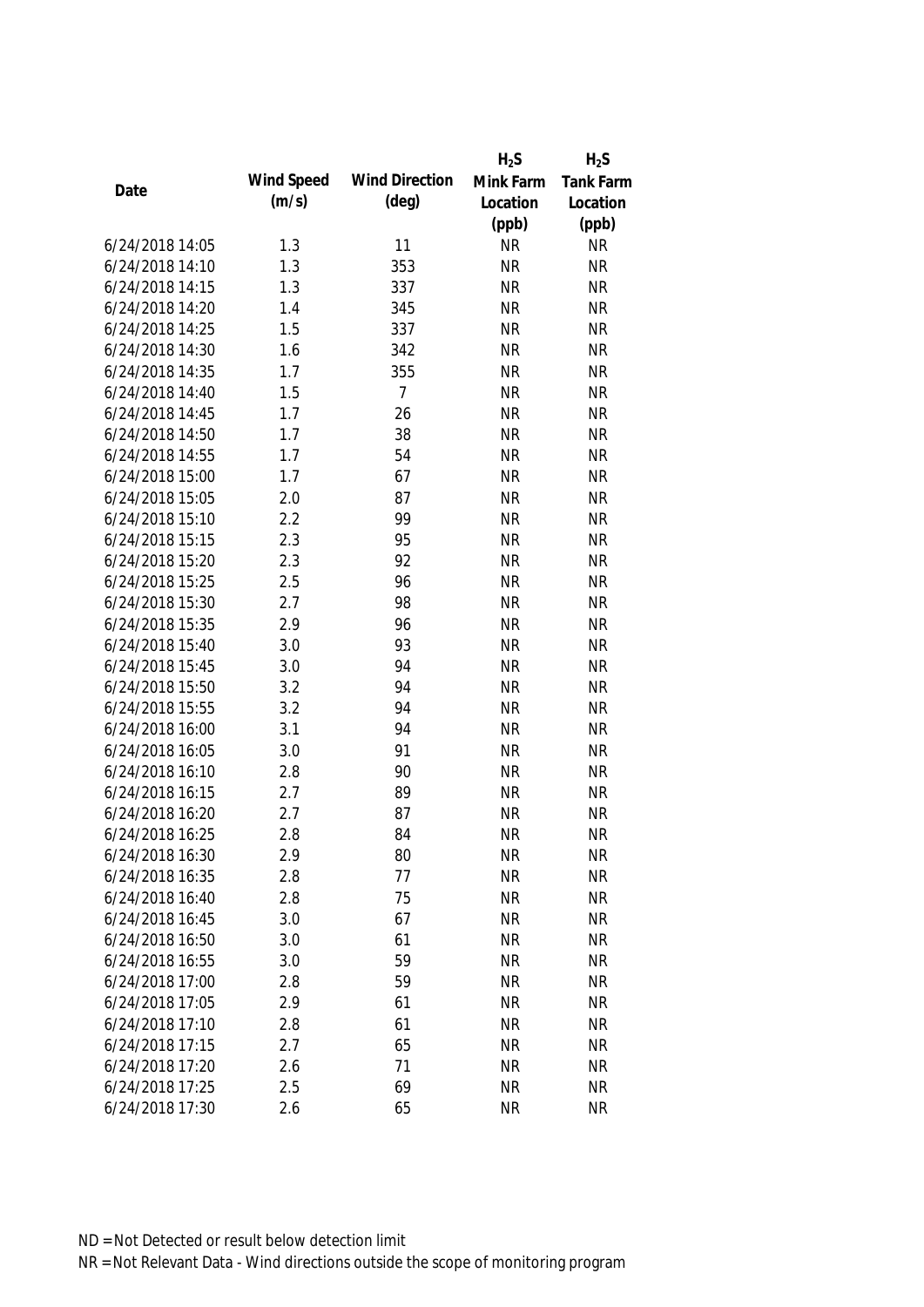|                 |            |                       | $H_2S$    | $H_2S$           |
|-----------------|------------|-----------------------|-----------|------------------|
|                 | Wind Speed | <b>Wind Direction</b> | Mink Farm | <b>Tank Farm</b> |
| Date            | (m/s)      | $(\text{deg})$        | Location  | Location         |
|                 |            |                       | (ppb)     | (ppb)            |
| 6/24/2018 17:35 | 2.7        | 62                    | <b>NR</b> | <b>NR</b>        |
| 6/24/2018 17:40 | 2.8        | 57                    | <b>NR</b> | <b>NR</b>        |
| 6/24/2018 17:45 | 2.9        | 55                    | <b>NR</b> | <b>NR</b>        |
| 6/24/2018 17:50 | 2.9        | 54                    | <b>NR</b> | <b>NR</b>        |
| 6/24/2018 17:55 | 2.9        | 58                    | <b>NR</b> | <b>NR</b>        |
| 6/24/2018 18:00 | 2.8        | 58                    | <b>NR</b> | <b>NR</b>        |
| 6/24/2018 18:05 | 2.8        | 54                    | <b>NR</b> | <b>NR</b>        |
| 6/24/2018 18:10 | 3.0        | 52                    | <b>NR</b> | <b>NR</b>        |
| 6/24/2018 18:15 | 3.1        | 49                    | <b>NR</b> | <b>NR</b>        |
| 6/24/2018 18:20 | 3.2        | 44                    | <b>NR</b> | <b>NR</b>        |
| 6/24/2018 18:25 | 3.2        | 39                    | <b>ND</b> | <b>NR</b>        |
| 6/24/2018 18:30 | 3.3        | 38                    | <b>ND</b> | <b>NR</b>        |
| 6/24/2018 18:35 | 3.3        | 39                    | <b>ND</b> | <b>NR</b>        |
| 6/24/2018 18:40 | 3.2        | 41                    | <b>NR</b> | <b>NR</b>        |
| 6/24/2018 18:45 | 3.0        | 42                    | <b>NR</b> | <b>NR</b>        |
| 6/24/2018 18:50 | 2.9        | 43                    | <b>NR</b> | <b>NR</b>        |
| 6/24/2018 18:55 | 2.9        | 43                    | <b>NR</b> | <b>NR</b>        |
| 6/24/2018 19:00 | 2.9        | 44                    | <b>NR</b> | <b>NR</b>        |
| 6/24/2018 19:05 | 2.9        | 44                    | <b>NR</b> | <b>NR</b>        |
| 6/24/2018 19:10 | 2.8        | 43                    | <b>NR</b> | <b>NR</b>        |
| 6/24/2018 19:15 | 2.7        | 42                    | <b>NR</b> | <b>NR</b>        |
| 6/24/2018 19:20 | 2.7        | 43                    | <b>NR</b> | <b>NR</b>        |
| 6/24/2018 19:25 | 2.7        | 43                    | <b>NR</b> | <b>NR</b>        |
| 6/24/2018 19:30 | 2.7        | 42                    | <b>NR</b> | <b>NR</b>        |
| 6/24/2018 19:35 | 2.7        | 42                    | <b>NR</b> | <b>NR</b>        |
| 6/24/2018 19:40 | 2.8        | 42                    | <b>NR</b> | <b>NR</b>        |
| 6/24/2018 19:45 | 2.9        | 42                    | <b>NR</b> | <b>NR</b>        |
| 6/24/2018 19:50 | 2.9        | 41                    | <b>NR</b> | <b>NR</b>        |
| 6/24/2018 19:55 | 3.1        | 41                    | <b>NR</b> | <b>NR</b>        |
| 6/24/2018 20:00 | 3.0        | 41                    | <b>NR</b> | <b>NR</b>        |
| 6/24/2018 20:05 | 2.9        | 42                    | <b>NR</b> | <b>NR</b>        |
| 6/24/2018 20:10 | 2.9        | 42                    | <b>NR</b> | <b>NR</b>        |
| 6/24/2018 20:15 | 2.8        | 40                    | 1         | <b>NR</b>        |
| 6/24/2018 20:20 | 2.6        | 42                    | <b>NR</b> | <b>NR</b>        |
| 6/24/2018 20:25 | 2.4        | 42                    | <b>NR</b> | <b>NR</b>        |
| 6/24/2018 20:30 | 2.2        | 45                    | <b>NR</b> | <b>NR</b>        |
| 6/24/2018 20:35 | 2.1        | 46                    | <b>NR</b> | <b>NR</b>        |
| 6/24/2018 20:40 | 1.9        | 49                    | <b>NR</b> | <b>NR</b>        |
| 6/24/2018 20:45 | 1.8        | 52                    | <b>NR</b> | <b>NR</b>        |
| 6/24/2018 20:50 | 1.9        | 51                    | <b>NR</b> | <b>NR</b>        |
| 6/24/2018 20:55 | 1.8        | 53                    | <b>NR</b> | <b>NR</b>        |
| 6/24/2018 21:00 | 1.7        | 54                    | <b>NR</b> | <b>NR</b>        |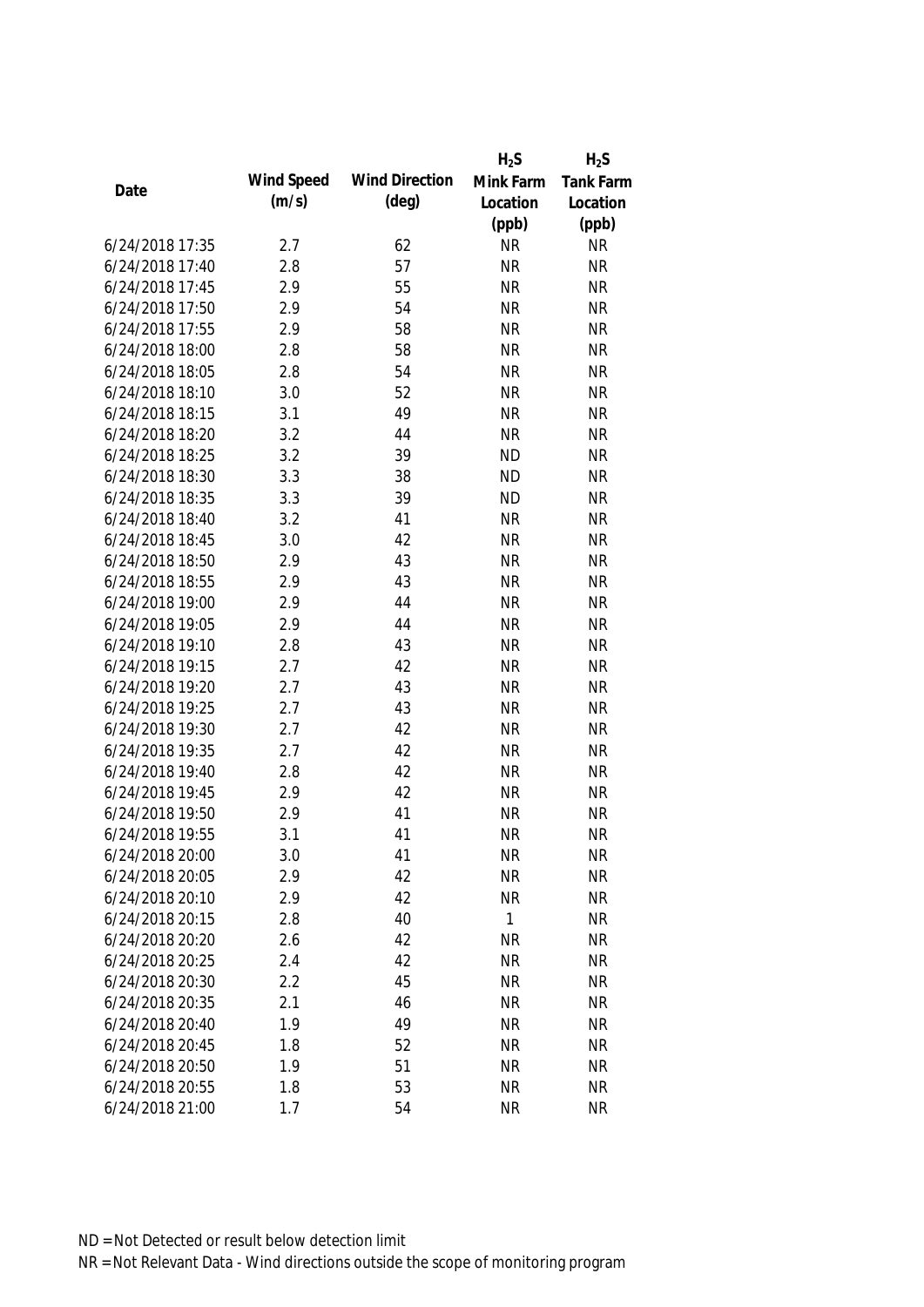|                 |            |                       | $H_2S$    | $H_2S$           |
|-----------------|------------|-----------------------|-----------|------------------|
|                 | Wind Speed | <b>Wind Direction</b> | Mink Farm | <b>Tank Farm</b> |
| Date            | (m/s)      | $(\text{deg})$        | Location  | Location         |
|                 |            |                       | (ppb)     | (ppb)            |
| 6/24/2018 21:05 | 1.7        | 56                    | <b>NR</b> | <b>NR</b>        |
| 6/24/2018 21:10 | 1.7        | 54                    | <b>NR</b> | <b>NR</b>        |
| 6/24/2018 21:15 | 1.8        | 52                    | <b>NR</b> | <b>NR</b>        |
| 6/24/2018 21:20 | 1.9        | 51                    | <b>NR</b> | <b>NR</b>        |
| 6/24/2018 21:25 | 2.0        | 49                    | <b>NR</b> | <b>NR</b>        |
| 6/24/2018 21:30 | 2.2        | 45                    | <b>NR</b> | <b>NR</b>        |
| 6/24/2018 21:35 | 2.3        | 44                    | <b>NR</b> | <b>NR</b>        |
| 6/24/2018 21:40 | 2.3        | 47                    | <b>NR</b> | <b>NR</b>        |
| 6/24/2018 21:45 | 2.2        | 51                    | <b>NR</b> | <b>NR</b>        |
| 6/24/2018 21:50 | 2.1        | 56                    | <b>NR</b> | <b>NR</b>        |
| 6/24/2018 21:55 | 2.0        | 60                    | <b>NR</b> | <b>NR</b>        |
| 6/24/2018 22:00 | 1.9        | 63                    | <b>NR</b> | <b>NR</b>        |
| 6/24/2018 22:05 | 1.8        | 68                    | <b>NR</b> | <b>NR</b>        |
| 6/24/2018 22:10 | 1.8        | 70                    | <b>NR</b> | <b>NR</b>        |
| 6/24/2018 22:15 | 1.8        | 72                    | <b>NR</b> | <b>NR</b>        |
| 6/24/2018 22:20 | 1.8        | 68                    | <b>NR</b> | <b>NR</b>        |
| 6/24/2018 22:25 | 1.8        | 70                    | <b>NR</b> | <b>NR</b>        |
| 6/24/2018 22:30 | 1.7        | 69                    | <b>NR</b> | <b>NR</b>        |
| 6/24/2018 22:35 | 2.0        | 62                    | <b>NR</b> | <b>NR</b>        |
| 6/24/2018 22:40 | 2.1        | 56                    | <b>NR</b> | <b>NR</b>        |
| 6/24/2018 22:45 | 2.3        | 52                    | <b>NR</b> | <b>NR</b>        |
| 6/24/2018 22:50 | 2.5        | 50                    | <b>NR</b> | <b>NR</b>        |
| 6/24/2018 22:55 | 2.6        | 47                    | <b>NR</b> | <b>NR</b>        |
| 6/24/2018 23:00 | 2.8        | 48                    | <b>NR</b> | <b>NR</b>        |
| 6/24/2018 23:05 | 2.6        | 50                    | <b>NR</b> | <b>NR</b>        |
| 6/24/2018 23:10 | 2.5        | 50                    | <b>NR</b> | <b>NR</b>        |
| 6/24/2018 23:15 | 2.3        | 50                    | <b>NR</b> | <b>NR</b>        |
| 6/24/2018 23:20 | 2.2        | 53                    | <b>NR</b> | <b>NR</b>        |
| 6/24/2018 23:25 | 2.1        | 52                    | <b>NR</b> | <b>NR</b>        |
| 6/24/2018 23:30 | 1.9        | 53                    | <b>NR</b> | <b>NR</b>        |
| 6/24/2018 23:35 | 1.8        | 52                    | <b>NR</b> | <b>NR</b>        |
| 6/24/2018 23:40 | 1.9        | 52                    | <b>NR</b> | <b>NR</b>        |
| 6/24/2018 23:45 | 2.0        | 50                    | <b>NR</b> | <b>NR</b>        |
| 6/24/2018 23:50 | 2.0        | 49                    | <b>NR</b> | <b>NR</b>        |
| 6/24/2018 23:55 | 2.0        | 49                    | <b>NR</b> | <b>NR</b>        |
| 6/24/2018 24:00 | 2.1        | 46                    | <b>NR</b> | <b>NR</b>        |
| 6/25/2018 00:05 | 2.3        | 44                    | <b>NR</b> | <b>NR</b>        |
| 6/25/2018 00:10 | 2.5        | 43                    | <b>NR</b> | <b>NR</b>        |
| 6/25/2018 00:15 | 2.7        | 43                    | <b>NR</b> | <b>NR</b>        |
| 6/25/2018 00:20 | 2.8        | 40                    | 1         | <b>NR</b>        |
| 6/25/2018 00:25 | 2.9        | 39                    | 1         | <b>NR</b>        |
| 6/25/2018 00:30 | 2.9        | 38                    | 1         | <b>NR</b>        |
|                 |            |                       |           |                  |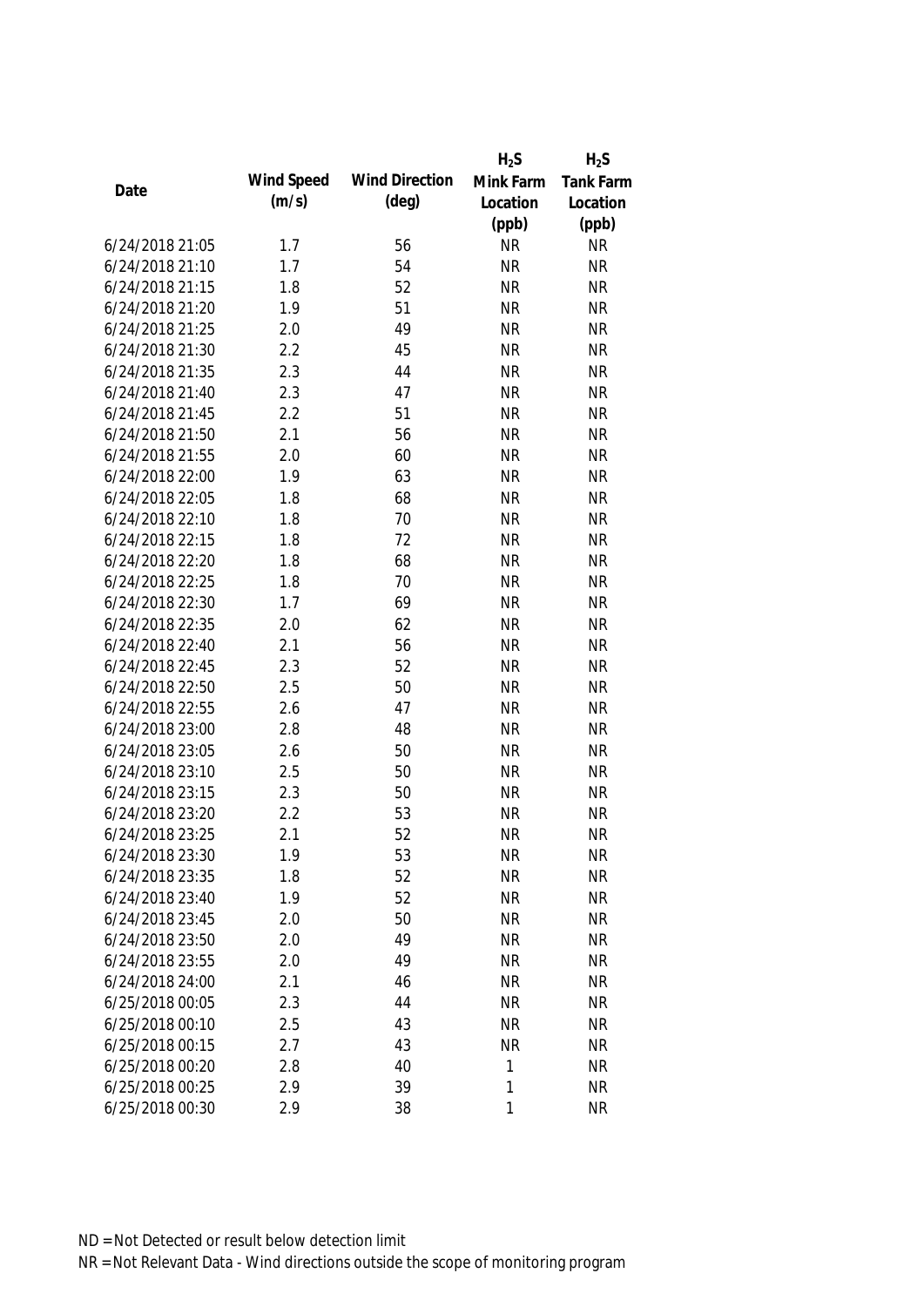|                 |            |                       | $H_2S$    | $H_2S$           |
|-----------------|------------|-----------------------|-----------|------------------|
|                 | Wind Speed | <b>Wind Direction</b> | Mink Farm | <b>Tank Farm</b> |
| Date            | (m/s)      | $(\text{deg})$        | Location  | Location         |
|                 |            |                       | (ppb)     | (ppb)            |
| 6/25/2018 00:35 | 2.9        | 38                    | 1         | <b>NR</b>        |
| 6/25/2018 00:40 | 2.7        | 38                    | 1         | <b>NR</b>        |
| 6/25/2018 00:45 | 2.5        | 38                    | 1         | <b>NR</b>        |
| 6/25/2018 00:50 | 2.5        | 38                    | <b>ND</b> | <b>NR</b>        |
| 6/25/2018 00:55 | 2.3        | 38                    | 1         | <b>NR</b>        |
| 6/25/2018 01:00 | 2.2        | 39                    | 1         | <b>NR</b>        |
| 6/25/2018 01:05 | 2.1        | 38                    | 1         | <b>NR</b>        |
| 6/25/2018 01:10 | 2.0        | 37                    | 1         | <b>NR</b>        |
| 6/25/2018 01:15 | 2.0        | 36                    | 1         | <b>NR</b>        |
| 6/25/2018 01:20 | 1.9        | 35                    | 1         | <b>NR</b>        |
| 6/25/2018 01:25 | 1.9        | 35                    | 1         | <b>NR</b>        |
| 6/25/2018 01:30 | 1.9        | 33                    | 1         | <b>NR</b>        |
| 6/25/2018 01:35 | 1.9        | 34                    | 1         | <b>NR</b>        |
| 6/25/2018 01:40 | 1.7        | 37                    | <b>ND</b> | <b>NR</b>        |
| 6/25/2018 01:45 | 1.6        | 40                    | <b>ND</b> | <b>NR</b>        |
| 6/25/2018 01:50 | 1.6        | 41                    | <b>NR</b> | <b>NR</b>        |
| 6/25/2018 01:55 | 1.5        | 42                    | <b>NR</b> | <b>NR</b>        |
| 6/25/2018 02:00 | 1.4        | 44                    | <b>NR</b> | <b>NR</b>        |
| 6/25/2018 02:05 | 1.4        | 45                    | <b>NR</b> | <b>NR</b>        |
| 6/25/2018 02:10 | 1.5        | 44                    | <b>NR</b> | <b>NR</b>        |
| 6/25/2018 02:15 | 1.5        | 41                    | <b>NR</b> | <b>NR</b>        |
| 6/25/2018 02:20 | 1.7        | 40                    | <b>ND</b> | <b>NR</b>        |
| 6/25/2018 02:25 | 1.8        | 39                    | <b>ND</b> | <b>NR</b>        |
| 6/25/2018 02:30 | 1.9        | 38                    | 1         | <b>NR</b>        |
| 6/25/2018 02:35 | 2.0        | 36                    | 1         | <b>NR</b>        |
| 6/25/2018 02:40 | 2.1        | 36                    | <b>ND</b> | <b>NR</b>        |
| 6/25/2018 02:45 | 2.0        | 38                    | 1         | <b>NR</b>        |
| 6/25/2018 02:50 | 1.8        | 40                    | 1         | <b>NR</b>        |
| 6/25/2018 02:55 | 1.7        | 42                    | <b>NR</b> | <b>NR</b>        |
| 6/25/2018 03:00 | 1.5        | 45                    | <b>NR</b> | <b>NR</b>        |
| 6/25/2018 03:05 | 1.5        | 48                    | <b>NR</b> | <b>NR</b>        |
| 6/25/2018 03:10 | 1.4        | 48                    | <b>NR</b> | <b>NR</b>        |
| 6/25/2018 03:15 | 1.5        | 47                    | <b>NR</b> | <b>NR</b>        |
| 6/25/2018 03:20 | 1.4        | 47                    | <b>NR</b> | <b>NR</b>        |
| 6/25/2018 03:25 | 1.4        | 49                    | <b>NR</b> | <b>NR</b>        |
| 6/25/2018 03:30 | 1.4        | 48                    | <b>NR</b> | <b>NR</b>        |
| 6/25/2018 03:35 | 1.5        | 45                    | <b>NR</b> | <b>NR</b>        |
| 6/25/2018 03:40 | 1.6        | 43                    | <b>NR</b> | <b>NR</b>        |
| 6/25/2018 03:45 | 1.7        | 42                    | <b>NR</b> | <b>NR</b>        |
| 6/25/2018 03:50 | 1.9        | 40                    | <b>ND</b> | <b>NR</b>        |
| 6/25/2018 03:55 | 2.0        | 39                    | <b>ND</b> | <b>NR</b>        |
| 6/25/2018 04:00 | 2.1        | 39                    | <b>ND</b> | <b>NR</b>        |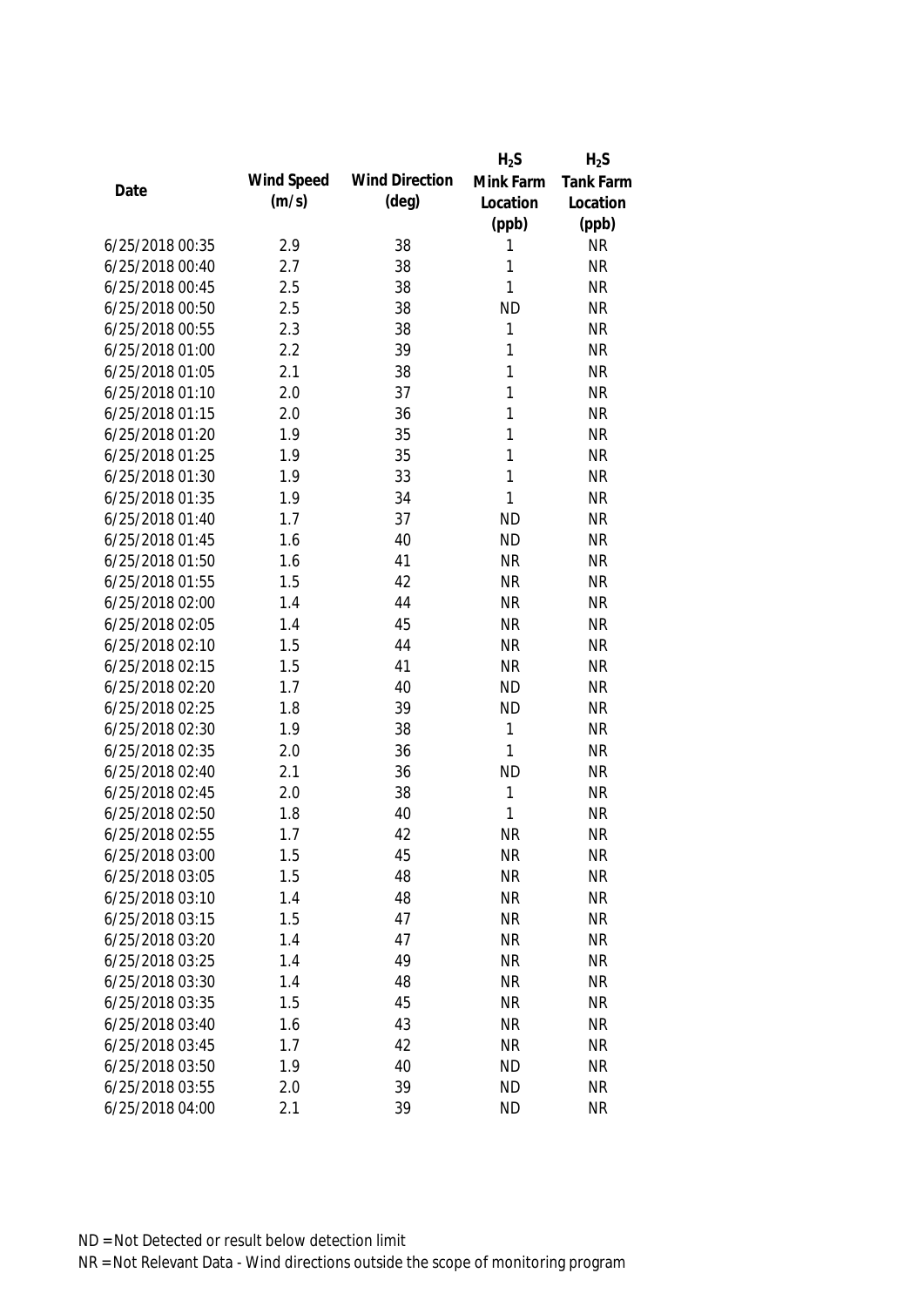|                 |            |                       | $H_2S$       | $H_2S$           |
|-----------------|------------|-----------------------|--------------|------------------|
|                 | Wind Speed | <b>Wind Direction</b> | Mink Farm    | <b>Tank Farm</b> |
| Date            | (m/s)      | $(\text{deg})$        | Location     | Location         |
|                 |            |                       | (ppb)        | (ppb)            |
| 6/25/2018 04:05 | 2.0        | 40                    | <b>ND</b>    | <b>NR</b>        |
| 6/25/2018 04:10 | 1.9        | 41                    | <b>NR</b>    | <b>NR</b>        |
| 6/25/2018 04:15 | 1.9        | 42                    | <b>NR</b>    | <b>NR</b>        |
| 6/25/2018 04:20 | 1.8        | 41                    | <b>NR</b>    | <b>NR</b>        |
| 6/25/2018 04:25 | 1.8        | 41                    | <b>NR</b>    | <b>NR</b>        |
| 6/25/2018 04:30 | 1.8        | 42                    | <b>NR</b>    | <b>NR</b>        |
| 6/25/2018 04:35 | 2.0        | 41                    | <b>NR</b>    | <b>NR</b>        |
| 6/25/2018 04:40 | 2.0        | 41                    | <b>NR</b>    | <b>NR</b>        |
| 6/25/2018 04:45 | 2.1        | 40                    | <b>ND</b>    | <b>NR</b>        |
| 6/25/2018 04:50 | 2.2        | 40                    | <b>ND</b>    | <b>NR</b>        |
| 6/25/2018 04:55 | 2.2        | 38                    | <b>ND</b>    | <b>NR</b>        |
| 6/25/2018 05:00 | 2.3        | 38                    | <b>ND</b>    | <b>NR</b>        |
| 6/25/2018 05:05 | 2.2        | 37                    | <b>ND</b>    | <b>NR</b>        |
| 6/25/2018 05:10 | 2.2        | 37                    | $\mathbf{1}$ | <b>NR</b>        |
| 6/25/2018 05:15 | 2.1        | 38                    | 1            | <b>NR</b>        |
| 6/25/2018 05:20 | 1.9        | 39                    | $\mathbf{1}$ | <b>NR</b>        |
| 6/25/2018 05:25 | 1.9        | 40                    | 1            | <b>NR</b>        |
| 6/25/2018 05:30 | 1.9        | 40                    | 1            | <b>NR</b>        |
| 6/25/2018 05:35 | 1.8        | 41                    | <b>NR</b>    | <b>NR</b>        |
| 6/25/2018 05:40 | 1.8        | 43                    | <b>NR</b>    | <b>NR</b>        |
| 6/25/2018 05:45 | 1.8        | 43                    | <b>NR</b>    | <b>NR</b>        |
| 6/25/2018 05:50 | 1.8        | 43                    | <b>NR</b>    | <b>NR</b>        |
| 6/25/2018 05:55 | 1.7        | 47                    | <b>NR</b>    | <b>NR</b>        |
| 6/25/2018 06:00 | 1.6        | 50                    | <b>NR</b>    | <b>NR</b>        |
| 6/25/2018 06:05 | 1.6        | 50                    | <b>NR</b>    | <b>NR</b>        |
| 6/25/2018 06:10 | 1.4        | 49                    | <b>NR</b>    | <b>NR</b>        |
| 6/25/2018 06:15 | 1.3        | 53                    | <b>NR</b>    | <b>NR</b>        |
| 6/25/2018 06:20 | 1.3        | 56                    | <b>NR</b>    | <b>NR</b>        |
| 6/25/2018 06:25 | 1.4        | 56                    | <b>NR</b>    | <b>NR</b>        |
| 6/25/2018 06:30 | 1.5        | 56                    | <b>NR</b>    | <b>NR</b>        |
| 6/25/2018 06:35 | 1.5        | 58                    | <b>NR</b>    | <b>NR</b>        |
| 6/25/2018 06:40 | 1.6        | 61                    | <b>NR</b>    | <b>NR</b>        |
| 6/25/2018 06:45 | 1.7        | 62                    | <b>NR</b>    | <b>NR</b>        |
| 6/25/2018 06:50 | 1.7        | 66                    | <b>NR</b>    | <b>NR</b>        |
| 6/25/2018 06:55 | 1.7        | 69                    | <b>NR</b>    | <b>NR</b>        |
| 6/25/2018 07:00 | 1.7        | 76                    | <b>NR</b>    | <b>NR</b>        |
| 6/25/2018 07:05 | 1.9        | 84                    | <b>NR</b>    | <b>NR</b>        |
| 6/25/2018 07:10 | 2.1        | 90                    | <b>NR</b>    | <b>NR</b>        |
| 6/25/2018 07:15 | 2.3        | 95                    | <b>NR</b>    | <b>NR</b>        |
| 6/25/2018 07:20 | 2.6        | 99                    | <b>NR</b>    | <b>NR</b>        |
| 6/25/2018 07:25 | 3.0        | 103                   | <b>NR</b>    | <b>NR</b>        |
| 6/25/2018 07:30 | 3.3        | 103                   | <b>NR</b>    | <b>NR</b>        |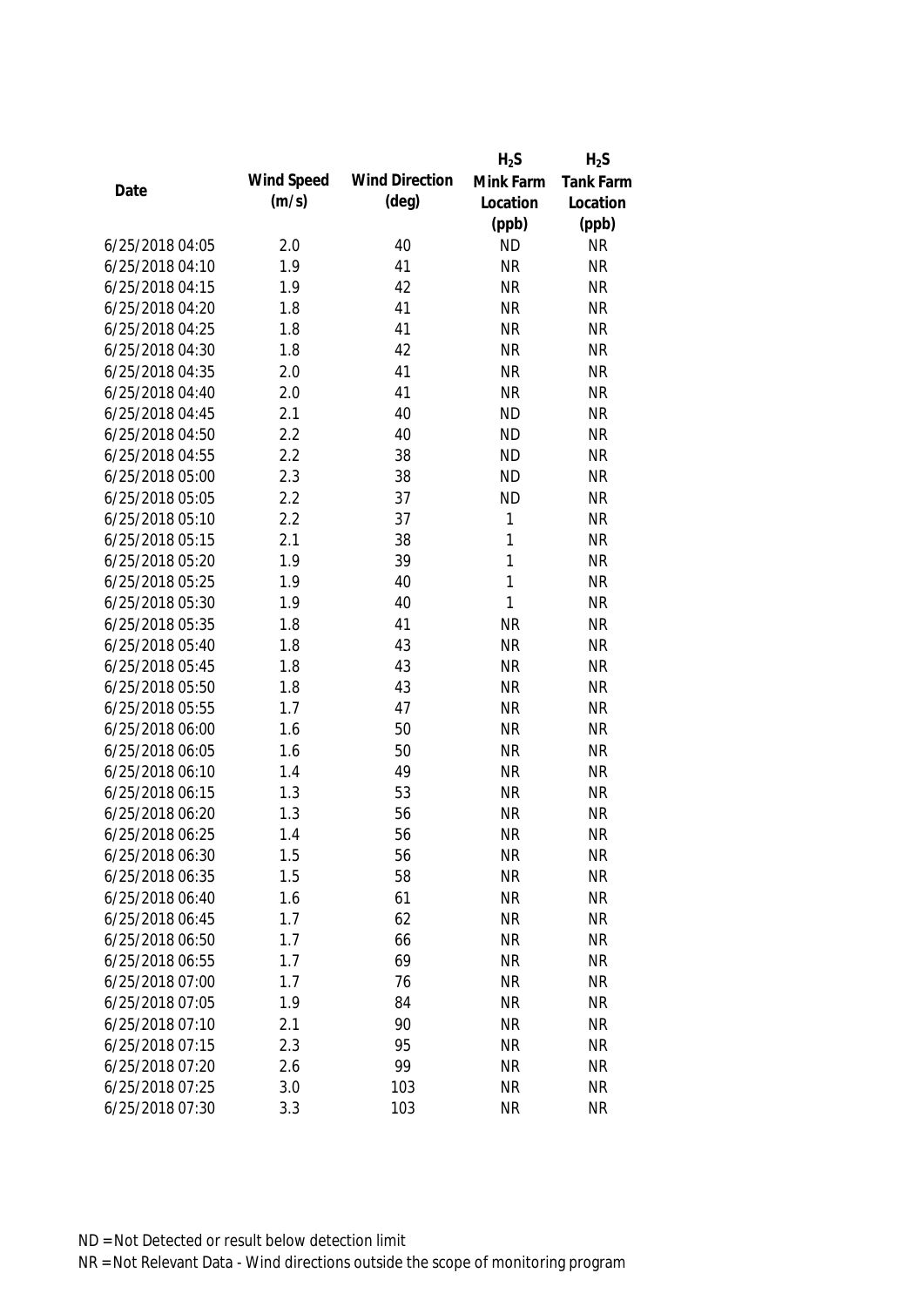|                 |            |                       | $H_2S$    | $H_2S$           |
|-----------------|------------|-----------------------|-----------|------------------|
|                 | Wind Speed | <b>Wind Direction</b> | Mink Farm | <b>Tank Farm</b> |
| Date            | (m/s)      | $(\text{deg})$        | Location  | Location         |
|                 |            |                       | (ppb)     | (ppb)            |
| 6/25/2018 07:35 | 3.4        | 104                   | <b>NR</b> | <b>NR</b>        |
| 6/25/2018 07:40 | 3.6        | 105                   | <b>NR</b> | <b>NR</b>        |
| 6/25/2018 07:45 | 3.6        | 105                   | <b>NR</b> | <b>NR</b>        |
| 6/25/2018 07:50 | 3.6        | 104                   | <b>NR</b> | <b>NR</b>        |
| 6/25/2018 07:55 | 3.4        | 104                   | <b>NR</b> | <b>NR</b>        |
| 6/25/2018 08:00 | 3.3        | 103                   | <b>NR</b> | <b>NR</b>        |
| 6/25/2018 08:05 | 3.2        | 102                   | <b>NR</b> | <b>NR</b>        |
| 6/25/2018 08:10 | 3.1        | 103                   | <b>NR</b> | <b>NR</b>        |
| 6/25/2018 08:15 | 2.9        | 102                   | <b>NR</b> | <b>NR</b>        |
| 6/25/2018 08:20 | 3.0        | 103                   | <b>NR</b> | <b>NR</b>        |
| 6/25/2018 08:25 | 2.9        | 103                   | <b>NR</b> | <b>NR</b>        |
| 6/25/2018 08:30 | 2.9        | 105                   | <b>NR</b> | <b>NR</b>        |
| 6/25/2018 08:35 | 2.8        | 107                   | <b>NR</b> | <b>NR</b>        |
| 6/25/2018 08:40 | 2.7        | 103                   | <b>NR</b> | <b>NR</b>        |
| 6/25/2018 08:45 | 2.7        | 103                   | <b>NR</b> | <b>NR</b>        |
| 6/25/2018 08:50 | 2.4        | 99                    | <b>NR</b> | <b>NR</b>        |
| 6/25/2018 08:55 | 2.4        | 98                    | <b>NR</b> | <b>NR</b>        |
| 6/25/2018 09:00 | 2.3        | 96                    | <b>NR</b> | <b>NR</b>        |
| 6/25/2018 09:05 | 2.3        | 96                    | <b>NR</b> | <b>NR</b>        |
| 6/25/2018 09:10 | 2.3        | 98                    | <b>NR</b> | <b>NR</b>        |
| 6/25/2018 09:15 | 2.4        | 99                    | <b>NR</b> | <b>NR</b>        |
| 6/25/2018 09:20 | 2.3        | 99                    | <b>NR</b> | <b>NR</b>        |
| 6/25/2018 09:25 | 2.3        | 90                    | <b>NR</b> | <b>NR</b>        |
| 6/25/2018 09:30 | 2.5        | 79                    | <b>NR</b> | <b>NR</b>        |
| 6/25/2018 09:35 | 2.5        | 67                    | <b>NR</b> | <b>NR</b>        |
| 6/25/2018 09:40 | 2.6        | 58                    | <b>NR</b> | <b>NR</b>        |
| 6/25/2018 09:45 | 2.5        | 51                    | <b>NR</b> | <b>NR</b>        |
| 6/25/2018 09:50 | 2.5        | 46                    | <b>NR</b> | <b>NR</b>        |
| 6/25/2018 09:55 | 2.6        | 55                    | <b>NR</b> | <b>NR</b>        |
| 6/25/2018 10:00 | 2.3        | 62                    | <b>NR</b> | <b>NR</b>        |
| 6/25/2018 10:05 | 2.1        | 67                    | <b>NR</b> | <b>NR</b>        |
| 6/25/2018 10:10 | 2.0        | 74                    | <b>NR</b> | <b>NR</b>        |
| 6/25/2018 10:15 | 2.2        | 81                    | <b>NR</b> | <b>NR</b>        |
| 6/25/2018 10:20 | 2.3        | 90                    | <b>NR</b> | <b>NR</b>        |
| 6/25/2018 10:25 | 2.3        | 86                    | <b>NR</b> | <b>NR</b>        |
| 6/25/2018 10:30 | 2.3        | 85                    | <b>NR</b> | <b>NR</b>        |
| 6/25/2018 10:35 | 2.5        | 82                    | <b>NR</b> | <b>NR</b>        |
| 6/25/2018 10:40 | 2.6        | 74                    | <b>NR</b> | <b>NR</b>        |
| 6/25/2018 10:45 | 2.5        | 67                    | <b>NR</b> | <b>NR</b>        |
| 6/25/2018 10:50 | 2.5        | 63                    | <b>NR</b> | <b>NR</b>        |
| 6/25/2018 10:55 | 2.7        | 67                    | <b>NR</b> | <b>NR</b>        |
| 6/25/2018 11:00 | 2.8        | 72                    | <b>NR</b> | <b>NR</b>        |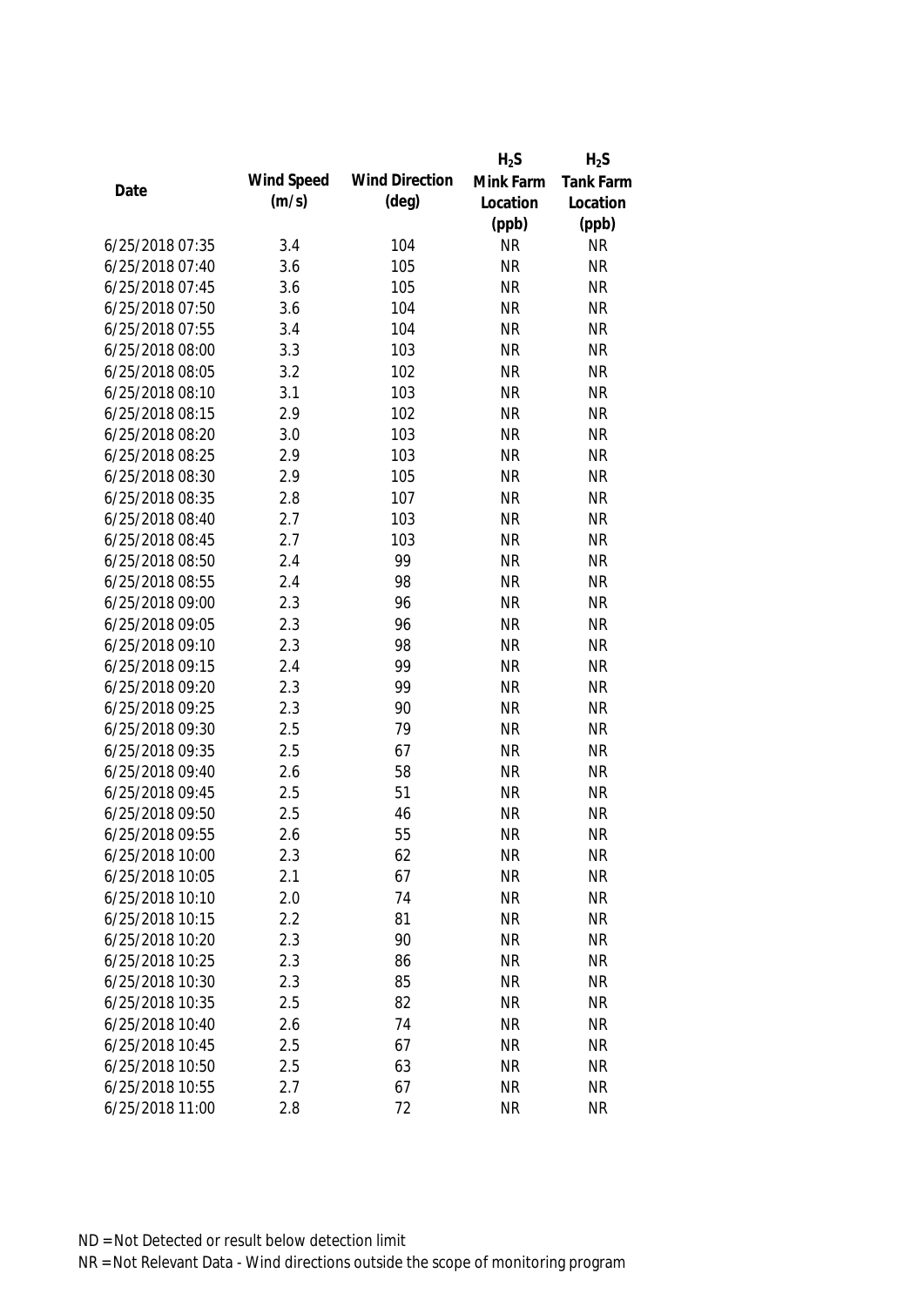|                 |            |                       | $H_2S$    | $H_2S$           |
|-----------------|------------|-----------------------|-----------|------------------|
|                 | Wind Speed | <b>Wind Direction</b> | Mink Farm | <b>Tank Farm</b> |
| Date            | (m/s)      | $(\text{deg})$        | Location  | Location         |
|                 |            |                       | (ppb)     | (ppb)            |
| 6/25/2018 11:05 | 2.8        | 77                    | <b>NR</b> | <b>NR</b>        |
| 6/25/2018 11:10 | 2.8        | 85                    | <b>NR</b> | <b>NR</b>        |
| 6/25/2018 11:15 | 2.9        | 83                    | <b>NR</b> | <b>NR</b>        |
| 6/25/2018 11:20 | 2.8        | 79                    | <b>NR</b> | <b>NR</b>        |
| 6/25/2018 11:25 | 2.7        | 73                    | <b>NR</b> | <b>NR</b>        |
| 6/25/2018 11:30 | 2.6        | 65                    | <b>NR</b> | <b>NR</b>        |
| 6/25/2018 11:35 | 2.5        | 64                    | <b>NR</b> | <b>NR</b>        |
| 6/25/2018 11:40 | 2.5        | 56                    | <b>NR</b> | <b>NR</b>        |
| 6/25/2018 11:45 | 2.7        | 53                    | <b>NR</b> | <b>NR</b>        |
| 6/25/2018 11:50 | 2.7        | 56                    | <b>NR</b> | <b>NR</b>        |
| 6/25/2018 11:55 | 2.8        | 55                    | <b>NR</b> | <b>NR</b>        |
| 6/25/2018 12:00 | 3.1        | 53                    | <b>NR</b> | <b>NR</b>        |
| 6/25/2018 12:05 | 3.4        | 48                    | <b>NR</b> | <b>NR</b>        |
| 6/25/2018 12:10 | 3.7        | 49                    | <b>NR</b> | <b>NR</b>        |
| 6/25/2018 12:15 | 3.6        | 52                    | <b>NR</b> | <b>NR</b>        |
| 6/25/2018 12:20 | 3.7        | 50                    | <b>NR</b> | <b>NR</b>        |
| 6/25/2018 12:25 | 3.7        | 49                    | <b>NR</b> | <b>NR</b>        |
| 6/25/2018 12:30 | 3.6        | 52                    | <b>NR</b> | <b>NR</b>        |
| 6/25/2018 12:35 | 3.4        | 56                    | <b>NR</b> | <b>NR</b>        |
| 6/25/2018 12:40 | 3.3        | 54                    | <b>NR</b> | <b>NR</b>        |
| 6/25/2018 12:45 | 3.2        | 56                    | <b>NR</b> | <b>NR</b>        |
| 6/25/2018 12:50 | 3.3        | 57                    | <b>NR</b> | <b>NR</b>        |
| 6/25/2018 12:55 | 3.2        | 66                    | <b>NR</b> | <b>NR</b>        |
| 6/25/2018 13:00 | 3.1        | 68                    | <b>NR</b> | <b>NR</b>        |
| 6/25/2018 13:05 | 3.2        | 71                    | <b>NR</b> | <b>NR</b>        |
| 6/25/2018 13:10 | 3.2        | 77                    | <b>NR</b> | <b>NR</b>        |
| 6/25/2018 13:15 | 3.4        | 78                    | <b>NR</b> | <b>NR</b>        |
| 6/25/2018 13:20 | 3.3        | 77                    | <b>NR</b> | <b>NR</b>        |
| 6/25/2018 13:25 | 3.4        | 73                    | <b>NR</b> | <b>NR</b>        |
| 6/25/2018 13:30 | 3.6        | 74                    | <b>NR</b> | <b>NR</b>        |
| 6/25/2018 13:35 | 3.6        | 74                    | <b>NR</b> | <b>NR</b>        |
| 6/25/2018 13:40 | 3.5        | 74                    | <b>NR</b> | <b>NR</b>        |
| 6/25/2018 13:45 | 3.3        | 73                    | <b>NR</b> | <b>NR</b>        |
| 6/25/2018 13:50 | 3.2        | 77                    | <b>NR</b> | <b>NR</b>        |
| 6/25/2018 13:55 | 3.2        | 82                    | <b>NR</b> | <b>NR</b>        |
| 6/25/2018 14:00 | 3.2        | 83                    | <b>NR</b> | <b>NR</b>        |
| 6/25/2018 14:05 | 3.2        | 84                    | <b>NR</b> | <b>NR</b>        |
| 6/25/2018 14:10 | 3.3        | 80                    | <b>NR</b> | <b>NR</b>        |
| 6/25/2018 14:15 | 3.4        | 79                    | <b>NR</b> | <b>NR</b>        |
| 6/25/2018 14:20 | 3.2        | 74                    | <b>NR</b> | <b>NR</b>        |
| 6/25/2018 14:25 | 3.2        | 66                    | <b>NR</b> | <b>NR</b>        |
| 6/25/2018 14:30 | 3.2        | 63                    | <b>NR</b> | <b>NR</b>        |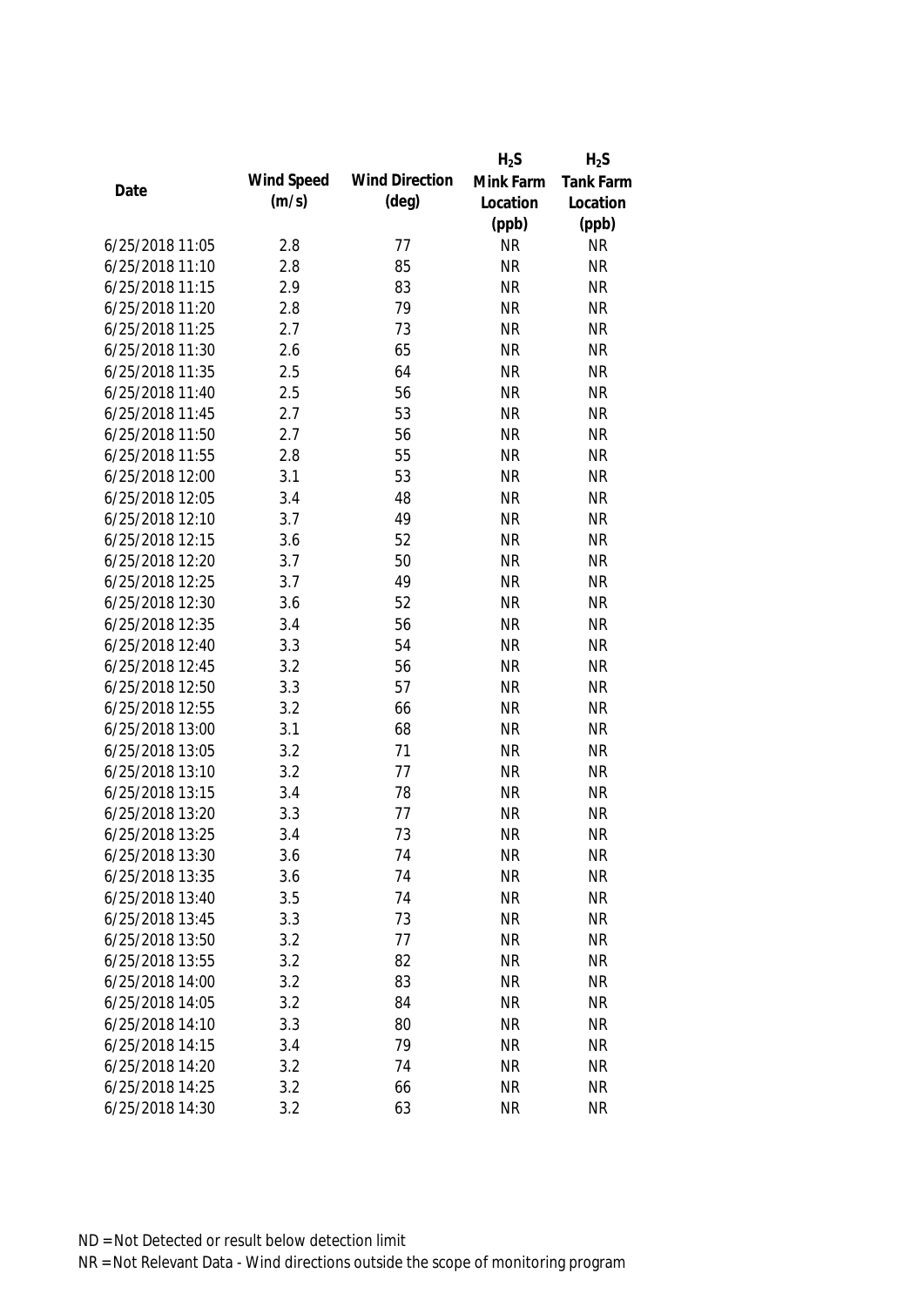|                 |            |                       | $H_2S$    | $H_2S$           |
|-----------------|------------|-----------------------|-----------|------------------|
|                 | Wind Speed | <b>Wind Direction</b> | Mink Farm | <b>Tank Farm</b> |
| Date            | (m/s)      | $(\text{deg})$        | Location  | Location         |
|                 |            |                       | (ppb)     | (ppb)            |
| 6/25/2018 14:35 | 3.2        | 57                    | <b>NR</b> | <b>NR</b>        |
| 6/25/2018 14:40 | 3.2        | 57                    | <b>NR</b> | <b>NR</b>        |
| 6/25/2018 14:45 | 3.2        | 59                    | <b>NR</b> | <b>NR</b>        |
| 6/25/2018 14:50 | 3.3        | 64                    | <b>NR</b> | <b>NR</b>        |
| 6/25/2018 14:55 | 3.3        | 70                    | <b>NR</b> | <b>NR</b>        |
| 6/25/2018 15:00 | 3.3        | 73                    | <b>NR</b> | <b>NR</b>        |
| 6/25/2018 15:05 | 3.2        | 77                    | <b>NR</b> | <b>NR</b>        |
| 6/25/2018 15:10 | 3.1        | 84                    | <b>NR</b> | <b>NR</b>        |
| 6/25/2018 15:15 | 3.2        | 85                    | <b>NR</b> | <b>NR</b>        |
| 6/25/2018 15:20 | 3.2        | 86                    | <b>NR</b> | <b>NR</b>        |
| 6/25/2018 15:25 | 3.2        | 83                    | <b>NR</b> | <b>NR</b>        |
| 6/25/2018 15:30 | 3.3        | 82                    | <b>NR</b> | <b>NR</b>        |
| 6/25/2018 15:35 | 3.3        | 80                    | <b>NR</b> | <b>NR</b>        |
| 6/25/2018 15:40 | 3.3        | 76                    | <b>NR</b> | <b>NR</b>        |
| 6/25/2018 15:45 | 3.3        | 75                    | <b>NR</b> | <b>NR</b>        |
| 6/25/2018 15:50 | 3.3        | 71                    | <b>NR</b> | <b>NR</b>        |
| 6/25/2018 15:55 | 3.3        | 70                    | <b>NR</b> | <b>NR</b>        |
| 6/25/2018 16:00 | 3.2        | 68                    | <b>NR</b> | <b>NR</b>        |
| 6/25/2018 16:05 | 3.2        | 65                    | <b>NR</b> | <b>NR</b>        |
| 6/25/2018 16:10 | 3.0        | 68                    | <b>NR</b> | <b>NR</b>        |
| 6/25/2018 16:15 | 2.9        | 69                    | <b>NR</b> | <b>NR</b>        |
| 6/25/2018 16:20 | 3.0        | 69                    | <b>NR</b> | <b>NR</b>        |
| 6/25/2018 16:25 | 3.1        | 70                    | <b>NR</b> | <b>NR</b>        |
| 6/25/2018 16:30 | 3.1        | 69                    | <b>NR</b> | <b>NR</b>        |
| 6/25/2018 16:35 | 3.1        | 74                    | <b>NR</b> | <b>NR</b>        |
| 6/25/2018 16:40 | 3.3        | 71                    | <b>NR</b> | <b>NR</b>        |
| 6/25/2018 16:45 | 3.4        | 69                    | <b>NR</b> | <b>NR</b>        |
| 6/25/2018 16:50 | 3.4        | 68                    | <b>NR</b> | <b>NR</b>        |
| 6/25/2018 16:55 | 3.2        | 70                    | <b>NR</b> | <b>NR</b>        |
| 6/25/2018 17:00 | 3.2        | 73                    | <b>NR</b> | <b>NR</b>        |
| 6/25/2018 17:05 | 3.0        | 68                    | <b>NR</b> | <b>NR</b>        |
| 6/25/2018 17:10 | 2.8        | 68                    | <b>NR</b> | <b>NR</b>        |
| 6/25/2018 17:15 | 2.8        | 72                    | <b>NR</b> | <b>NR</b>        |
| 6/25/2018 17:20 | 2.7        | 74                    | <b>NR</b> | <b>NR</b>        |
| 6/25/2018 17:25 | 2.6        | 73                    | <b>NR</b> | <b>NR</b>        |
| 6/25/2018 17:30 | 2.5        | 74                    | <b>NR</b> | <b>NR</b>        |
| 6/25/2018 17:35 | 2.6        | 79                    | <b>NR</b> | <b>NR</b>        |
| 6/25/2018 17:40 | 2.6        | 83                    | <b>NR</b> | <b>NR</b>        |
| 6/25/2018 17:45 | 2.6        | 82                    | <b>NR</b> | <b>NR</b>        |
| 6/25/2018 17:50 | 2.7        | 82                    | <b>NR</b> | <b>NR</b>        |
| 6/25/2018 17:55 | 2.9        | 85                    | <b>NR</b> | <b>NR</b>        |
| 6/25/2018 18:00 | 3.0        | 86                    | <b>NR</b> | <b>NR</b>        |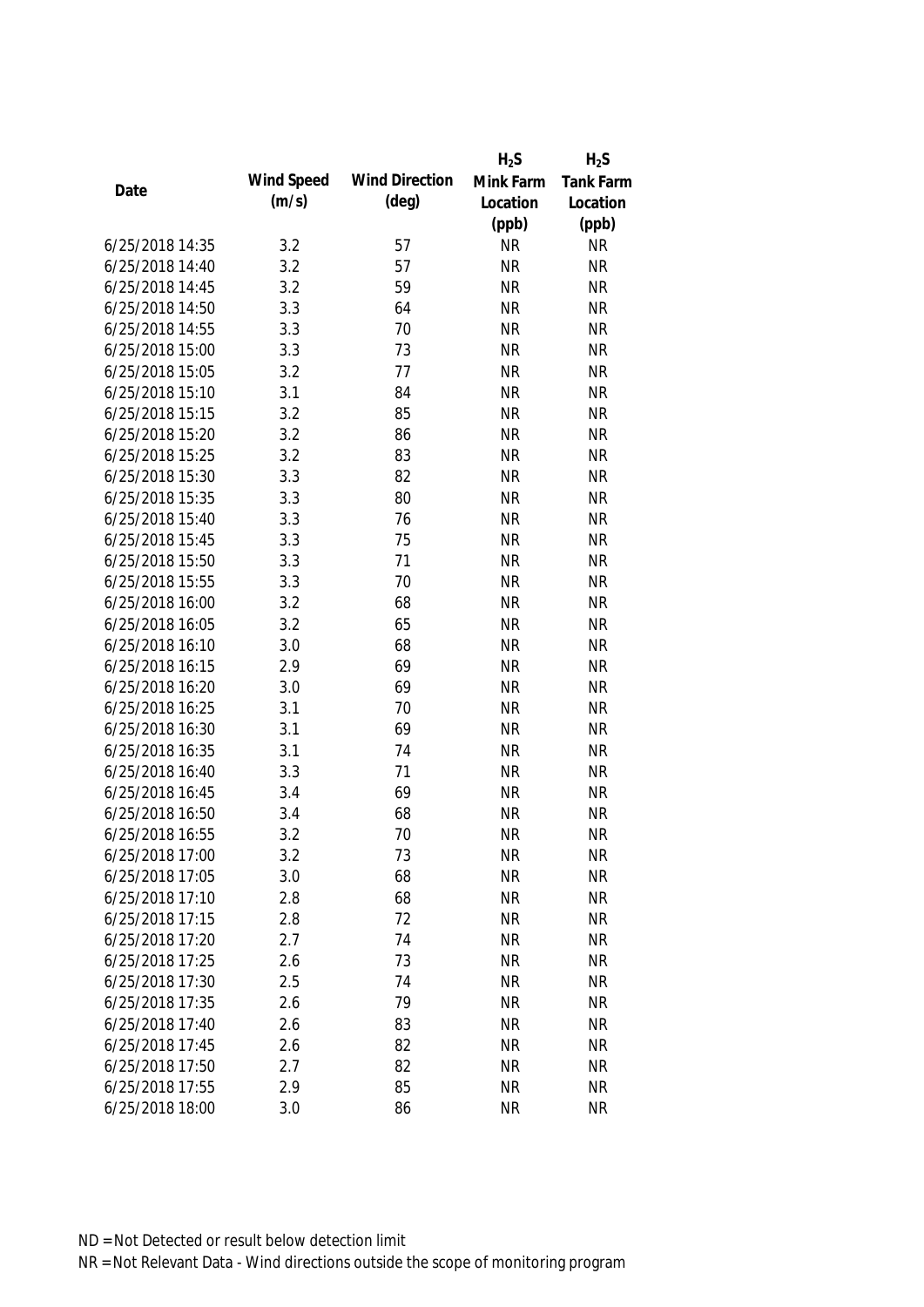|                 |            |                       | $H_2S$    | $H_2S$           |
|-----------------|------------|-----------------------|-----------|------------------|
|                 | Wind Speed | <b>Wind Direction</b> | Mink Farm | <b>Tank Farm</b> |
| Date            | (m/s)      | $(\text{deg})$        | Location  | Location         |
|                 |            |                       | (ppb)     | (ppb)            |
| 6/25/2018 18:05 | 2.8        | 83                    | <b>NR</b> | <b>NR</b>        |
| 6/25/2018 18:10 | 2.8        | 78                    | <b>NR</b> | <b>NR</b>        |
| 6/25/2018 18:15 | 2.6        | 77                    | <b>NR</b> | <b>NR</b>        |
| 6/25/2018 18:20 | 2.5        | 75                    | <b>NR</b> | <b>NR</b>        |
| 6/25/2018 18:25 | 2.4        | 70                    | <b>NR</b> | <b>NR</b>        |
| 6/25/2018 18:30 | 2.4        | 69                    | <b>NR</b> | <b>NR</b>        |
| 6/25/2018 18:35 | 2.5        | 69                    | <b>NR</b> | <b>NR</b>        |
| 6/25/2018 18:40 | 2.3        | 71                    | <b>NR</b> | <b>NR</b>        |
| 6/25/2018 18:45 | 2.2        | 72                    | <b>NR</b> | <b>NR</b>        |
| 6/25/2018 18:50 | 2.1        | 74                    | <b>NR</b> | <b>NR</b>        |
| 6/25/2018 18:55 | 1.8        | 76                    | <b>NR</b> | <b>NR</b>        |
| 6/25/2018 19:00 | 1.7        | 75                    | <b>NR</b> | <b>NR</b>        |
| 6/25/2018 19:05 | 1.5        | 76                    | <b>NR</b> | <b>NR</b>        |
| 6/25/2018 19:10 | 1.6        | 72                    | <b>NR</b> | <b>NR</b>        |
| 6/25/2018 19:15 | 1.5        | 72                    | <b>NR</b> | <b>NR</b>        |
| 6/25/2018 19:20 | 1.5        | 70                    | <b>NR</b> | <b>NR</b>        |
| 6/25/2018 19:25 | 1.6        | 69                    | <b>NR</b> | <b>NR</b>        |
| 6/25/2018 19:30 | 1.4        | 68                    | <b>NR</b> | <b>NR</b>        |
| 6/25/2018 19:35 | 1.5        | 68                    | <b>NR</b> | <b>NR</b>        |
| 6/25/2018 19:40 | 1.5        | 72                    | <b>NR</b> | <b>NR</b>        |
| 6/25/2018 19:45 | 1.5        | 71                    | <b>NR</b> | <b>NR</b>        |
| 6/25/2018 19:50 | 1.5        | 72                    | <b>NR</b> | <b>NR</b>        |
| 6/25/2018 19:55 | 1.6        | 73                    | <b>NR</b> | <b>NR</b>        |
| 6/25/2018 20:00 | 1.7        | 75                    | <b>NR</b> | <b>NR</b>        |
| 6/25/2018 20:05 | 1.7        | 76                    | <b>NR</b> | <b>NR</b>        |
| 6/25/2018 20:10 | 1.8        | 77                    | <b>NR</b> | <b>NR</b>        |
| 6/25/2018 20:15 | 1.7        | 80                    | <b>NR</b> | <b>NR</b>        |
| 6/25/2018 20:20 | 1.8        | 85                    | <b>NR</b> | <b>NR</b>        |
| 6/25/2018 20:25 | 1.9        | 92                    | <b>NR</b> | <b>NR</b>        |
| 6/25/2018 20:30 | 2.0        | 99                    | <b>NR</b> | <b>NR</b>        |
| 6/25/2018 20:35 | 2.2        | 106                   | <b>NR</b> | <b>NR</b>        |
| 6/25/2018 20:40 | 2.5        | 112                   | <b>NR</b> | <b>NR</b>        |
| 6/25/2018 20:45 | 2.8        | 117                   | <b>NR</b> | <b>NR</b>        |
| 6/25/2018 20:50 | 2.9        | 121                   | <b>NR</b> | <b>NR</b>        |
| 6/25/2018 20:55 | 2.8        | 124                   | <b>NR</b> | <b>NR</b>        |
| 6/25/2018 21:00 | 2.8        | 126                   | <b>NR</b> | <b>NR</b>        |
| 6/25/2018 21:05 | 2.6        | 127                   | <b>NR</b> | <b>NR</b>        |
| 6/25/2018 21:10 | 2.4        | 128                   | <b>NR</b> | <b>NR</b>        |
| 6/25/2018 21:15 | 2.2        | 128                   | <b>NR</b> | <b>NR</b>        |
| 6/25/2018 21:20 | 2.3        | 127                   | <b>NR</b> | <b>NR</b>        |
| 6/25/2018 21:25 | 2.5        | 126                   | <b>NR</b> | <b>NR</b>        |
| 6/25/2018 21:30 | 2.6        | 124                   | <b>NR</b> | <b>NR</b>        |
|                 |            |                       |           |                  |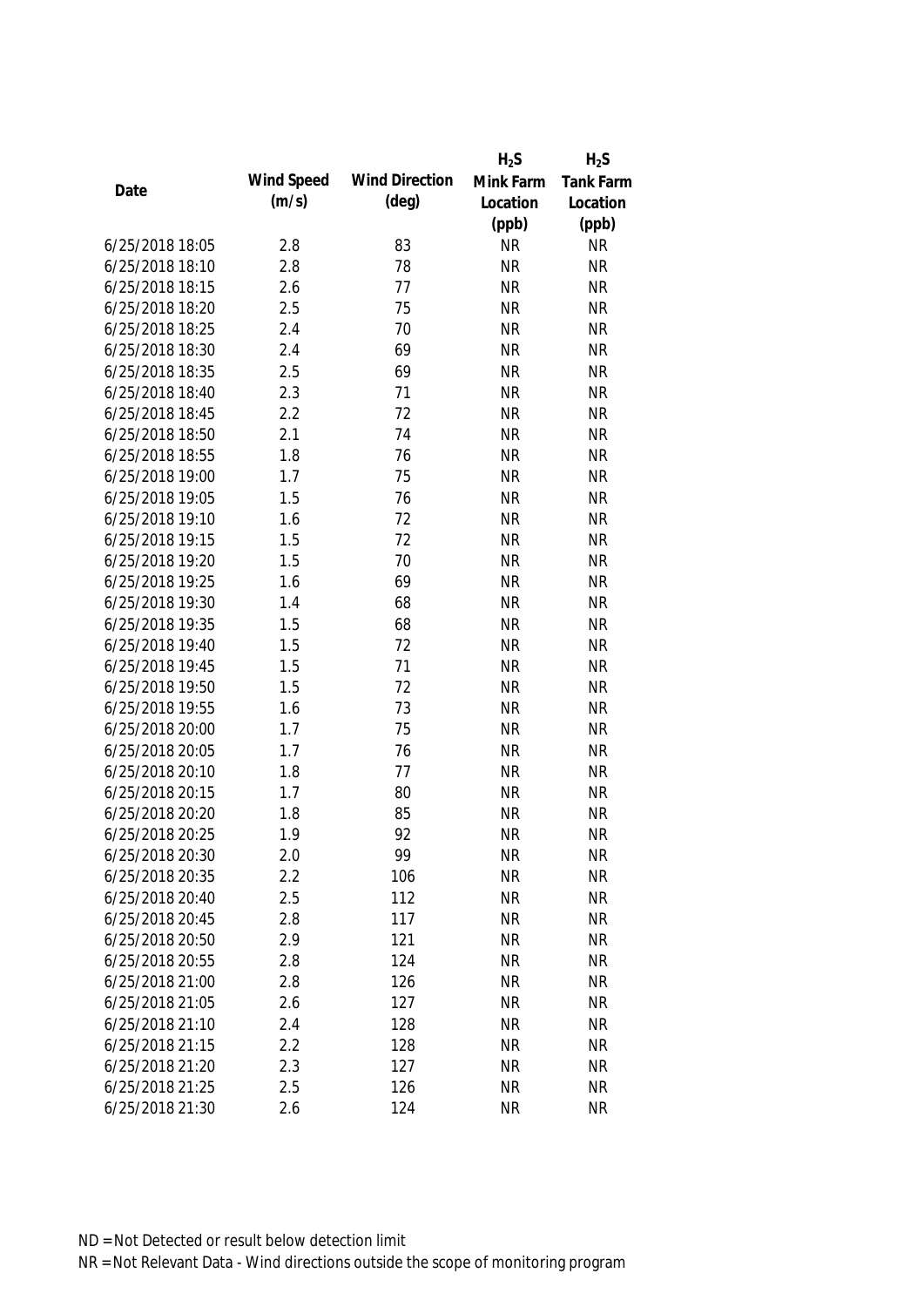|                 |            |                       | $H_2S$    | $H_2S$           |
|-----------------|------------|-----------------------|-----------|------------------|
|                 | Wind Speed | <b>Wind Direction</b> | Mink Farm | <b>Tank Farm</b> |
| Date            | (m/s)      | $(\text{deg})$        | Location  | Location         |
|                 |            |                       | (ppb)     | (ppb)            |
| 6/25/2018 21:35 | 2.8        | 123                   | <b>NR</b> | <b>NR</b>        |
| 6/25/2018 21:40 | 2.8        | 123                   | <b>NR</b> | <b>NR</b>        |
| 6/25/2018 21:45 | 3.1        | 122                   | <b>NR</b> | <b>NR</b>        |
| 6/25/2018 21:50 | 3.2        | 122                   | <b>NR</b> | <b>NR</b>        |
| 6/25/2018 21:55 | 3.3        | 122                   | <b>NR</b> | <b>NR</b>        |
| 6/25/2018 22:00 | 3.4        | 121                   | <b>NR</b> | <b>NR</b>        |
| 6/25/2018 22:05 | 3.6        | 120                   | <b>NR</b> | <b>NR</b>        |
| 6/25/2018 22:10 | 3.8        | 120                   | <b>NR</b> | <b>NR</b>        |
| 6/25/2018 22:15 | 3.8        | 120                   | <b>NR</b> | <b>NR</b>        |
| 6/25/2018 22:20 | 3.8        | 120                   | <b>NR</b> | <b>NR</b>        |
| 6/25/2018 22:25 | 3.7        | 120                   | <b>NR</b> | <b>NR</b>        |
| 6/25/2018 22:30 | 3.7        | 120                   | <b>NR</b> | <b>NR</b>        |
| 6/25/2018 22:35 | 3.6        | 119                   | <b>NR</b> | <b>NR</b>        |
| 6/25/2018 22:40 | 3.6        | 119                   | <b>NR</b> | <b>NR</b>        |
| 6/25/2018 22:45 | 3.6        | 119                   | <b>NR</b> | <b>NR</b>        |
| 6/25/2018 22:50 | 3.6        | 119                   | <b>NR</b> | <b>NR</b>        |
| 6/25/2018 22:55 | 3.5        | 119                   | <b>NR</b> | <b>NR</b>        |
| 6/25/2018 23:00 | 3.6        | 119                   | <b>NR</b> | <b>NR</b>        |
| 6/25/2018 23:05 | 3.6        | 119                   | <b>NR</b> | <b>NR</b>        |
| 6/25/2018 23:10 | 3.8        | 119                   | <b>NR</b> | <b>NR</b>        |
| 6/25/2018 23:15 | 4.0        | 119                   | <b>NR</b> | <b>NR</b>        |
| 6/25/2018 23:20 | 4.1        | 118                   | <b>NR</b> | <b>NR</b>        |
| 6/25/2018 23:25 | 4.3        | 118                   | <b>NR</b> | <b>NR</b>        |
| 6/25/2018 23:30 | 4.4        | 119                   | <b>NR</b> | <b>NR</b>        |
| 6/25/2018 23:35 | 4.4        | 118                   | <b>NR</b> | <b>NR</b>        |
| 6/25/2018 23:40 | 4.4        | 117                   | <b>NR</b> | <b>NR</b>        |
| 6/25/2018 23:45 | 4.4        | 118                   | <b>NR</b> | <b>NR</b>        |
| 6/25/2018 23:50 | 4.5        | 118                   | <b>NR</b> | <b>NR</b>        |
| 6/25/2018 23:55 | 4.5        | 118                   | <b>NR</b> | <b>NR</b>        |
| 6/25/2018 24:00 | 4.4        | 118                   | <b>NR</b> | <b>NR</b>        |
| 6/26/2018 00:05 | 4.4        | 118                   | <b>NR</b> | <b>NR</b>        |
| 6/26/2018 00:10 | 4.3        | 119                   | <b>NR</b> | <b>NR</b>        |
| 6/26/2018 00:15 | 4.2        | 119                   | <b>NR</b> | <b>NR</b>        |
| 6/26/2018 00:20 | 4.2        | 119                   | <b>NR</b> | <b>NR</b>        |
| 6/26/2018 00:25 | 4.5        | 119                   | <b>NR</b> | <b>NR</b>        |
| 6/26/2018 00:30 | 4.5        | 121                   | <b>NR</b> | <b>NR</b>        |
| 6/26/2018 00:35 | 4.6        | 121                   | <b>NR</b> | <b>NR</b>        |
| 6/26/2018 00:40 | 4.8        | 122                   | <b>NR</b> | <b>NR</b>        |
| 6/26/2018 00:45 | 5.0        | 121                   | <b>NR</b> | <b>NR</b>        |
| 6/26/2018 00:50 | 5.1        | 121                   | <b>NR</b> | <b>NR</b>        |
| 6/26/2018 00:55 | 4.9        | 121                   | <b>NR</b> | <b>NR</b>        |
| 6/26/2018 01:00 | 4.8        | 120                   | <b>NR</b> | <b>NR</b>        |
|                 |            |                       |           |                  |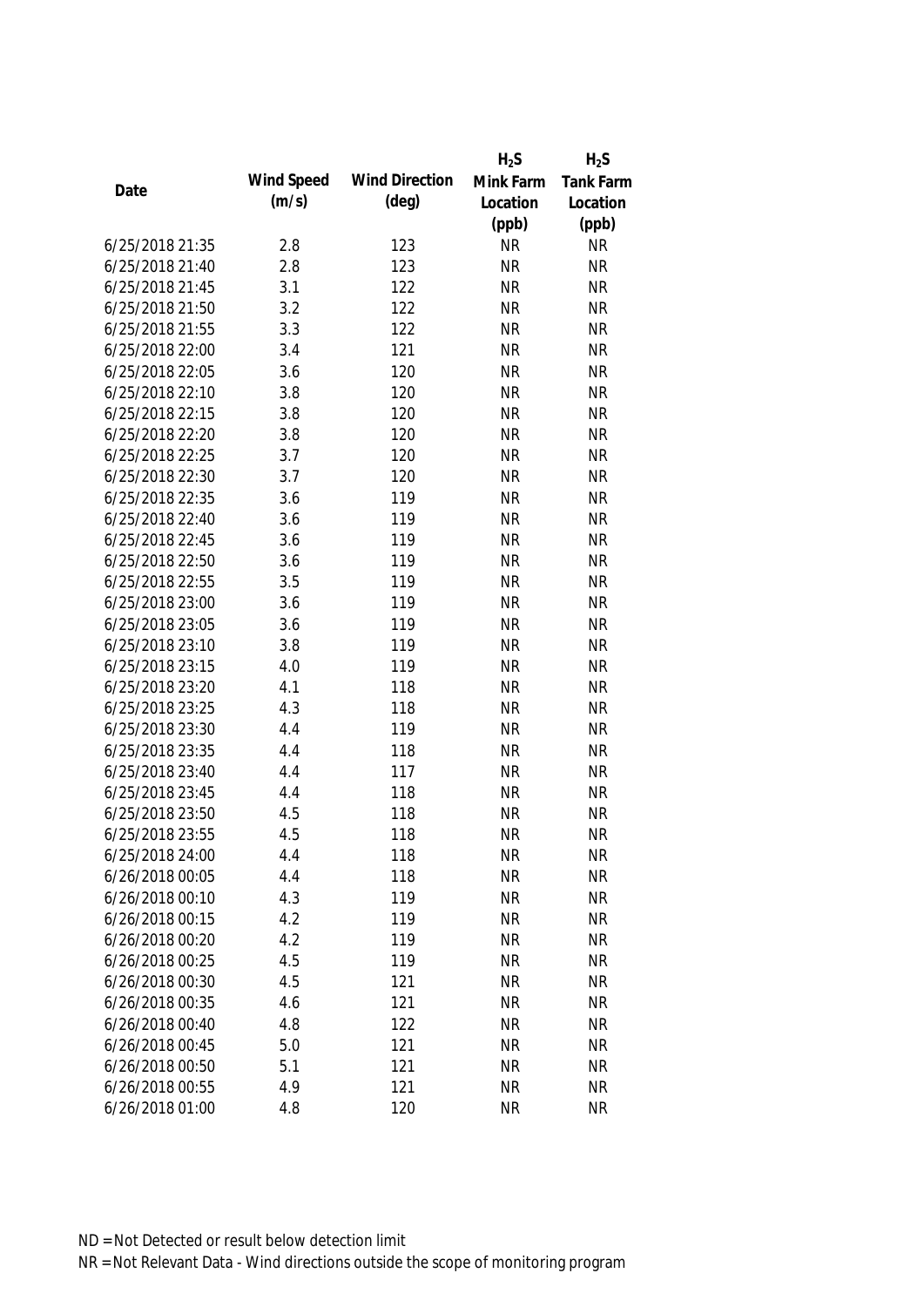|                 |            |                       | $H_2S$    | $H_2S$           |
|-----------------|------------|-----------------------|-----------|------------------|
|                 | Wind Speed | <b>Wind Direction</b> | Mink Farm | <b>Tank Farm</b> |
| Date            | (m/s)      | $(\text{deg})$        | Location  | Location         |
|                 |            |                       | (ppb)     | (ppb)            |
| 6/26/2018 01:05 | 4.9        | 119                   | <b>NR</b> | <b>NR</b>        |
| 6/26/2018 01:10 | 4.8        | 119                   | <b>NR</b> | <b>NR</b>        |
| 6/26/2018 01:15 | 4.7        | 119                   | <b>NR</b> | <b>NR</b>        |
| 6/26/2018 01:20 | 4.8        | 120                   | <b>NR</b> | <b>NR</b>        |
| 6/26/2018 01:25 | 4.7        | 120                   | <b>NR</b> | <b>NR</b>        |
| 6/26/2018 01:30 | 4.7        | 120                   | <b>NR</b> | <b>NR</b>        |
| 6/26/2018 01:35 | 4.8        | 120                   | <b>NR</b> | <b>NR</b>        |
| 6/26/2018 01:40 | 4.8        | 121                   | <b>NR</b> | <b>NR</b>        |
| 6/26/2018 01:45 | 4.8        | 121                   | <b>NR</b> | <b>NR</b>        |
| 6/26/2018 01:50 | 4.6        | 120                   | <b>NR</b> | <b>NR</b>        |
| 6/26/2018 01:55 | 4.6        | 119                   | <b>NR</b> | <b>NR</b>        |
| 6/26/2018 02:00 | 4.5        | 119                   | <b>NR</b> | <b>NR</b>        |
| 6/26/2018 02:05 | 4.3        | 118                   | <b>NR</b> | <b>NR</b>        |
| 6/26/2018 02:10 | 4.2        | 117                   | <b>NR</b> | <b>NR</b>        |
| 6/26/2018 02:15 | 4.1        | 117                   | <b>NR</b> | <b>NR</b>        |
| 6/26/2018 02:20 | 4.2        | 118                   | <b>NR</b> | <b>NR</b>        |
| 6/26/2018 02:25 | 4.3        | 118                   | <b>NR</b> | <b>NR</b>        |
| 6/26/2018 02:30 | 4.3        | 117                   | <b>NR</b> | <b>NR</b>        |
| 6/26/2018 02:35 | 4.3        | 118                   | <b>NR</b> | <b>NR</b>        |
| 6/26/2018 02:40 | 4.2        | 117                   | <b>NR</b> | <b>NR</b>        |
| 6/26/2018 02:45 | 4.1        | 117                   | <b>NR</b> | <b>NR</b>        |
| 6/26/2018 02:50 | 4.0        | 117                   | <b>NR</b> | <b>NR</b>        |
| 6/26/2018 02:55 | 3.9        | 117                   | <b>NR</b> | <b>NR</b>        |
| 6/26/2018 03:00 | 3.9        | 116                   | <b>NR</b> | <b>NR</b>        |
| 6/26/2018 03:05 | 3.9        | 116                   | <b>NR</b> | <b>NR</b>        |
| 6/26/2018 03:10 | 3.8        | 117                   | <b>NR</b> | <b>NR</b>        |
| 6/26/2018 03:15 | 3.8        | 116                   | <b>NR</b> | <b>NR</b>        |
| 6/26/2018 03:20 | 3.8        | 116                   | <b>NR</b> | <b>NR</b>        |
| 6/26/2018 03:25 | 3.6        | 115                   | <b>NR</b> | <b>NR</b>        |
| 6/26/2018 03:30 | 3.4        | 115                   | <b>NR</b> | <b>NR</b>        |
| 6/26/2018 03:35 | 3.3        | 114                   | <b>NR</b> | <b>NR</b>        |
| 6/26/2018 03:40 | 3.3        | 113                   | <b>NR</b> | <b>NR</b>        |
| 6/26/2018 03:45 | 3.3        | 112                   | <b>NR</b> | <b>NR</b>        |
| 6/26/2018 03:50 | 3.3        | 111                   | <b>NR</b> | <b>NR</b>        |
| 6/26/2018 03:55 | 3.4        | 112                   | <b>NR</b> | <b>NR</b>        |
| 6/26/2018 04:00 | 3.5        | 114                   | <b>NR</b> | <b>NR</b>        |
| 6/26/2018 04:05 | 3.5        | 115                   | <b>NR</b> | <b>NR</b>        |
| 6/26/2018 04:10 | 3.5        | 116                   | <b>NR</b> | <b>NR</b>        |
| 6/26/2018 04:15 | 3.5        | 117                   | <b>NR</b> | <b>NR</b>        |
| 6/26/2018 04:20 | 3.6        | 118                   | <b>NR</b> | <b>NR</b>        |
| 6/26/2018 04:25 | 3.7        | 118                   | <b>NR</b> | <b>NR</b>        |
| 6/26/2018 04:30 | 3.7        | 116                   | <b>NR</b> | NR               |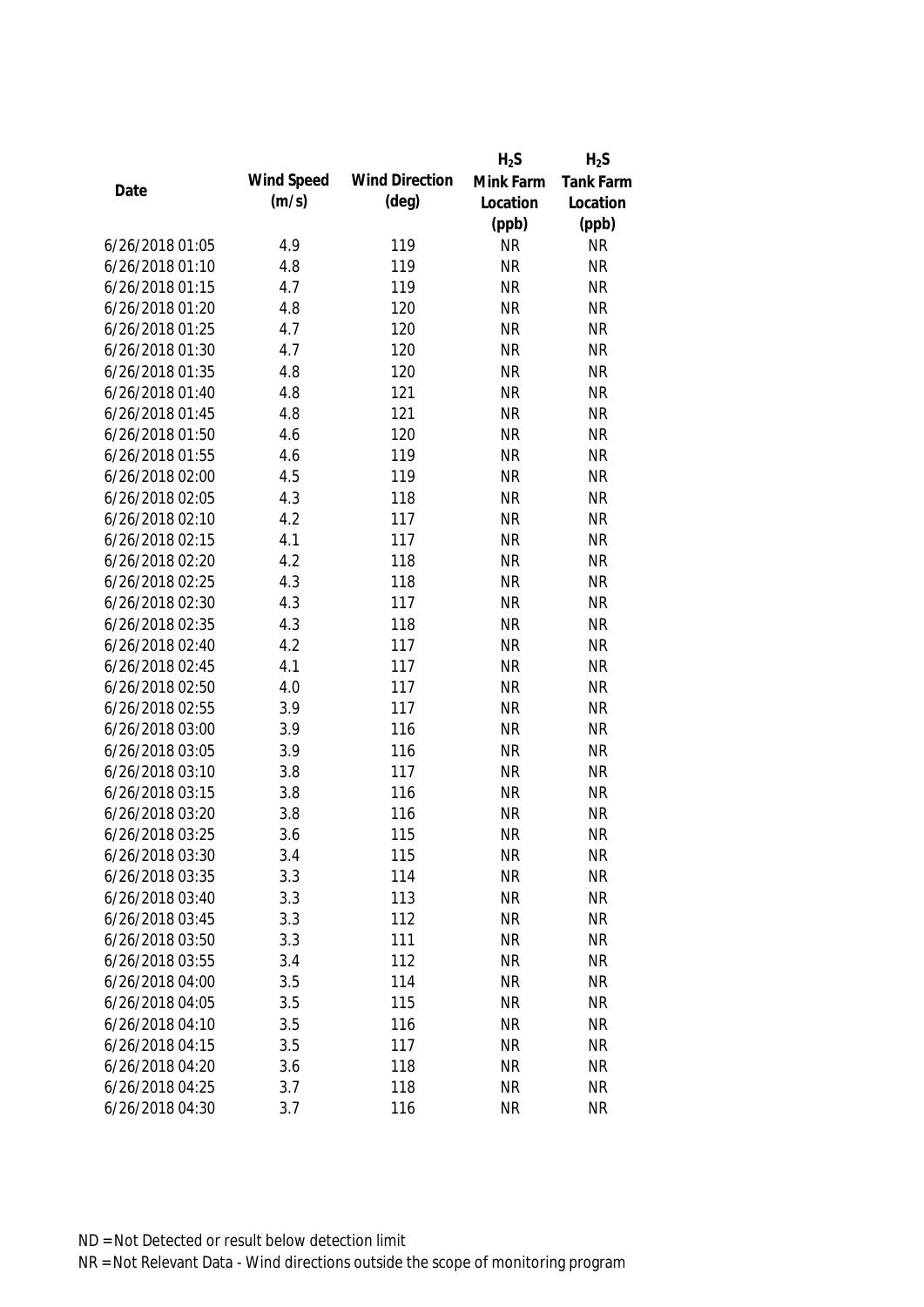|                 |            |                       | $H_2S$    | $H_2S$           |
|-----------------|------------|-----------------------|-----------|------------------|
| Date            | Wind Speed | <b>Wind Direction</b> | Mink Farm | <b>Tank Farm</b> |
|                 | (m/s)      | $(\text{deg})$        | Location  | Location         |
|                 |            |                       | (ppb)     | (ppb)            |
| 6/26/2018 04:35 | 3.5        | 117                   | <b>NR</b> | <b>NR</b>        |
| 6/26/2018 04:40 | 3.6        | 117                   | <b>NR</b> | <b>NR</b>        |
| 6/26/2018 04:45 | 3.7        | 118                   | <b>NR</b> | <b>NR</b>        |
| 6/26/2018 04:50 | 3.7        | 118                   | <b>NR</b> | <b>NR</b>        |
| 6/26/2018 04:55 | 3.8        | 118                   | <b>NR</b> | <b>NR</b>        |
| 6/26/2018 05:00 | 3.9        | 119                   | <b>NR</b> | <b>NR</b>        |
| 6/26/2018 05:05 | 4.0        | 119                   | <b>NR</b> | <b>NR</b>        |
| 6/26/2018 05:10 | 3.9        | 118                   | <b>NR</b> | <b>NR</b>        |
| 6/26/2018 05:15 | 3.8        | 118                   | <b>NR</b> | <b>NR</b>        |
| 6/26/2018 05:20 | 3.7        | 116                   | <b>NR</b> | <b>NR</b>        |
| 6/26/2018 05:25 | 3.5        | 116                   | <b>NR</b> | <b>NR</b>        |
| 6/26/2018 05:30 | 3.4        | 115                   | <b>NR</b> | <b>NR</b>        |
| 6/26/2018 05:35 | 3.5        | 115                   | <b>NR</b> | <b>NR</b>        |
| 6/26/2018 05:40 | 3.5        | 115                   | <b>NR</b> | <b>NR</b>        |
| 6/26/2018 05:45 | 3.6        | 115                   | <b>NR</b> | <b>NR</b>        |
| 6/26/2018 05:50 | 3.7        | 117                   | <b>NR</b> | <b>NR</b>        |
| 6/26/2018 05:55 | 3.8        | 117                   | <b>NR</b> | <b>NR</b>        |
| 6/26/2018 06:00 | 3.9        | 117                   | <b>NR</b> | <b>NR</b>        |
| 6/26/2018 06:05 | 3.9        | 118                   | <b>NR</b> | <b>NR</b>        |
| 6/26/2018 06:10 | 4.0        | 119                   | <b>NR</b> | <b>NR</b>        |
| 6/26/2018 06:15 | 4.0        | 118                   | <b>NR</b> | <b>NR</b>        |
| 6/26/2018 06:20 | 4.0        | 118                   | <b>NR</b> | <b>NR</b>        |
| 6/26/2018 06:25 | 4.0        | 119                   | <b>NR</b> | <b>NR</b>        |
| 6/26/2018 06:30 | 3.8        | 119                   | <b>NR</b> | <b>NR</b>        |
| 6/26/2018 06:35 | 3.8        | 120                   | <b>NR</b> | <b>NR</b>        |
| 6/26/2018 06:40 | 3.7        | 121                   | <b>NR</b> | <b>NR</b>        |
| 6/26/2018 06:45 | 3.8        | 121                   | <b>NR</b> | <b>NR</b>        |
| 6/26/2018 06:50 | 3.6        | 122                   | <b>NR</b> | <b>NR</b>        |
| 6/26/2018 06:55 | 3.6        | 123                   | <b>NR</b> | <b>NR</b>        |
| 6/26/2018 07:00 | 3.8        | 125                   | <b>NR</b> | <b>NR</b>        |
| 6/26/2018 07:05 | 3.8        | 126                   | <b>NR</b> | <b>NR</b>        |
| 6/26/2018 07:10 | 4.0        | 127                   | <b>NR</b> | <b>NR</b>        |
| 6/26/2018 07:15 | 3.9        | 130                   | <b>NR</b> | <b>NR</b>        |
| 6/26/2018 07:20 | 3.9        | 133                   | <b>NR</b> | <b>NR</b>        |
| 6/26/2018 07:25 | 3.8        | 134                   | <b>NR</b> | <b>NR</b>        |
| 6/26/2018 07:30 | 3.6        | 133                   | <b>NR</b> | <b>NR</b>        |
| 6/26/2018 07:35 | 3.4        | 130                   | <b>NR</b> | <b>NR</b>        |
| 6/26/2018 07:40 | 3.1        | 128                   | <b>NR</b> | <b>NR</b>        |
| 6/26/2018 07:45 | 3.0        | 124                   | <b>NR</b> | <b>NR</b>        |
| 6/26/2018 07:50 | 2.9        | 121                   | <b>NR</b> | <b>NR</b>        |
| 6/26/2018 07:55 | 2.8        | 122                   | <b>NR</b> | <b>NR</b>        |
| 6/26/2018 08:00 | 2.8        | 124                   | <b>NR</b> | <b>NR</b>        |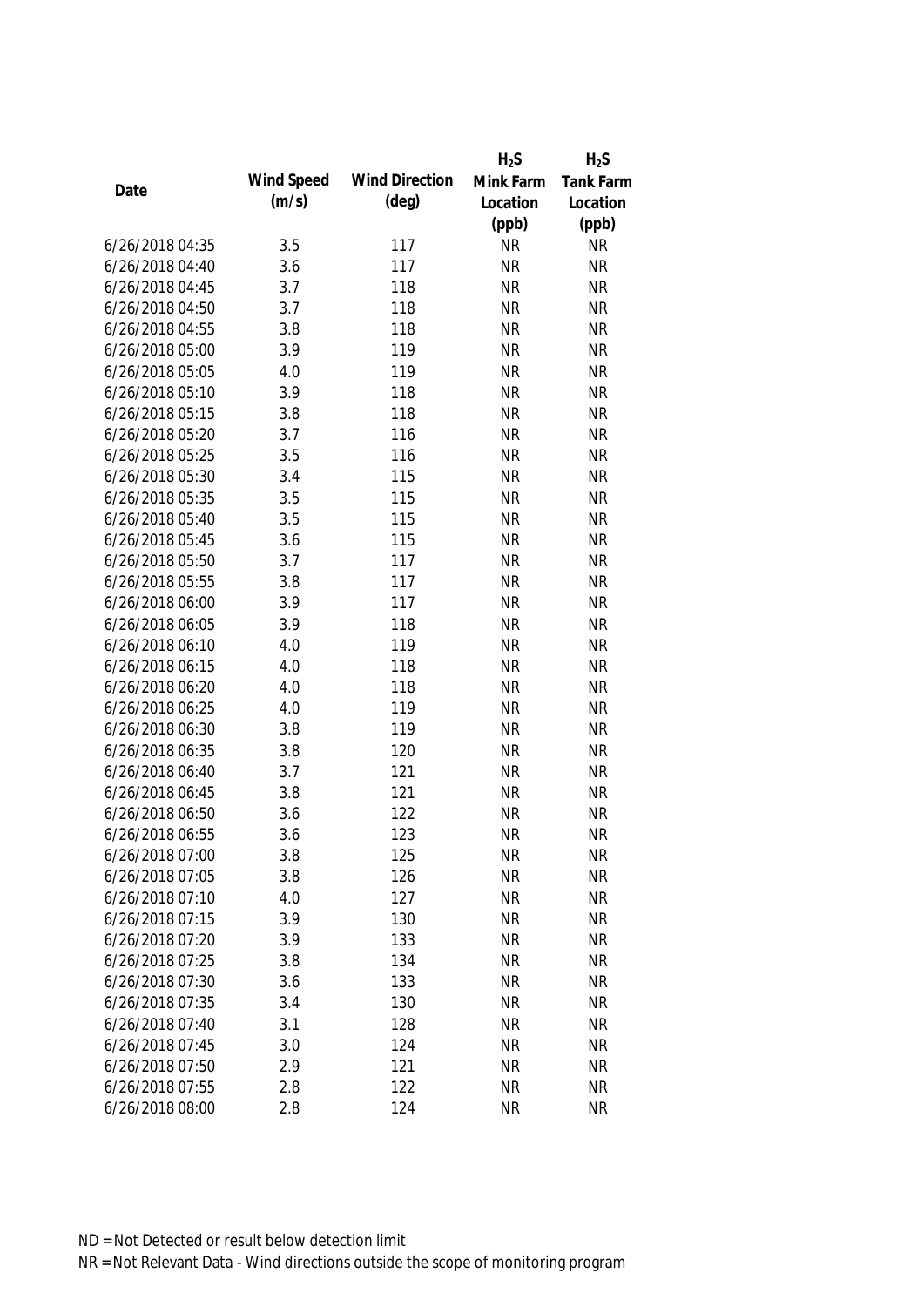|                 |            |                       | $H_2S$    | $H_2S$           |
|-----------------|------------|-----------------------|-----------|------------------|
| Date            | Wind Speed | <b>Wind Direction</b> | Mink Farm | <b>Tank Farm</b> |
|                 | (m/s)      | $(\text{deg})$        | Location  | Location         |
|                 |            |                       | (ppb)     | (ppb)            |
| 6/26/2018 08:05 | 2.7        | 129                   | <b>NR</b> | <b>NR</b>        |
| 6/26/2018 08:10 | 2.7        | 131                   | <b>NR</b> | <b>NR</b>        |
| 6/26/2018 08:15 | 2.6        | 133                   | <b>NR</b> | <b>NR</b>        |
| 6/26/2018 08:20 | 2.7        | 136                   | <b>NR</b> | <b>NR</b>        |
| 6/26/2018 08:25 | 2.5        | 137                   | <b>NR</b> | <b>NR</b>        |
| 6/26/2018 08:30 | 2.4        | 136                   | <b>NR</b> | <b>NR</b>        |
| 6/26/2018 08:35 | 2.2        | 132                   | <b>NR</b> | <b>NR</b>        |
| 6/26/2018 08:40 | 2.1        | 129                   | <b>NR</b> | <b>NR</b>        |
| 6/26/2018 08:45 | 2.1        | 127                   | <b>NR</b> | <b>NR</b>        |
| 6/26/2018 08:50 | 1.9        | 124                   | <b>NR</b> | <b>NR</b>        |
| 6/26/2018 08:55 | 2.0        | 124                   | <b>NR</b> | <b>NR</b>        |
| 6/26/2018 09:00 | 2.2        | 125                   | <b>NR</b> | <b>NR</b>        |
| 6/26/2018 09:05 | 2.5        | 131                   | <b>NR</b> | <b>NR</b>        |
| 6/26/2018 09:10 | 2.6        | 137                   | <b>NR</b> | <b>NR</b>        |
| 6/26/2018 09:15 | 2.8        | 141                   | <b>NR</b> | <b>NR</b>        |
| 6/26/2018 09:20 | 3.0        | 143                   | <b>NR</b> | <b>NR</b>        |
| 6/26/2018 09:25 | 3.1        | 143                   | <b>NR</b> | <b>NR</b>        |
| 6/26/2018 09:30 | 3.2        | 143                   | <b>NR</b> | <b>NR</b>        |
| 6/26/2018 09:35 | 3.0        | 142                   | <b>NR</b> | <b>NR</b>        |
| 6/26/2018 09:40 | 3.0        | 138                   | <b>NR</b> | <b>NR</b>        |
| 6/26/2018 09:45 | 3.0        | 136                   | <b>NR</b> | <b>NR</b>        |
| 6/26/2018 09:50 | 3.0        | 140                   | <b>NR</b> | <b>NR</b>        |
| 6/26/2018 09:55 | 3.0        | 144                   | <b>NR</b> | <b>NR</b>        |
| 6/26/2018 10:00 | 3.2        | 149                   | <b>NR</b> | <b>NR</b>        |
| 6/26/2018 10:05 | 3.4        | 154                   | <b>NR</b> | <b>NR</b>        |
| 6/26/2018 10:10 | 3.5        | 163                   | NoData    | <b>NR</b>        |
| 6/26/2018 10:15 | 3.5        | 169                   | NoData    | <b>NR</b>        |
| 6/26/2018 10:20 | 3.4        | 170                   | NoData    | $\mathbf{1}$     |
| 6/26/2018 10:25 | 3.2        | 173                   | NoData    | 1                |
| 6/26/2018 10:30 | 3.0        | 174                   | NoData    | 1                |
| 6/26/2018 10:35 | 3.0        | 176                   | NoData    | 1                |
| 6/26/2018 10:40 | 3.1        | 179                   | NoData    | 1                |
| 6/26/2018 10:45 | 3.4        | 180                   | NoData    | 1                |
| 6/26/2018 10:50 | 3.4        | 182                   | NoData    | 1                |
| 6/26/2018 10:55 | 3.4        | 183                   | NoData    | 1                |
| 6/26/2018 11:00 | 3.4        | 186                   | NoData    | 1                |
| 6/26/2018 11:05 | 3.1        | 186                   | NoData    | 1                |
| 6/26/2018 11:10 | 2.9        | 185                   | NoData    | 1                |
| 6/26/2018 11:15 | 2.8        | 186                   | NoData    | 1                |
| 6/26/2018 11:20 | 2.8        | 188                   | NoData    | 1                |
| 6/26/2018 11:25 | 2.8        | 189                   | NoData    | 1                |
| 6/26/2018 11:30 | 2.9        | 185                   | NoData    | 1                |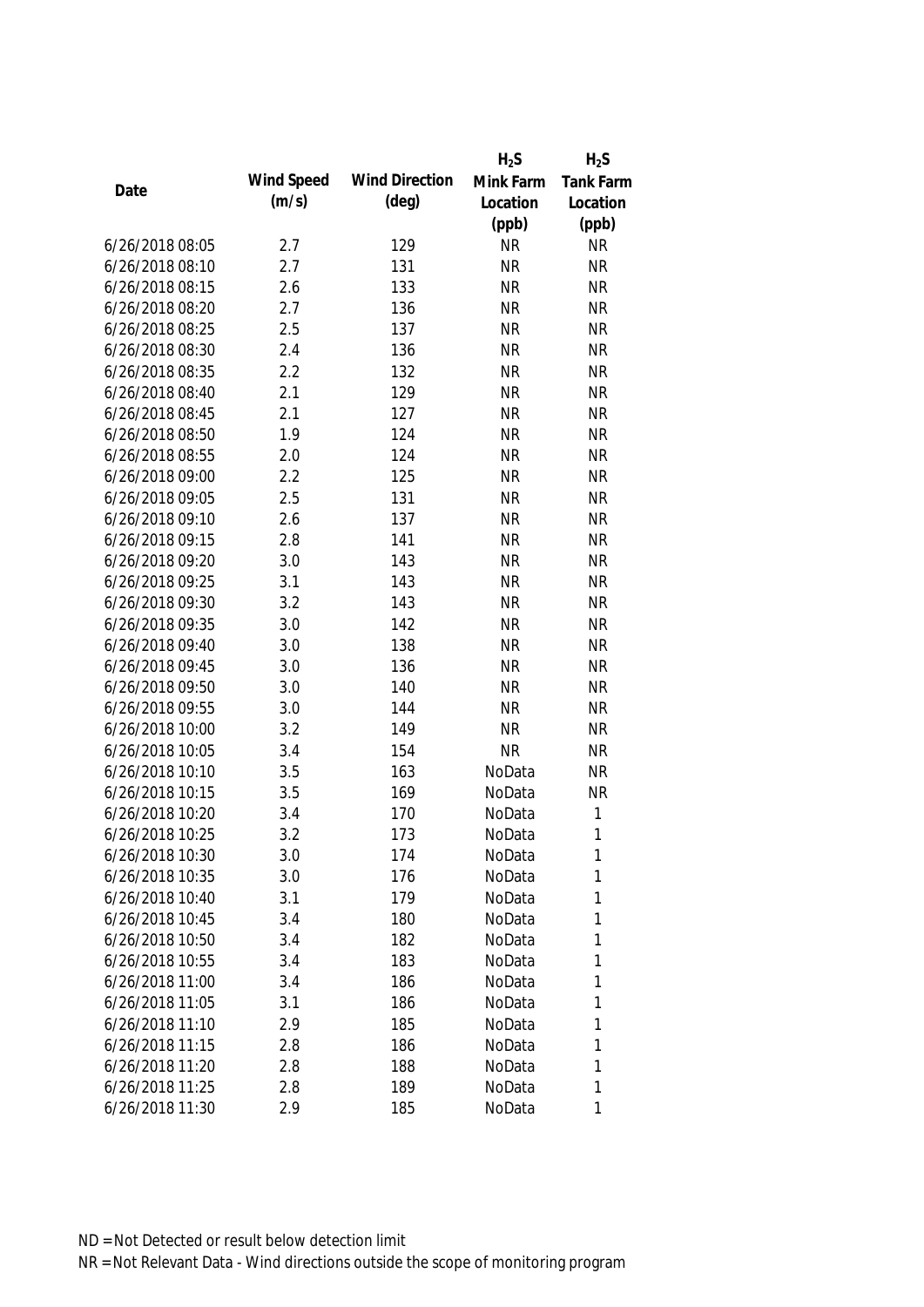|                 |            |                       | $H_2S$    | $H_2S$           |
|-----------------|------------|-----------------------|-----------|------------------|
|                 | Wind Speed | <b>Wind Direction</b> | Mink Farm | <b>Tank Farm</b> |
| Date            | (m/s)      | $(\text{deg})$        | Location  | Location         |
|                 |            |                       | (ppb)     | (ppb)            |
| 6/26/2018 11:35 | 3.1        | 179                   | NoData    | 1                |
| 6/26/2018 11:40 | 3.3        | 171                   | NoData    | 1                |
| 6/26/2018 11:45 | 3.3        | 164                   | NoData    | <b>NR</b>        |
| 6/26/2018 11:50 | 3.3        | 154                   | NoData    | <b>NR</b>        |
| 6/26/2018 11:55 | 3.4        | 146                   | NoData    | <b>NR</b>        |
| 6/26/2018 12:00 | 3.4        | 141                   | NoData    | <b>NR</b>        |
| 6/26/2018 12:05 | 3.3        | 142                   | NoData    | <b>NR</b>        |
| 6/26/2018 12:10 | 3.2        | 146                   | NoData    | <b>NR</b>        |
| 6/26/2018 12:15 | 3.4        | 150                   | NoData    | <b>NR</b>        |
| 6/26/2018 12:20 | 3.4        | 157                   | NoData    | <b>NR</b>        |
| 6/26/2018 12:25 | 3.6        | 164                   | NoData    | <b>NR</b>        |
| 6/26/2018 12:30 | 3.7        | 174                   | NoData    | 1                |
| 6/26/2018 12:35 | 3.7        | 178                   | NoData    | 1                |
| 6/26/2018 12:40 | 3.7        | 179                   | NoData    | $\mathbf{1}$     |
| 6/26/2018 12:45 | 3.5        | 181                   | NoData    | 1                |
| 6/26/2018 12:50 | 3.6        | 183                   | NoData    | $\mathbf{1}$     |
| 6/26/2018 12:55 | 3.5        | 184                   | NoData    | 1                |
| 6/26/2018 13:00 | 3.6        | 180                   | NoData    | 1                |
| 6/26/2018 13:05 | 3.5        | 182                   | NoData    | 1                |
| 6/26/2018 13:10 | 3.6        | 181                   | NoData    | 1                |
| 6/26/2018 13:15 | 3.6        | 181                   | NoData    | 1                |
| 6/26/2018 13:20 | 3.4        | 179                   | NoData    | 1                |
| 6/26/2018 13:25 | 3.4        | 177                   | NoData    | 1                |
| 6/26/2018 13:30 | 3.4        | 180                   | NoData    | 1                |
| 6/26/2018 13:35 | 3.6        | 182                   | <b>NR</b> | 1                |
| 6/26/2018 13:40 | 3.9        | 184                   | <b>NR</b> | NoData           |
| 6/26/2018 13:45 | 4.0        | 187                   | <b>NR</b> | NoData           |
| 6/26/2018 13:50 | 4.3        | 188                   | <b>NR</b> | NoData           |
| 6/26/2018 13:55 | 4.4        | 191                   | <b>NR</b> | NoData           |
| 6/26/2018 14:00 | 4.6        | 192                   | <b>NR</b> | NoData           |
| 6/26/2018 14:05 | 4.7        | 192                   | <b>NR</b> | NoData           |
| 6/26/2018 14:10 | 4.7        | 198                   | <b>NR</b> | NoData           |
| 6/26/2018 14:15 | 4.7        | 201                   | <b>NR</b> | NoData           |
| 6/26/2018 14:20 | 4.7        | 203                   | <b>NR</b> | NoData           |
| 6/26/2018 14:25 | 4.6        | 204                   | <b>NR</b> | NoData           |
| 6/26/2018 14:30 | 4.4        | 199                   | <b>NR</b> | NoData           |
| 6/26/2018 14:35 | 4.4        | 200                   | <b>NR</b> | NoData           |
| 6/26/2018 14:40 | 4.4        | 198                   | <b>NR</b> | NoData           |
| 6/26/2018 14:45 | 4.5        | 190                   | <b>NR</b> | NoData           |
| 6/26/2018 14:50 | 4.6        | 183                   | <b>NR</b> | NoData           |
| 6/26/2018 14:55 | 4.6        | 179                   | <b>NR</b> | NoData           |
| 6/26/2018 15:00 | 4.7        | 177                   | <b>NR</b> | NoData           |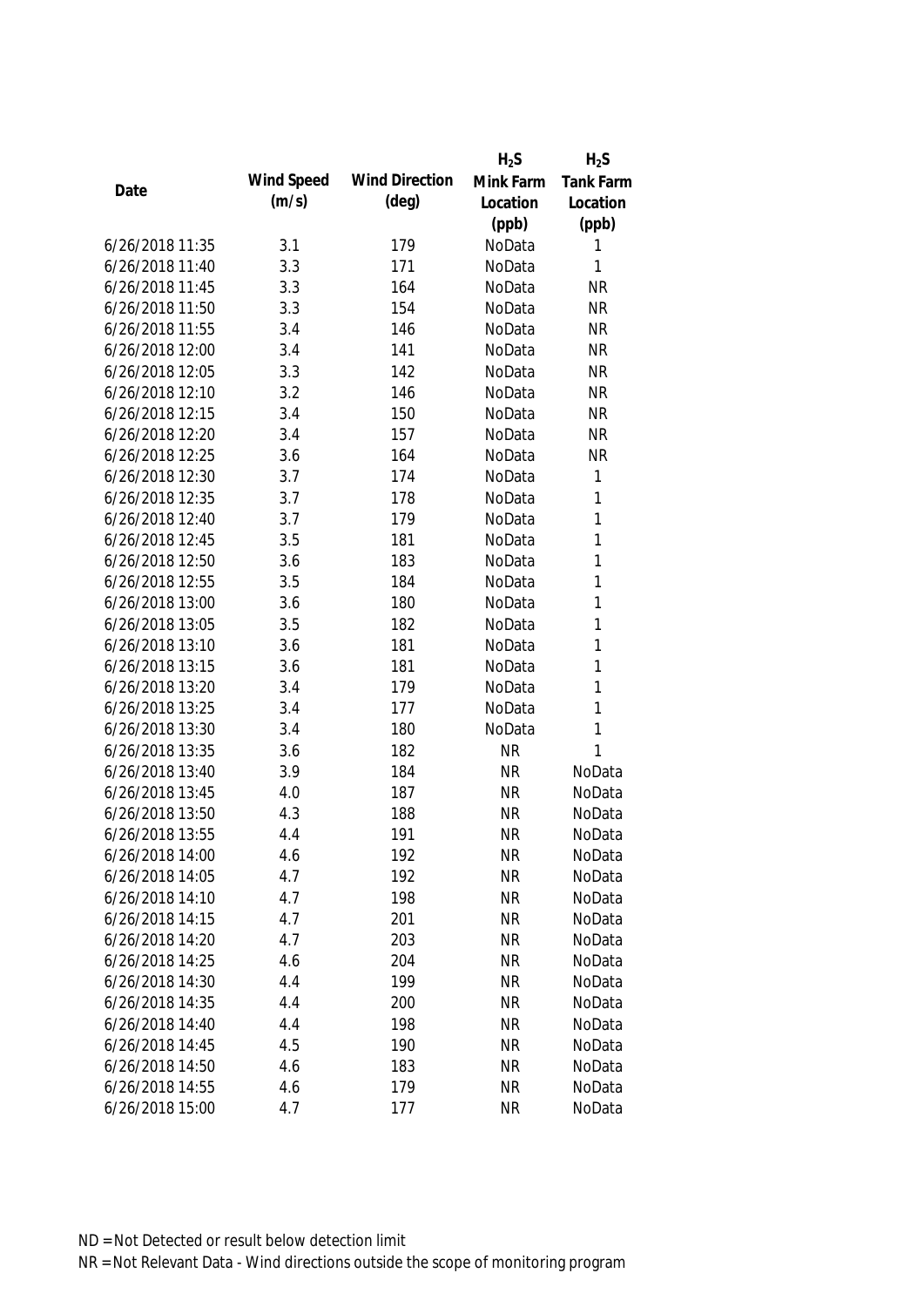|                 |            |                       | $H_2S$    | $H_2S$           |
|-----------------|------------|-----------------------|-----------|------------------|
|                 | Wind Speed | <b>Wind Direction</b> | Mink Farm | <b>Tank Farm</b> |
| Date            | (m/s)      | (deg)                 | Location  | Location         |
|                 |            |                       | (ppb)     | (ppb)            |
| 6/26/2018 15:05 | 4.8        | 170                   | <b>NR</b> | NoData           |
| 6/26/2018 15:10 | 4.8        | 165                   | <b>NR</b> | NoData           |
| 6/26/2018 15:15 | 4.6        | 168                   | <b>NR</b> | NoData           |
| 6/26/2018 15:20 | 4.5        | 172                   | <b>NR</b> | NoData           |
| 6/26/2018 15:25 | 4.5        | 172                   | <b>NR</b> | NoData           |
| 6/26/2018 15:30 | 4.5        | 175                   | <b>NR</b> | NoData           |
| 6/26/2018 15:35 | 4.4        | 179                   | <b>NR</b> | NoData           |
| 6/26/2018 15:40 | 4.3        | 183                   | <b>NR</b> | NoData           |
| 6/26/2018 15:45 | 4.3        | 181                   | <b>NR</b> | NoData           |
| 6/26/2018 15:50 | 4.4        | 178                   | <b>NR</b> | NoData           |
| 6/26/2018 15:55 | 4.7        | 178                   | <b>NR</b> | NoData           |
| 6/26/2018 16:00 | 4.5        | 176                   | <b>NR</b> | NoData           |
| 6/26/2018 16:05 | 4.5        | 174                   | <b>NR</b> | NoData           |
| 6/26/2018 16:10 | 4.6        | 170                   | <b>NR</b> | NoData           |
| 6/26/2018 16:15 | 4.7        | 173                   | <b>NR</b> | NoData           |
| 6/26/2018 16:20 | 4.9        | 176                   | <b>NR</b> | NoData           |
| 6/26/2018 16:25 | 5.0        | 175                   | <b>NR</b> | NoData           |
| 6/26/2018 16:30 | 5.5        | 174                   | <b>NR</b> | 1                |
| 6/26/2018 16:35 | 5.9        | 172                   | <b>NR</b> | 1                |
| 6/26/2018 16:40 | 6.0        | 170                   | <b>NR</b> | 1                |
| 6/26/2018 16:45 | 6.0        | 167                   | <b>NR</b> | <b>NR</b>        |
| 6/26/2018 16:50 | 5.8        | 166                   | <b>NR</b> | <b>NR</b>        |
| 6/26/2018 16:55 | 5.7        | 168                   | <b>NR</b> | <b>NR</b>        |
| 6/26/2018 17:00 | 5.5        | 172                   | <b>NR</b> | 1                |
| 6/26/2018 17:05 | 5.5        | 173                   | <b>NR</b> | 1                |
| 6/26/2018 17:10 | 5.5        | 175                   | <b>NR</b> | $\mathbf{1}$     |
| 6/26/2018 17:15 | 5.8        | 173                   | <b>NR</b> | $\mathbf{1}$     |
| 6/26/2018 17:20 | 6.0        | 171                   | <b>NR</b> | $\mathbf{1}$     |
| 6/26/2018 17:25 | 6.0        | 170                   | <b>NR</b> | 1                |
| 6/26/2018 17:30 | 6.1        | 167                   | <b>NR</b> | <b>NR</b>        |
| 6/26/2018 17:35 | 6.0        | 166                   | <b>NR</b> | <b>NR</b>        |
| 6/26/2018 17:40 | 5.9        | 166                   | <b>NR</b> | <b>NR</b>        |
| 6/26/2018 17:45 | 5.8        | 167                   | <b>NR</b> | <b>NR</b>        |
| 6/26/2018 17:50 | 5.8        | 168                   | <b>NR</b> | <b>NR</b>        |
| 6/26/2018 17:55 | 5.9        | 168                   | <b>NR</b> | <b>NR</b>        |
| 6/26/2018 18:00 | 5.8        | 170                   | <b>NR</b> | 1                |
| 6/26/2018 18:05 | 5.7        | 172                   | <b>NR</b> | 1                |
| 6/26/2018 18:10 | 5.9        | 172                   | <b>NR</b> | $\mathbf{1}$     |
| 6/26/2018 18:15 | 5.8        | 174                   | <b>NR</b> | 1                |
| 6/26/2018 18:20 | 5.9        | 176                   | <b>NR</b> | 1                |
| 6/26/2018 18:25 | 6.0        | 179                   | <b>NR</b> | 1                |
| 6/26/2018 18:30 | 6.0        | 181                   | <b>NR</b> | 1                |
|                 |            |                       |           |                  |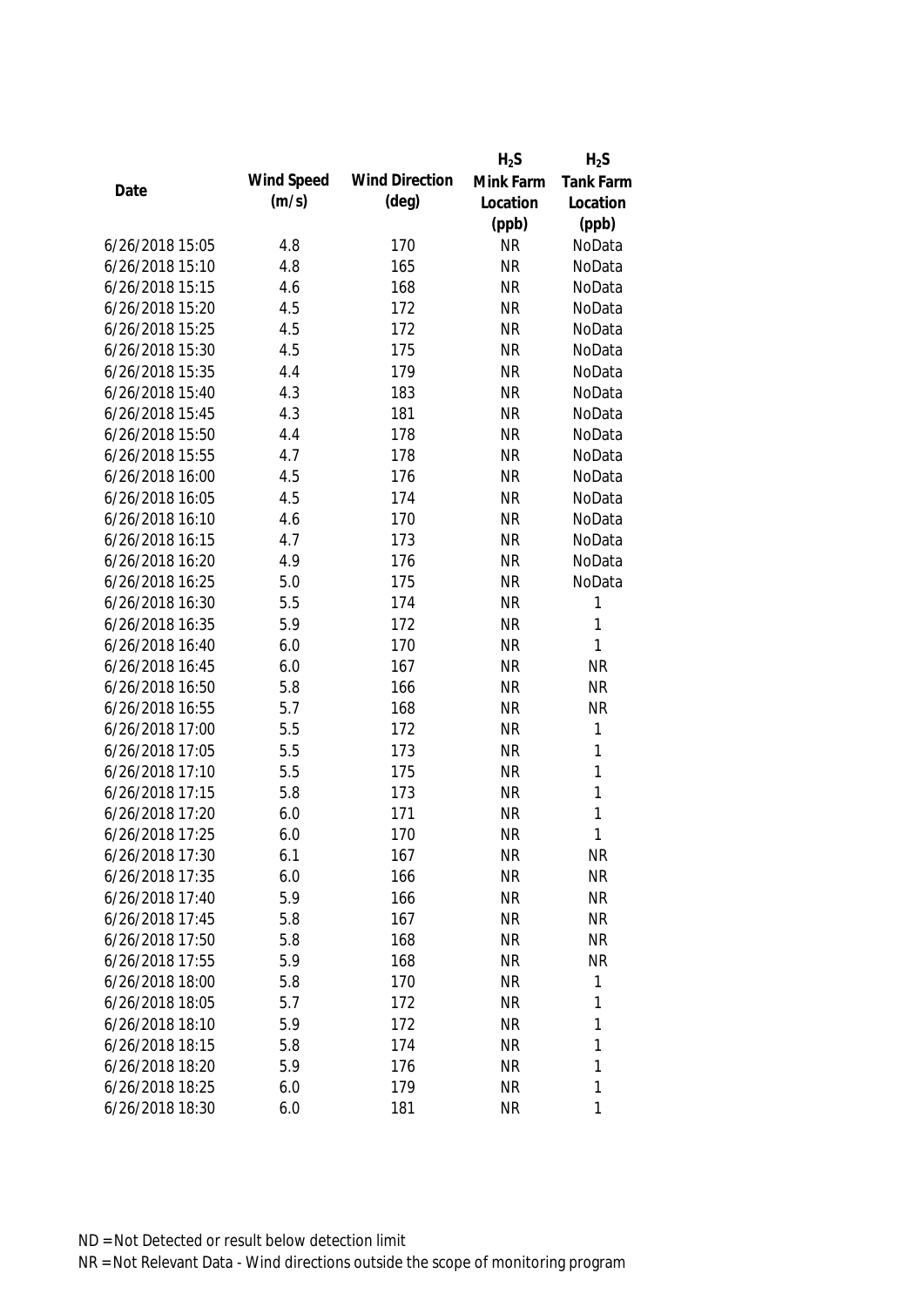|                 |            |                       | $H_2S$    | $H_2S$           |
|-----------------|------------|-----------------------|-----------|------------------|
| Date            | Wind Speed | <b>Wind Direction</b> | Mink Farm | <b>Tank Farm</b> |
|                 | (m/s)      | $(\text{deg})$        | Location  | Location         |
|                 |            |                       | (ppb)     | (ppb)            |
| 6/26/2018 18:35 | 5.9        | 185                   | <b>NR</b> | 1                |
| 6/26/2018 18:40 | 5.6        | 191                   | <b>NR</b> | 1                |
| 6/26/2018 18:45 | 5.2        | 193                   | <b>NR</b> | $\mathbf{1}$     |
| 6/26/2018 18:50 | 4.5        | 191                   | <b>NR</b> | $\mathbf{1}$     |
| 6/26/2018 18:55 | 3.9        | 188                   | <b>NR</b> | $\mathbf{1}$     |
| 6/26/2018 19:00 | 3.7        | 183                   | <b>NR</b> | $\mathbf{1}$     |
| 6/26/2018 19:05 | 3.7        | 177                   | <b>NR</b> | $\mathbf{1}$     |
| 6/26/2018 19:10 | 3.7        | 169                   | <b>NR</b> | <b>NR</b>        |
| 6/26/2018 19:15 | 4.1        | 164                   | <b>NR</b> | <b>NR</b>        |
| 6/26/2018 19:20 | 4.4        | 160                   | <b>NR</b> | <b>NR</b>        |
| 6/26/2018 19:25 | 4.7        | 159                   | <b>NR</b> | <b>NR</b>        |
| 6/26/2018 19:30 | 4.9        | 159                   | <b>NR</b> | <b>NR</b>        |
| 6/26/2018 19:35 | 4.8        | 156                   | <b>NR</b> | <b>NR</b>        |
| 6/26/2018 19:40 | 4.7        | 155                   | <b>NR</b> | <b>NR</b>        |
| 6/26/2018 19:45 | 4.4        | 152                   | <b>NR</b> | <b>NR</b>        |
| 6/26/2018 19:50 | 4.1        | 150                   | <b>NR</b> | <b>NR</b>        |
| 6/26/2018 19:55 | 3.6        | 145                   | <b>NR</b> | <b>NR</b>        |
| 6/26/2018 20:00 | 3.1        | 140                   | <b>NR</b> | <b>NR</b>        |
| 6/26/2018 20:05 | 2.9        | 137                   | <b>NR</b> | <b>NR</b>        |
| 6/26/2018 20:10 | 2.7        | 135                   | <b>NR</b> | <b>NR</b>        |
| 6/26/2018 20:15 | 2.7        | 136                   | <b>NR</b> | <b>NR</b>        |
| 6/26/2018 20:20 | 2.7        | 140                   | <b>NR</b> | <b>NR</b>        |
| 6/26/2018 20:25 | 2.8        | 144                   | <b>NR</b> | <b>NR</b>        |
| 6/26/2018 20:30 | 3.0        | 149                   | <b>NR</b> | <b>NR</b>        |
| 6/26/2018 20:35 | 3.1        | 153                   | <b>NR</b> | <b>NR</b>        |
| 6/26/2018 20:40 | 3.1        | 156                   | <b>NR</b> | <b>NR</b>        |
| 6/26/2018 20:45 | 3.1        | 158                   | <b>NR</b> | <b>NR</b>        |
| 6/26/2018 20:50 | 3.1        | 159                   | <b>NR</b> | <b>NR</b>        |
| 6/26/2018 20:55 | 3.1        | 162                   | <b>NR</b> | <b>NR</b>        |
| 6/26/2018 21:00 | 3.0        | 164                   | <b>NR</b> | <b>NR</b>        |
| 6/26/2018 21:05 | 3.0        | 167                   | <b>NR</b> | <b>NR</b>        |
| 6/26/2018 21:10 | 2.9        | 171                   | <b>NR</b> | 2                |
| 6/26/2018 21:15 | 2.9        | 176                   | <b>NR</b> | $\overline{2}$   |
| 6/26/2018 21:20 | 2.8        | 181                   | <b>NR</b> | 1                |
| 6/26/2018 21:25 | 2.7        | 186                   | <b>NR</b> | $\mathbf{1}$     |
| 6/26/2018 21:30 | 2.7        | 189                   | <b>NR</b> | 1                |
| 6/26/2018 21:35 | 2.7        | 192                   | <b>NR</b> | $\mathbf{1}$     |
| 6/26/2018 21:40 | 2.9        | 196                   | <b>NR</b> | 1                |
| 6/26/2018 21:45 | 3.0        | 195                   | <b>NR</b> | 1                |
| 6/26/2018 21:50 | 3.1        | 191                   | <b>NR</b> | 1                |
| 6/26/2018 21:55 | 3.0        | 183                   | <b>NR</b> | 1                |
| 6/26/2018 22:00 | 2.9        | 178                   | <b>NR</b> | 1                |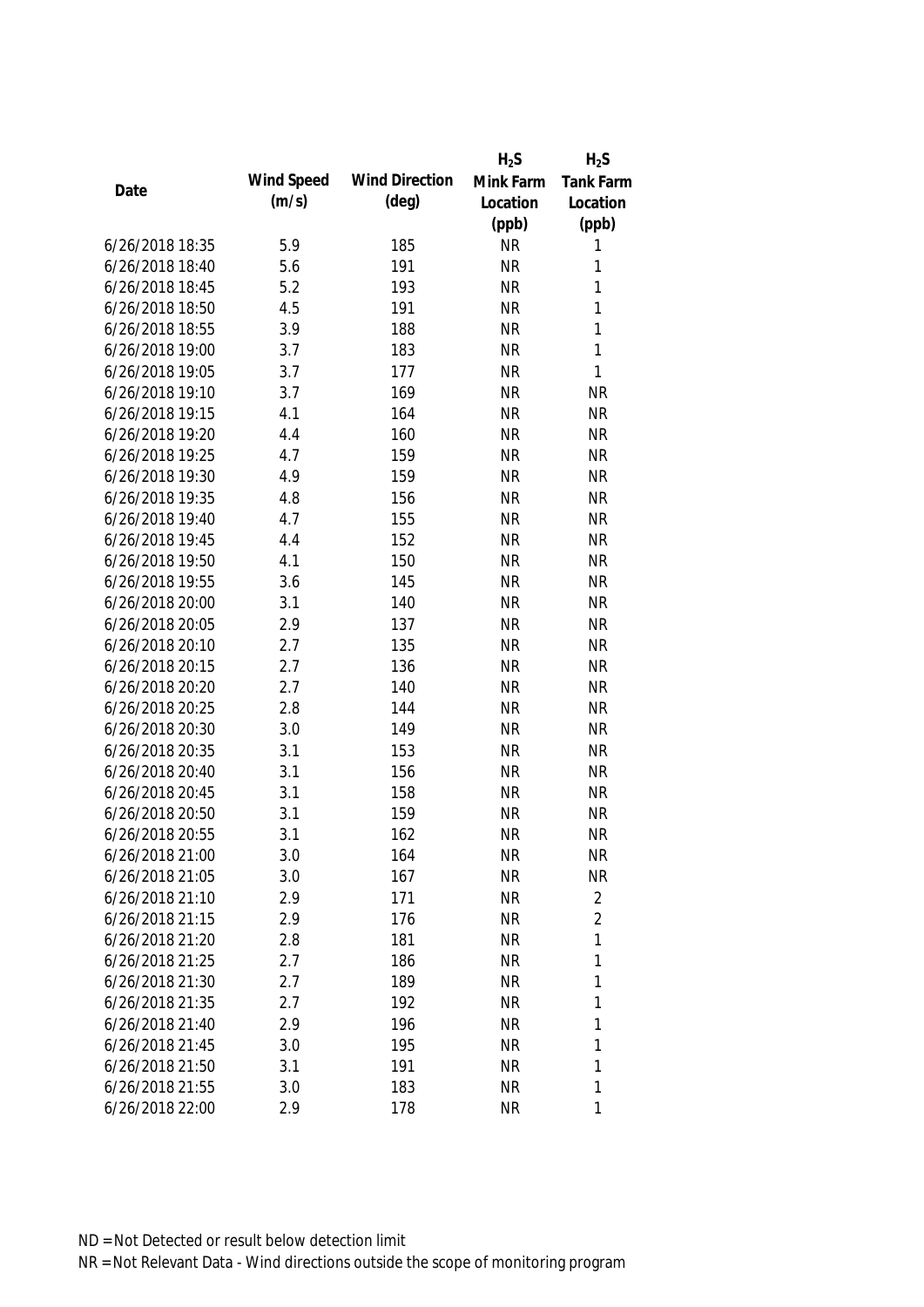|                 |            |                       | $H_2S$    | $H_2S$           |
|-----------------|------------|-----------------------|-----------|------------------|
| Date            | Wind Speed | <b>Wind Direction</b> | Mink Farm | <b>Tank Farm</b> |
|                 | (m/s)      | $(\text{deg})$        | Location  | Location         |
|                 |            |                       | (ppb)     | (ppb)            |
| 6/26/2018 22:05 | 2.8        | 175                   | <b>NR</b> | 1                |
| 6/26/2018 22:10 | 2.5        | 172                   | <b>NR</b> | 1                |
| 6/26/2018 22:15 | 2.3        | 172                   | <b>NR</b> | $\mathbf{1}$     |
| 6/26/2018 22:20 | 2.2        | 175                   | <b>NR</b> | 1                |
| 6/26/2018 22:25 | 2.1        | 182                   | <b>NR</b> | 1                |
| 6/26/2018 22:30 | 2.2        | 188                   | <b>NR</b> | 1                |
| 6/26/2018 22:35 | 2.3        | 192                   | <b>NR</b> | 1                |
| 6/26/2018 22:40 | 2.5        | 195                   | <b>NR</b> | 1                |
| 6/26/2018 22:45 | 2.8        | 200                   | <b>NR</b> | 1                |
| 6/26/2018 22:50 | 3.2        | 204                   | <b>NR</b> | 1                |
| 6/26/2018 22:55 | 3.5        | 207                   | <b>NR</b> | 1                |
| 6/26/2018 23:00 | 3.9        | 209                   | <b>NR</b> | 1                |
| 6/26/2018 23:05 | 4.2        | 212                   | <b>NR</b> | 1                |
| 6/26/2018 23:10 | 4.5        | 214                   | <b>NR</b> | 1                |
| 6/26/2018 23:15 | 4.4        | 214                   | <b>NR</b> | $\mathbf{1}$     |
| 6/26/2018 23:20 | 4.4        | 214                   | <b>NR</b> | 1                |
| 6/26/2018 23:25 | 4.5        | 214                   | <b>NR</b> | 1                |
| 6/26/2018 23:30 | 4.5        | 214                   | <b>NR</b> | 1                |
| 6/26/2018 23:35 | 4.1        | 213                   | <b>NR</b> | 1                |
| 6/26/2018 23:40 | 4.2        | 212                   | <b>NR</b> | 1                |
| 6/26/2018 23:45 | 4.3        | 211                   | <b>NR</b> | 1                |
| 6/26/2018 23:50 | 4.3        | 210                   | <b>NR</b> | $\sqrt{2}$       |
| 6/26/2018 23:55 | 4.1        | 208                   | <b>NR</b> | $\overline{2}$   |
| 6/26/2018 24:00 | 4.0        | 206                   | <b>NR</b> | $\overline{2}$   |
| 6/27/2018 00:05 | 4.0        | 207                   | <b>NR</b> | $\overline{2}$   |
| 6/27/2018 00:10 | 4.0        | 207                   | <b>NR</b> | $\mathbf{1}$     |
| 6/27/2018 00:15 | 4.0        | 208                   | <b>NR</b> | 1                |
| 6/27/2018 00:20 | 3.9        | 209                   | <b>NR</b> | 1                |
| 6/27/2018 00:25 | 4.0        | 211                   | <b>NR</b> | 1                |
| 6/27/2018 00:30 | 4.0        | 214                   | <b>NR</b> | 1                |
| 6/27/2018 00:35 | 3.9        | 215                   | <b>NR</b> | 1                |
| 6/27/2018 00:40 | 3.7        | 217                   | <b>NR</b> | 1                |
| 6/27/2018 00:45 | 3.5        | 219                   | <b>NR</b> | 1                |
| 6/27/2018 00:50 | 3.4        | 221                   | <b>NR</b> | 1                |
| 6/27/2018 00:55 | 3.3        | 221                   | <b>NR</b> | 1                |
| 6/27/2018 01:00 | 3.1        | 224                   | <b>NR</b> | 1                |
| 6/27/2018 01:05 | 2.9        | 226                   | <b>NR</b> | 1                |
| 6/27/2018 01:10 | 2.9        | 225                   | <b>NR</b> | 1                |
| 6/27/2018 01:15 | 2.9        | 228                   | <b>NR</b> | 1                |
| 6/27/2018 01:20 | 2.9        | 229                   | <b>NR</b> | 1                |
| 6/27/2018 01:25 | 3.0        | 229                   | <b>NR</b> | $\overline{2}$   |
| 6/27/2018 01:30 | 3.1        | 225                   | <b>NR</b> | 1                |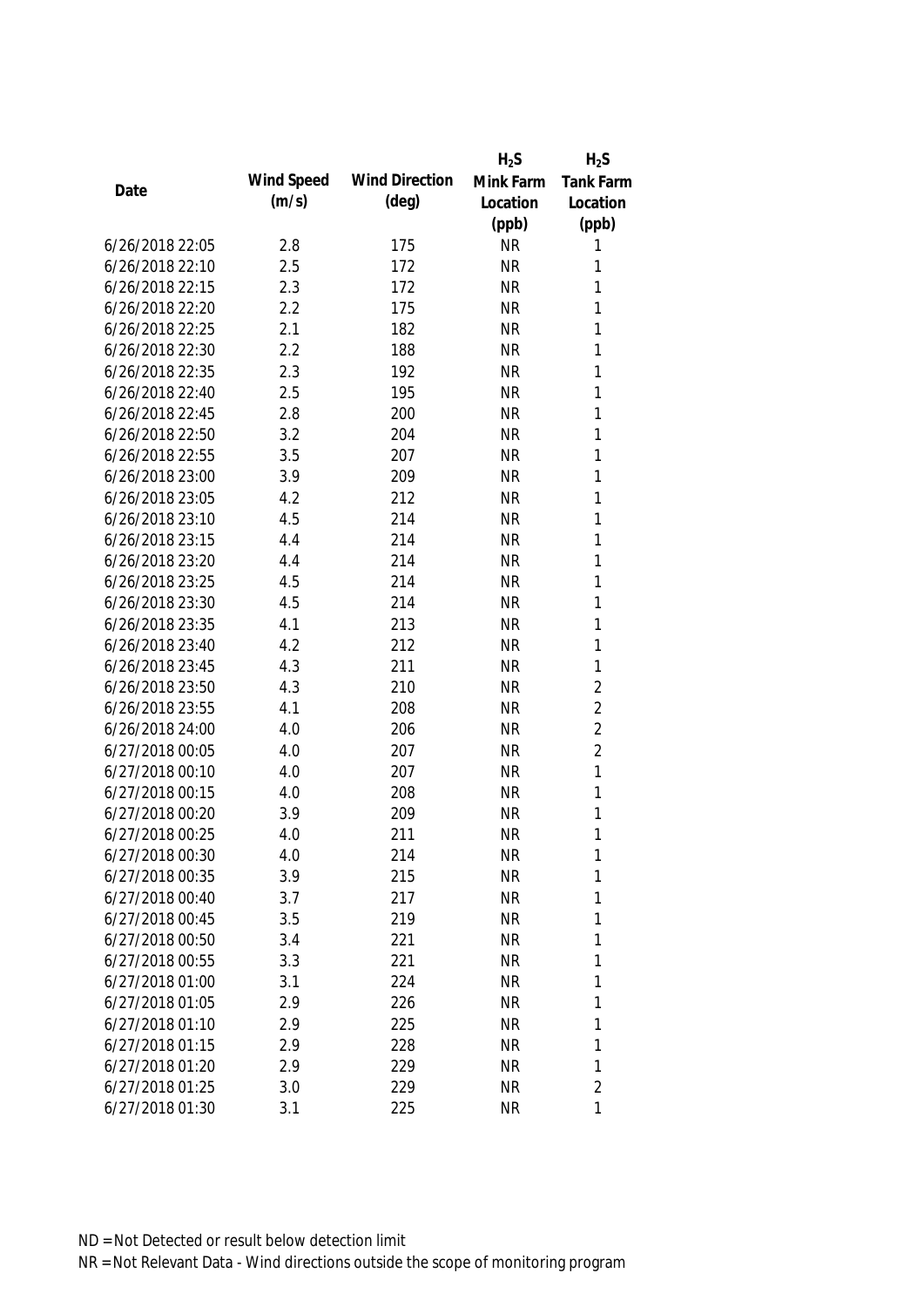|                 |            |                       | $H_2S$    | $H_2S$         |
|-----------------|------------|-----------------------|-----------|----------------|
|                 | Wind Speed | <b>Wind Direction</b> | Mink Farm | Tank Farm      |
| Date            | (m/s)      | $(\text{deg})$        | Location  | Location       |
|                 |            |                       | (ppb)     | (ppb)          |
| 6/27/2018 01:35 | 3.2        | 224                   | <b>NR</b> | 1              |
| 6/27/2018 01:40 | 3.1        | 223                   | <b>NR</b> | 1              |
| 6/27/2018 01:45 | 3.0        | 222                   | <b>NR</b> | 1              |
| 6/27/2018 01:50 | 3.0        | 222                   | <b>NR</b> | 1              |
| 6/27/2018 01:55 | 3.0        | 221                   | <b>NR</b> | 1              |
| 6/27/2018 02:00 | 3.0        | 221                   | <b>NR</b> | 1              |
| 6/27/2018 02:05 | 3.2        | 220                   | <b>NR</b> | 1              |
| 6/27/2018 02:10 | 3.6        | 219                   | <b>NR</b> | 1              |
| 6/27/2018 02:15 | 3.8        | 216                   | <b>NR</b> | 1              |
| 6/27/2018 02:20 | 4.2        | 214                   | <b>NR</b> | 1              |
| 6/27/2018 02:25 | 4.4        | 212                   | <b>NR</b> | 1              |
| 6/27/2018 02:30 | 4.7        | 213                   | <b>NR</b> | 1              |
| 6/27/2018 02:35 | 4.7        | 214                   | <b>NR</b> | 1              |
| 6/27/2018 02:40 | 4.6        | 216                   | <b>NR</b> | 1              |
| 6/27/2018 02:45 | 4.6        | 220                   | <b>NR</b> | 1              |
| 6/27/2018 02:50 | 4.4        | 225                   | <b>NR</b> | 1              |
| 6/27/2018 02:55 | 4.4        | 231                   | 1         | 1              |
| 6/27/2018 03:00 | 4.3        | 236                   | 1         | 1              |
| 6/27/2018 03:05 | 4.3        | 240                   | 1         | 1              |
| 6/27/2018 03:10 | 4.6        | 245                   | <b>ND</b> | 1              |
| 6/27/2018 03:15 | 4.8        | 247                   | <b>ND</b> | 1              |
| 6/27/2018 03:20 | 4.9        | 248                   | <b>ND</b> | 1              |
| 6/27/2018 03:25 | 4.9        | 247                   | <b>ND</b> | 1              |
| 6/27/2018 03:30 | 4.9        | 247                   | <b>ND</b> | 1              |
| 6/27/2018 03:35 | 4.9        | 247                   | <b>ND</b> | $\overline{2}$ |
| 6/27/2018 03:40 | 4.8        | 246                   | 1         | $\overline{2}$ |
| 6/27/2018 03:45 | 4.7        | 245                   | <b>ND</b> | $\overline{2}$ |
| 6/27/2018 03:50 | 4.7        | 244                   | <b>ND</b> | $\overline{2}$ |
| 6/27/2018 03:55 | 4.7        | 245                   | <b>ND</b> | 1              |
| 6/27/2018 04:00 | 4.8        | 246                   | <b>ND</b> | 1              |
| 6/27/2018 04:05 | 4.7        | 247                   | <b>ND</b> | 1              |
| 6/27/2018 04:10 | 4.6        | 249                   | 1         | 1              |
| 6/27/2018 04:15 | 4.4        | 249                   | <b>ND</b> | 1              |
| 6/27/2018 04:20 | 4.3        | 251                   | 1         | 1              |
| 6/27/2018 04:25 | 4.1        | 251                   | 1         | 1              |
| 6/27/2018 04:30 | 3.9        | 251                   | 1         | 1              |
| 6/27/2018 04:35 | 3.6        | 253                   | <b>ND</b> | 1              |
| 6/27/2018 04:40 | 3.6        | 252                   | <b>ND</b> | 1              |
| 6/27/2018 04:45 | 3.5        | 253                   | <b>ND</b> | 1              |
| 6/27/2018 04:50 | 3.5        | 251                   | <b>ND</b> | 1              |
| 6/27/2018 04:55 | 3.4        | 251                   | <b>ND</b> | 1              |
| 6/27/2018 05:00 | 3.4        | 253                   | 1         | 1              |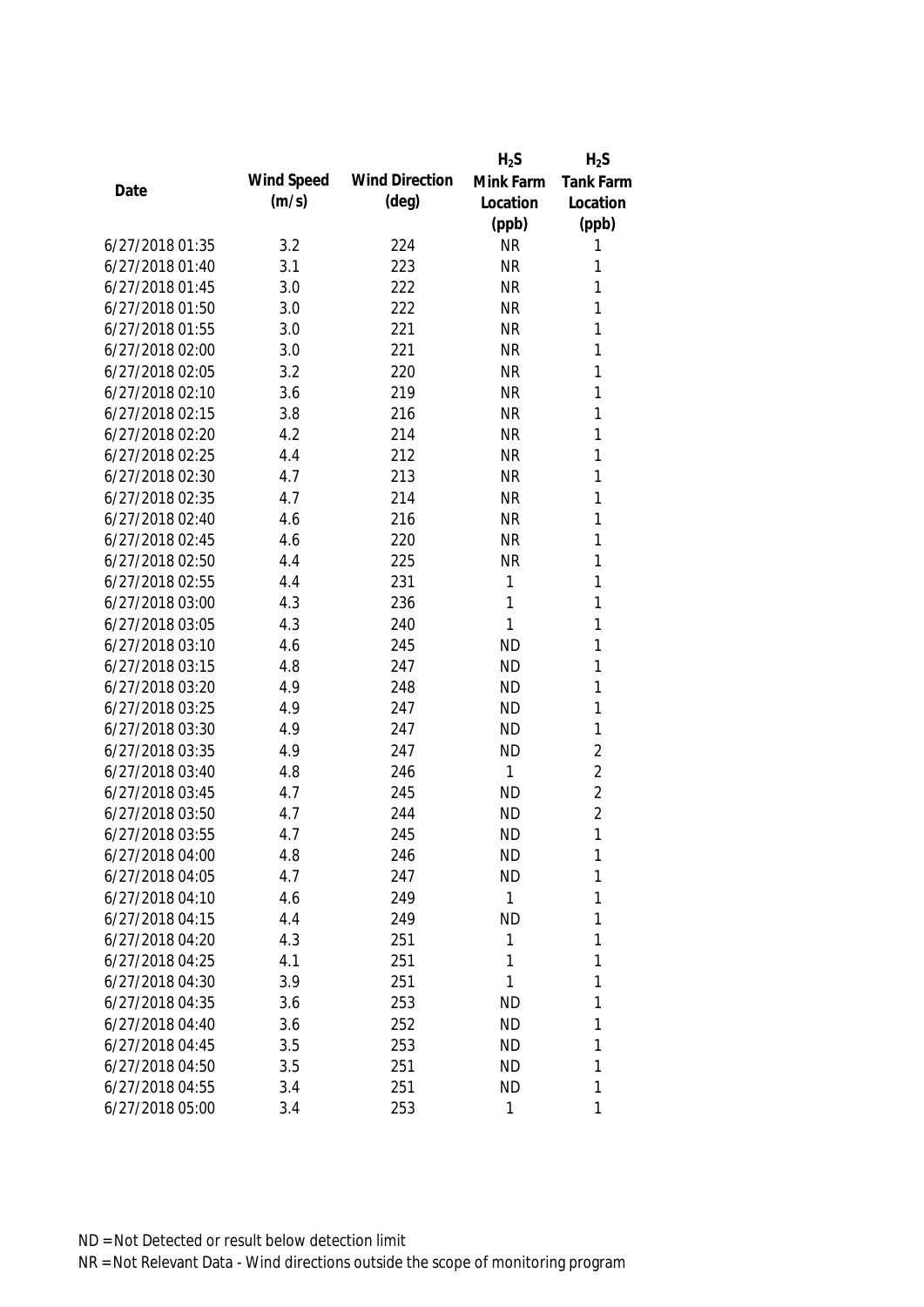|                 |            |                       | $H_2S$    | $H_2S$           |
|-----------------|------------|-----------------------|-----------|------------------|
| Date            | Wind Speed | <b>Wind Direction</b> | Mink Farm | <b>Tank Farm</b> |
|                 | (m/s)      | $(\text{deg})$        | Location  | Location         |
|                 |            |                       | (ppb)     | (ppb)            |
| 6/27/2018 05:05 | 3.5        | 252                   | 1         | 1                |
| 6/27/2018 05:10 | 3.5        | 253                   | 1         | 1                |
| 6/27/2018 05:15 | 3.4        | 253                   | 1         | 1                |
| 6/27/2018 05:20 | 3.3        | 253                   | 1         | 1                |
| 6/27/2018 05:25 | 3.3        | 254                   | 1         | 1                |
| 6/27/2018 05:30 | 3.3        | 252                   | 1         | 1                |
| 6/27/2018 05:35 | 3.3        | 251                   | 1         | 1                |
| 6/27/2018 05:40 | 3.1        | 253                   | 1         | 1                |
| 6/27/2018 05:45 | 3.1        | 255                   | 1         | 1                |
| 6/27/2018 05:50 | 3.1        | 259                   | <b>ND</b> | 1                |
| 6/27/2018 05:55 | 3.0        | 262                   | <b>ND</b> | 1                |
| 6/27/2018 06:00 | 2.9        | 264                   | 1         | 1                |
| 6/27/2018 06:05 | 3.0        | 266                   | <b>ND</b> | 1                |
| 6/27/2018 06:10 | 3.1        | 266                   | 1         | 1                |
| 6/27/2018 06:15 | 3.1        | 268                   | 1         | 1                |
| 6/27/2018 06:20 | 3.1        | 267                   | 1         | 1                |
| 6/27/2018 06:25 | 3.1        | 267                   | 1         | 1                |
| 6/27/2018 06:30 | 3.1        | 268                   | 1         | 1                |
| 6/27/2018 06:35 | 2.9        | 270                   | 1         | 1                |
| 6/27/2018 06:40 | 2.8        | 271                   | 1         | 1                |
| 6/27/2018 06:45 | 2.8        | 270                   | 1         | 1                |
| 6/27/2018 06:50 | 2.8        | 271                   | 1         | $\overline{2}$   |
| 6/27/2018 06:55 | 2.9        | 273                   | 1         | $\overline{2}$   |
| 6/27/2018 07:00 | 3.1        | 276                   | 1         | <b>NR</b>        |
| 6/27/2018 07:05 | 3.2        | 278                   | 1         | <b>NR</b>        |
| 6/27/2018 07:10 | 3.3        | 282                   | 1         | <b>NR</b>        |
| 6/27/2018 07:15 | 3.4        | 284                   | 1         | <b>NR</b>        |
| 6/27/2018 07:20 | 3.4        | 286                   | 1         | <b>NR</b>        |
| 6/27/2018 07:25 | 3.4        | 286                   | 1         | <b>NR</b>        |
| 6/27/2018 07:30 | 3.3        | 286                   | 1         | <b>NR</b>        |
| 6/27/2018 07:35 | 3.3        | 286                   | 1         | <b>NR</b>        |
| 6/27/2018 07:40 | 3.3        | 284                   | 1         | <b>NR</b>        |
| 6/27/2018 07:45 | 3.3        | 284                   | 1         | <b>NR</b>        |
| 6/27/2018 07:50 | 3.4        | 285                   | 1         | <b>NR</b>        |
| 6/27/2018 07:55 | 3.4        | 286                   | 1         | <b>NR</b>        |
| 6/27/2018 08:00 | 3.3        | 284                   | 1         | <b>NR</b>        |
| 6/27/2018 08:05 | 3.3        | 285                   | 1         | <b>NR</b>        |
| 6/27/2018 08:10 | 3.2        | 287                   | 1         | <b>NR</b>        |
| 6/27/2018 08:15 | 3.2        | 287                   | 1         | <b>NR</b>        |
| 6/27/2018 08:20 | 3.1        | 287                   | 1         | <b>NR</b>        |
| 6/27/2018 08:25 | 2.9        | 289                   | 1         | <b>NR</b>        |
| 6/27/2018 08:30 | 3.0        | 293                   | 1         | <b>NR</b>        |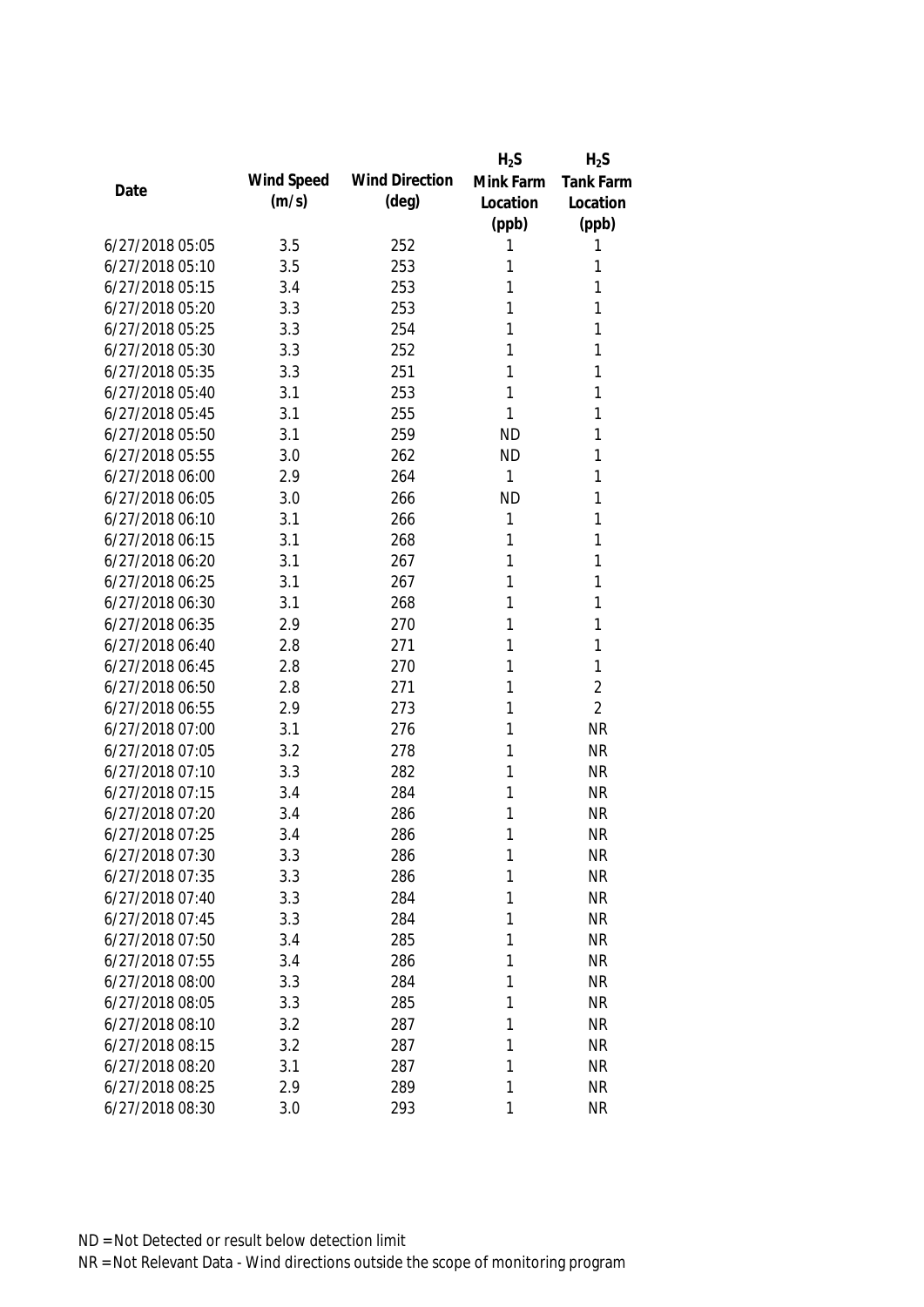|                 |            |                       | $H_2S$    | $H_2S$           |
|-----------------|------------|-----------------------|-----------|------------------|
| Date            | Wind Speed | <b>Wind Direction</b> | Mink Farm | <b>Tank Farm</b> |
|                 | (m/s)      | $(\text{deg})$        | Location  | Location         |
|                 |            |                       | (ppb)     | (ppb)            |
| 6/27/2018 08:35 | 3.1        | 292                   | 1         | <b>NR</b>        |
| 6/27/2018 08:40 | 3.2        | 292                   | 1         | <b>NR</b>        |
| 6/27/2018 08:45 | 3.0        | 292                   | 1         | <b>NR</b>        |
| 6/27/2018 08:50 | 3.0        | 294                   | 1         | <b>NR</b>        |
| 6/27/2018 08:55 | 3.2        | 292                   | 1         | <b>NR</b>        |
| 6/27/2018 09:00 | 3.2        | 295                   | 1         | <b>NR</b>        |
| 6/27/2018 09:05 | 3.1        | 297                   | 1         | <b>NR</b>        |
| 6/27/2018 09:10 | 3.3        | 298                   | 1         | <b>NR</b>        |
| 6/27/2018 09:15 | 3.5        | 300                   | 1         | <b>NR</b>        |
| 6/27/2018 09:20 | 3.5        | 301                   | <b>ND</b> | <b>NR</b>        |
| 6/27/2018 09:25 | 3.1        | 306                   | <b>ND</b> | <b>NR</b>        |
| 6/27/2018 09:30 | 3.0        | 304                   | 1         | <b>NR</b>        |
| 6/27/2018 09:35 | 2.5        | 305                   | 1         | <b>NR</b>        |
| 6/27/2018 09:40 | 2.4        | 310                   | 1         | <b>NR</b>        |
| 6/27/2018 09:45 | 1.7        | 313                   | 1         | <b>NR</b>        |
| 6/27/2018 09:50 | 1.3        | 319                   | 1         | <b>NR</b>        |
| 6/27/2018 09:55 | 1.0        | 309                   | 1         | <b>NR</b>        |
| 6/27/2018 10:00 | 0.5        | 329                   | 1         | <b>NR</b>        |
| 6/27/2018 10:05 | 0.5        | 330                   | 1         | <b>NR</b>        |
| 6/27/2018 10:10 | 0.1        | 324                   | 1         | <b>NR</b>        |
| 6/27/2018 10:15 | 0.7        | 309                   | 1         | <b>NR</b>        |
| 6/27/2018 10:20 | 1.4        | 311                   | 1         | <b>NR</b>        |
| 6/27/2018 10:25 | 2.1        | 310                   | 1         | <b>NR</b>        |
| 6/27/2018 10:30 | 2.7        | 309                   | 1         | <b>NR</b>        |
| 6/27/2018 10:35 | 3.3        | 305                   | 1         | <b>NR</b>        |
| 6/27/2018 10:40 | 3.9        | 305                   | 1         | <b>NR</b>        |
| 6/27/2018 10:45 | 3.8        | 305                   | 1         | <b>NR</b>        |
| 6/27/2018 10:50 | 3.8        | 303                   | 1         | <b>NR</b>        |
| 6/27/2018 10:55 | 3.7        | 303                   | 1         | <b>NR</b>        |
| 6/27/2018 11:00 | 3.7        | 306                   | 1         | <b>NR</b>        |
| 6/27/2018 11:05 | 3.7        | 308                   | 1         | <b>NR</b>        |
| 6/27/2018 11:10 | 3.7        | 308                   | 1         | <b>NR</b>        |
| 6/27/2018 11:15 | 3.8        | 309                   | 1         | <b>NR</b>        |
| 6/27/2018 11:20 | 3.5        | 312                   | 1         | <b>NR</b>        |
| 6/27/2018 11:25 | 3.5        | 314                   | 1         | <b>NR</b>        |
| 6/27/2018 11:30 | 3.3        | 314                   | 1         | <b>NR</b>        |
| 6/27/2018 11:35 | 3.1        | 320                   | 1         | <b>NR</b>        |
| 6/27/2018 11:40 | 3.2        | 324                   | 1         | <b>NR</b>        |
| 6/27/2018 11:45 | 3.1        | 327                   | <b>ND</b> | <b>NR</b>        |
| 6/27/2018 11:50 | 3.1        | 325                   | <b>ND</b> | <b>NR</b>        |
| 6/27/2018 11:55 | 3.1        | 324                   | <b>ND</b> | <b>NR</b>        |
| 6/27/2018 12:00 | 3.2        | 325                   | <b>ND</b> | <b>NR</b>        |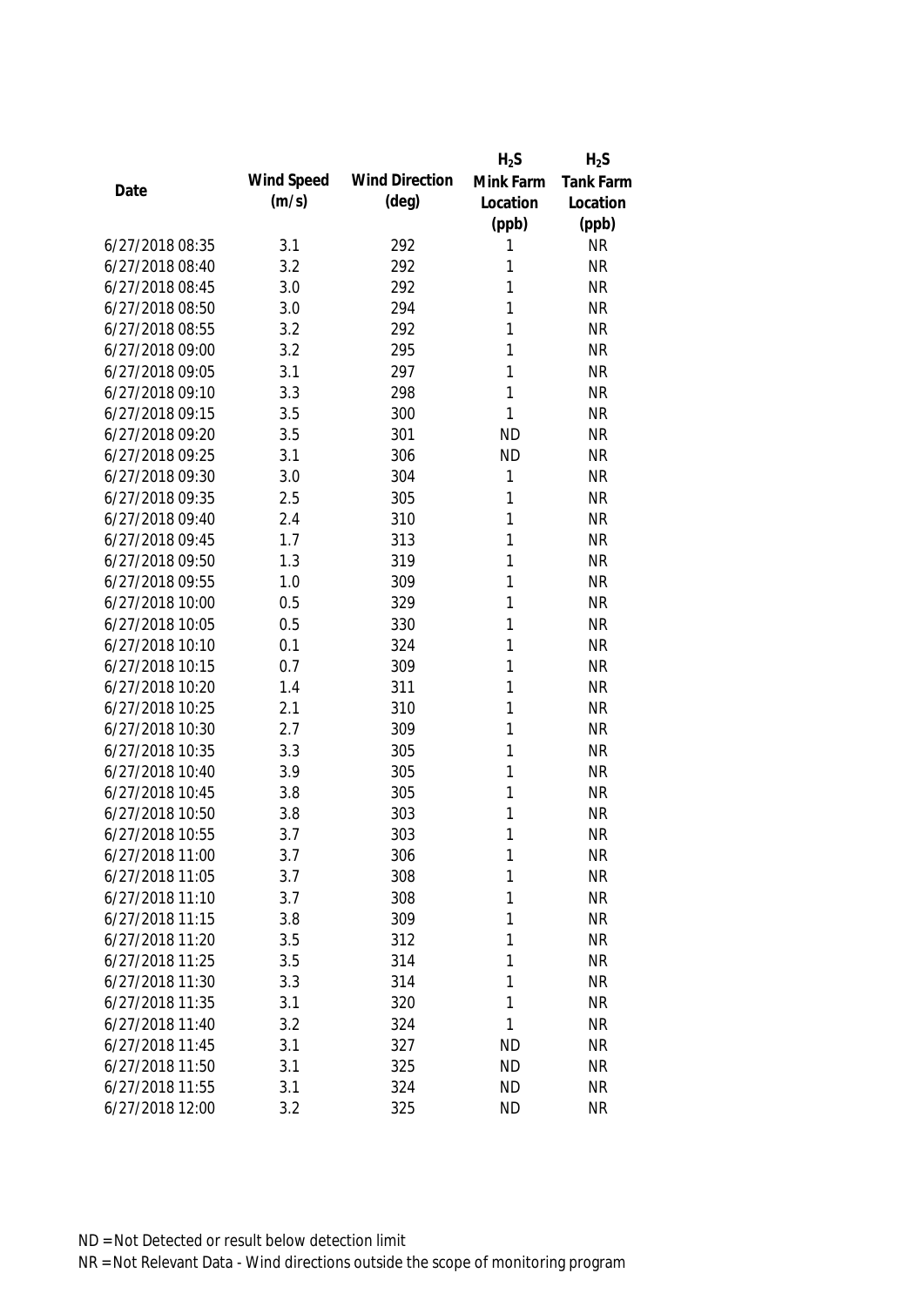|                 |            |                       | $H_2S$    | $H_2S$           |
|-----------------|------------|-----------------------|-----------|------------------|
|                 | Wind Speed | <b>Wind Direction</b> | Mink Farm | <b>Tank Farm</b> |
| Date            | (m/s)      | $(\text{deg})$        | Location  | Location         |
|                 |            |                       | (ppb)     | (ppb)            |
| 6/27/2018 12:05 | 3.2        | 325                   | <b>ND</b> | <b>NR</b>        |
| 6/27/2018 12:10 | 3.1        | 326                   | <b>ND</b> | <b>NR</b>        |
| 6/27/2018 12:15 | 3.1        | 324                   | 1         | <b>NR</b>        |
| 6/27/2018 12:20 | 3.1        | 330                   | 1         | <b>NR</b>        |
| 6/27/2018 12:25 | 3.0        | 335                   | 1         | <b>NR</b>        |
| 6/27/2018 12:30 | 3.0        | 333                   | 1         | <b>NR</b>        |
| 6/27/2018 12:35 | 3.0        | 334                   | 1         | <b>NR</b>        |
| 6/27/2018 12:40 | 2.8        | 333                   | 1         | <b>NR</b>        |
| 6/27/2018 12:45 | 2.9        | 336                   | 1         | <b>NR</b>        |
| 6/27/2018 12:50 | 3.0        | 335                   | 1         | <b>NR</b>        |
| 6/27/2018 12:55 | 3.0        | 332                   | 1         | <b>NR</b>        |
| 6/27/2018 13:00 | 3.0        | 330                   | 1         | <b>NR</b>        |
| 6/27/2018 13:05 | 2.9        | 325                   | 1         | <b>NR</b>        |
| 6/27/2018 13:10 | 2.6        | 324                   | 1         | <b>NR</b>        |
| 6/27/2018 13:15 | 2.3        | 320                   | 1         | <b>NR</b>        |
| 6/27/2018 13:20 | 2.0        | 316                   | 1         | <b>NR</b>        |
| 6/27/2018 13:25 | 1.8        | 307                   | 1         | <b>NR</b>        |
| 6/27/2018 13:30 | 1.6        | 306                   | 1         | <b>NR</b>        |
| 6/27/2018 13:35 | 1.7        | 303                   | <b>ND</b> | <b>NR</b>        |
| 6/27/2018 13:40 | 1.8        | 296                   | <b>ND</b> | <b>NR</b>        |
| 6/27/2018 13:45 | 2.0        | 291                   | <b>ND</b> | <b>NR</b>        |
| 6/27/2018 13:50 | 2.1        | 288                   | <b>ND</b> | <b>NR</b>        |
| 6/27/2018 13:55 | 2.4        | 286                   | <b>ND</b> | <b>NR</b>        |
| 6/27/2018 14:00 | 2.6        | 284                   | <b>ND</b> | <b>NR</b>        |
| 6/27/2018 14:05 | 2.6        | 283                   | <b>ND</b> | <b>NR</b>        |
| 6/27/2018 14:10 | 2.6        | 281                   | <b>ND</b> | <b>NR</b>        |
| 6/27/2018 14:15 | 2.4        | 284                   | <b>ND</b> | <b>NR</b>        |
| 6/27/2018 14:20 | 2.5        | 290                   | 1         | <b>NR</b>        |
| 6/27/2018 14:25 | 2.4        | 293                   | 1         | <b>NR</b>        |
| 6/27/2018 14:30 | 2.5        | 293                   | 1         | <b>NR</b>        |
| 6/27/2018 14:35 | 2.7        | 296                   | 1         | <b>NR</b>        |
| 6/27/2018 14:40 | 2.8        | 304                   | <b>ND</b> | <b>NR</b>        |
| 6/27/2018 14:45 | 3.0        | 304                   | <b>ND</b> | <b>NR</b>        |
| 6/27/2018 14:50 | 3.1        | 303                   | <b>ND</b> | <b>NR</b>        |
| 6/27/2018 14:55 | 3.1        | 305                   | <b>ND</b> | <b>NR</b>        |
| 6/27/2018 15:00 | 2.9        | 308                   | <b>ND</b> | <b>NR</b>        |
| 6/27/2018 15:05 | 2.7        |                       | <b>ND</b> | <b>NR</b>        |
|                 |            | 310                   |           |                  |
| 6/27/2018 15:10 | 2.7        | 312                   | <b>ND</b> | <b>NR</b>        |
| 6/27/2018 15:15 | 2.7        | 312                   | 1         | <b>NR</b>        |
| 6/27/2018 15:20 | 2.5        | 316                   | 1         | <b>NR</b>        |
| 6/27/2018 15:25 | 2.5        | 315                   | 1         | <b>NR</b>        |
| 6/27/2018 15:30 | 2.5        | 314                   | 1         | <b>NR</b>        |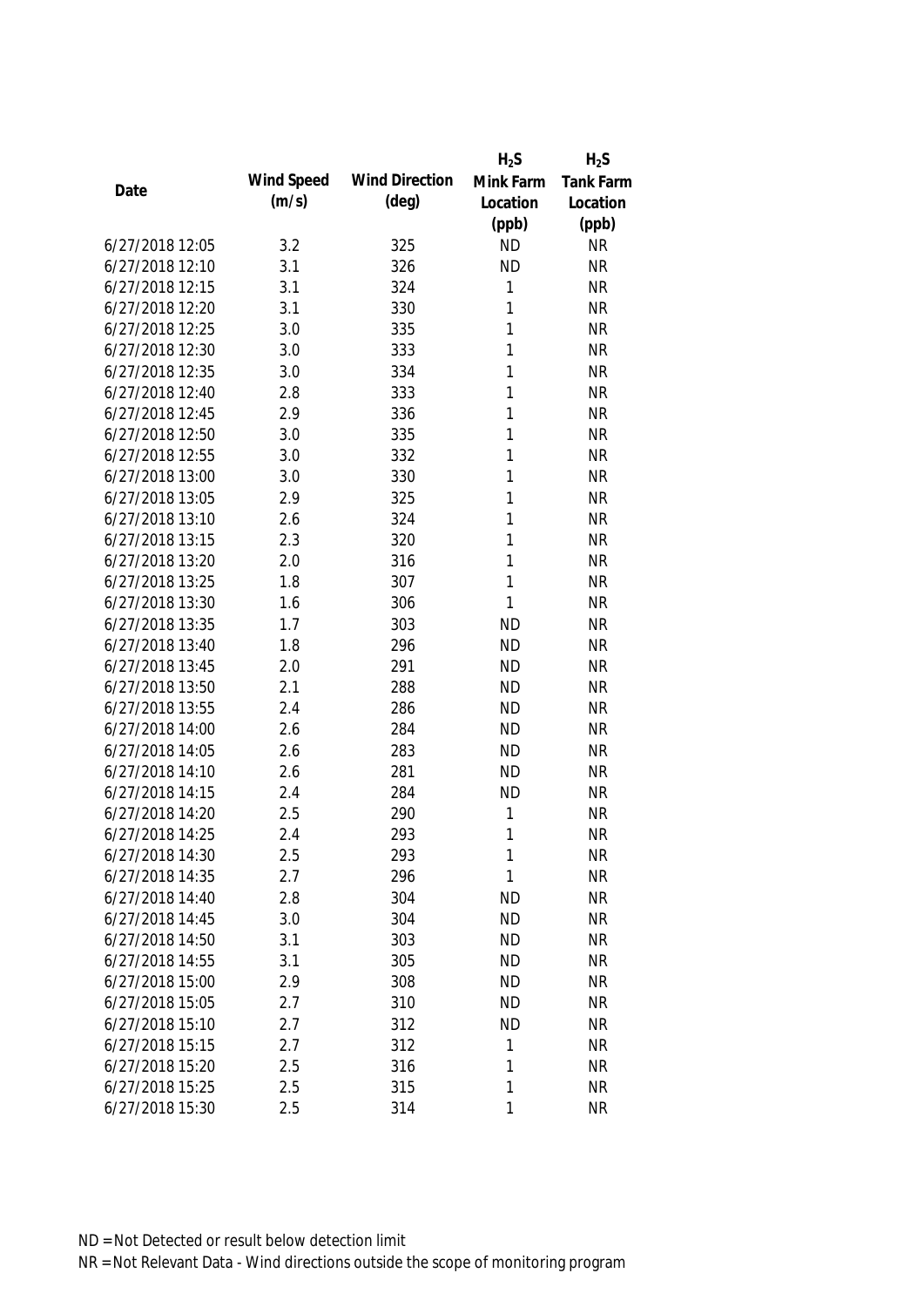|                 |            |                       | $H_2S$       | $H_2S$    |
|-----------------|------------|-----------------------|--------------|-----------|
|                 | Wind Speed | <b>Wind Direction</b> | Mink Farm    | Tank Farm |
| Date            | (m/s)      | $(\text{deg})$        | Location     | Location  |
|                 |            |                       | (ppb)        | (ppb)     |
| 6/27/2018 15:35 | 2.5        | 313                   | 1            | <b>NR</b> |
| 6/27/2018 15:40 | 2.4        | 306                   | 1            | <b>NR</b> |
| 6/27/2018 15:45 | 2.4        | 300                   | 1            | <b>NR</b> |
| 6/27/2018 15:50 | 2.5        | 288                   | 1            | <b>NR</b> |
| 6/27/2018 15:55 | 2.6        | 288                   | 1            | <b>NR</b> |
| 6/27/2018 16:00 | 2.8        | 287                   | <b>ND</b>    | <b>NR</b> |
| 6/27/2018 16:05 | 2.8        | 281                   | <b>ND</b>    | <b>NR</b> |
| 6/27/2018 16:10 | 2.7        | 284                   | <b>ND</b>    | <b>NR</b> |
| 6/27/2018 16:15 | 2.7        | 288                   | <b>ND</b>    | <b>NR</b> |
| 6/27/2018 16:20 | 2.6        | 298                   | <b>ND</b>    | <b>NR</b> |
| 6/27/2018 16:25 | 2.6        | 305                   | 1            | <b>NR</b> |
| 6/27/2018 16:30 | 2.4        | 311                   | 1            | <b>NR</b> |
| 6/27/2018 16:35 | 2.3        | 318                   | 1            | <b>NR</b> |
| 6/27/2018 16:40 | 2.4        | 322                   | 1            | <b>NR</b> |
| 6/27/2018 16:45 | 2.3        | 327                   | 1            | <b>NR</b> |
| 6/27/2018 16:50 | 2.3        | 329                   | $\mathbf{1}$ | <b>NR</b> |
| 6/27/2018 16:55 | 2.2        | 327                   | 1            | <b>NR</b> |
| 6/27/2018 17:00 | 2.2        | 327                   | $\mathbf{1}$ | <b>NR</b> |
| 6/27/2018 17:05 | 2.2        | 330                   | <b>ND</b>    | <b>NR</b> |
| 6/27/2018 17:10 | 2.1        | 330                   | <b>ND</b>    | <b>NR</b> |
| 6/27/2018 17:15 | 2.2        | 327                   | <b>ND</b>    | <b>NR</b> |
| 6/27/2018 17:20 | 2.1        | 324                   | <b>ND</b>    | <b>NR</b> |
| 6/27/2018 17:25 | 2.2        | 325                   | <b>ND</b>    | <b>NR</b> |
| 6/27/2018 17:30 | 2.2        | 332                   | 1            | <b>NR</b> |
| 6/27/2018 17:35 | 2.2        | 341                   | <b>NR</b>    | <b>NR</b> |
| 6/27/2018 17:40 | 2.4        | $\overline{2}$        | <b>NR</b>    | <b>NR</b> |
| 6/27/2018 17:45 | 2.3        | 37                    | <b>NR</b>    | <b>NR</b> |
| 6/27/2018 17:50 | 2.4        | 70                    | <b>NR</b>    | <b>NR</b> |
| 6/27/2018 17:55 | 2.4        | 90                    | <b>NR</b>    | <b>NR</b> |
| 6/27/2018 18:00 | 2.4        | 97                    | <b>NR</b>    | <b>NR</b> |
| 6/27/2018 18:05 | 2.4        | 99                    | <b>NR</b>    | <b>NR</b> |
| 6/27/2018 18:10 | 2.2        | 97                    | <b>NR</b>    | <b>NR</b> |
| 6/27/2018 18:15 | 2.1        | 96                    | <b>NR</b>    | <b>NR</b> |
| 6/27/2018 18:20 | 1.9        | 92                    | <b>NR</b>    | <b>NR</b> |
| 6/27/2018 18:25 | 1.6        | 86                    | <b>NR</b>    | <b>NR</b> |
| 6/27/2018 18:30 | 1.4        | 86                    | <b>NR</b>    | <b>NR</b> |
| 6/27/2018 18:35 | 1.3        | 83                    | <b>NR</b>    | <b>NR</b> |
| 6/27/2018 18:40 | 1.3        | 81                    | <b>NR</b>    | <b>NR</b> |
| 6/27/2018 18:45 | 1.2        | 74                    | <b>NR</b>    | <b>NR</b> |
| 6/27/2018 18:50 | 1.2        | 75                    | <b>NR</b>    | <b>NR</b> |
| 6/27/2018 18:55 | 1.4        | 76                    | <b>NR</b>    | <b>NR</b> |
| 6/27/2018 19:00 | 1.5        | 79                    | <b>NR</b>    | <b>NR</b> |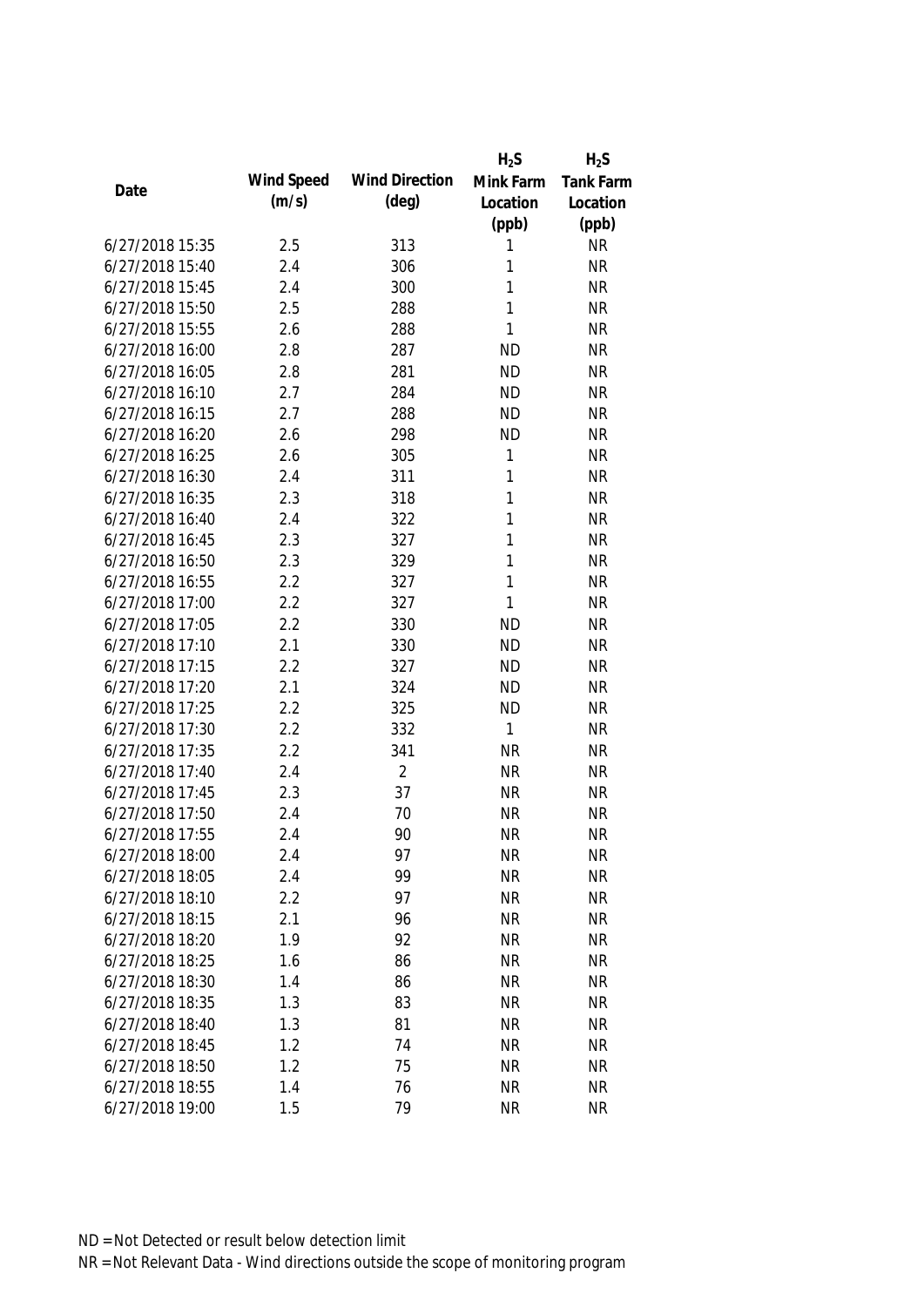|                 |            |                       | $H_2S$    | $H_2S$           |
|-----------------|------------|-----------------------|-----------|------------------|
|                 | Wind Speed | <b>Wind Direction</b> | Mink Farm | <b>Tank Farm</b> |
| Date            | (m/s)      | $(\text{deg})$        | Location  | Location         |
|                 |            |                       | (ppb)     | (ppb)            |
| 6/27/2018 19:05 | 1.5        | 84                    | <b>NR</b> | <b>NR</b>        |
| 6/27/2018 19:10 | 1.6        | 90                    | <b>NR</b> | <b>NR</b>        |
| 6/27/2018 19:15 | 1.8        | 96                    | <b>NR</b> | <b>NR</b>        |
| 6/27/2018 19:20 | 1.8        | 98                    | <b>NR</b> | <b>NR</b>        |
| 6/27/2018 19:25 | 1.8        | 102                   | <b>NR</b> | <b>NR</b>        |
| 6/27/2018 19:30 | 1.7        | 102                   | <b>NR</b> | <b>NR</b>        |
| 6/27/2018 19:35 | 1.8        | 103                   | <b>NR</b> | <b>NR</b>        |
| 6/27/2018 19:40 | 1.8        | 100                   | <b>NR</b> | <b>NR</b>        |
| 6/27/2018 19:45 | 1.6        | 94                    | <b>NR</b> | <b>NR</b>        |
| 6/27/2018 19:50 | 1.5        | 90                    | <b>NR</b> | <b>NR</b>        |
| 6/27/2018 19:55 | 1.3        | 82                    | <b>NR</b> | <b>NR</b>        |
| 6/27/2018 20:00 | 1.2        | 74                    | <b>NR</b> | <b>NR</b>        |
| 6/27/2018 20:05 | 1.0        | 66                    | <b>NR</b> | <b>NR</b>        |
| 6/27/2018 20:10 | 0.9        | 61                    | <b>NR</b> | <b>NR</b>        |
| 6/27/2018 20:15 | 0.8        | 61                    | <b>NR</b> | <b>NR</b>        |
| 6/27/2018 20:20 | 0.8        | 64                    | <b>NR</b> | <b>NR</b>        |
| 6/27/2018 20:25 | 0.7        | 72                    | <b>NR</b> | <b>NR</b>        |
| 6/27/2018 20:30 | 0.8        | 84                    | <b>NR</b> | <b>NR</b>        |
| 6/27/2018 20:35 | 1.0        | 94                    | <b>NR</b> | <b>NR</b>        |
| 6/27/2018 20:40 | 1.1        | 102                   | <b>NR</b> | <b>NR</b>        |
| 6/27/2018 20:45 | 1.2        | 107                   | <b>NR</b> | <b>NR</b>        |
| 6/27/2018 20:50 | 1.5        | 112                   | <b>NR</b> | <b>NR</b>        |
| 6/27/2018 20:55 | 1.7        | 120                   | <b>NR</b> | <b>NR</b>        |
| 6/27/2018 21:00 | 1.8        | 125                   | <b>NR</b> | <b>NR</b>        |
| 6/27/2018 21:05 | 1.9        | 130                   | <b>NR</b> | <b>NR</b>        |
| 6/27/2018 21:10 | 1.9        | 131                   | <b>NR</b> | <b>NR</b>        |
| 6/27/2018 21:15 | 2.0        | 131                   | <b>NR</b> | <b>NR</b>        |
| 6/27/2018 21:20 | 1.9        | 127                   | <b>NR</b> | <b>NR</b>        |
| 6/27/2018 21:25 | 1.7        | 119                   | <b>NR</b> | <b>NR</b>        |
| 6/27/2018 21:30 | 1.5        | 109                   | <b>NR</b> | <b>NR</b>        |
| 6/27/2018 21:35 | 1.4        | 100                   | <b>NR</b> | <b>NR</b>        |
| 6/27/2018 21:40 | 1.3        | 96                    | <b>NR</b> | <b>NR</b>        |
| 6/27/2018 21:45 | 1.3        | 97                    | <b>NR</b> | <b>NR</b>        |
| 6/27/2018 21:50 | 1.3        | 100                   | <b>NR</b> | <b>NR</b>        |
| 6/27/2018 21:55 | 1.4        | 105                   | <b>NR</b> | <b>NR</b>        |
| 6/27/2018 22:00 | 1.4        | 113                   | <b>NR</b> | <b>NR</b>        |
| 6/27/2018 22:05 | 1.4        | 121                   | <b>NR</b> | <b>NR</b>        |
| 6/27/2018 22:10 | 1.4        | 126                   | <b>NR</b> | <b>NR</b>        |
| 6/27/2018 22:15 | 1.2        | 128                   | <b>NR</b> | <b>NR</b>        |
| 6/27/2018 22:20 | 1.2        | 136                   | <b>NR</b> | <b>NR</b>        |
| 6/27/2018 22:25 | 1.3        | 142                   | <b>NR</b> | <b>NR</b>        |
| 6/27/2018 22:30 | 1.3        | 142                   | <b>NR</b> | <b>NR</b>        |
|                 |            |                       |           |                  |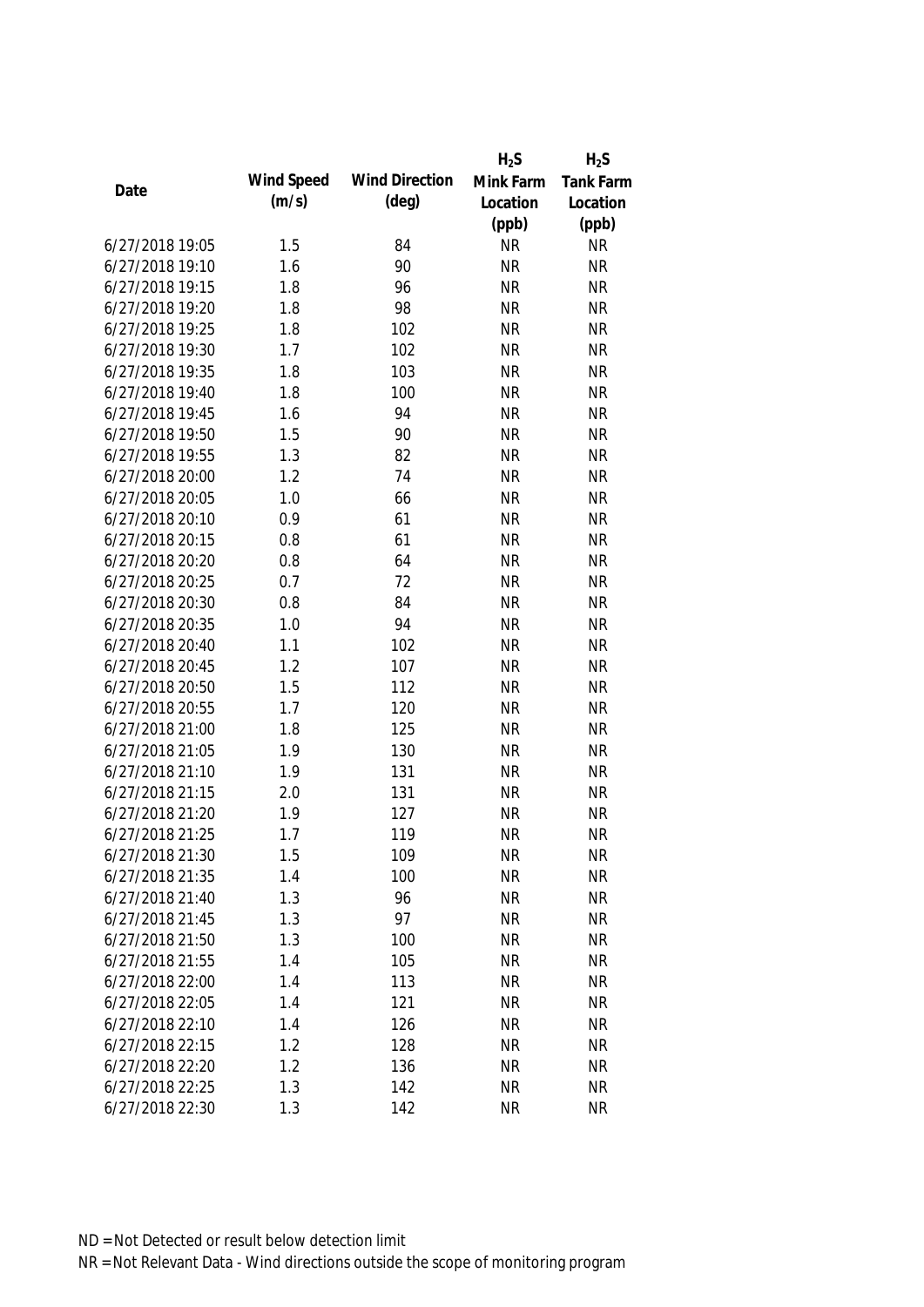|                 |            |                       | $H_2S$    | $H_2S$           |
|-----------------|------------|-----------------------|-----------|------------------|
|                 | Wind Speed | <b>Wind Direction</b> | Mink Farm | <b>Tank Farm</b> |
| Date            | (m/s)      | $(\text{deg})$        | Location  | Location         |
|                 |            |                       | (ppb)     | (ppb)            |
| 6/27/2018 22:35 | 1.4        | 141                   | <b>NR</b> | <b>NR</b>        |
| 6/27/2018 22:40 | 1.5        | 140                   | <b>NR</b> | <b>NR</b>        |
| 6/27/2018 22:45 | 1.7        | 140                   | <b>NR</b> | <b>NR</b>        |
| 6/27/2018 22:50 | 1.5        | 136                   | <b>NR</b> | <b>NR</b>        |
| 6/27/2018 22:55 | 1.3        | 132                   | <b>NR</b> | <b>NR</b>        |
| 6/27/2018 23:00 | 1.1        | 133                   | <b>NR</b> | <b>NR</b>        |
| 6/27/2018 23:05 | 0.9        | 133                   | <b>NR</b> | <b>NR</b>        |
| 6/27/2018 23:10 | 0.7        | 129                   | <b>NR</b> | <b>NR</b>        |
| 6/27/2018 23:15 | 0.6        | 124                   | <b>NR</b> | <b>NR</b>        |
| 6/27/2018 23:20 | 0.6        | 124                   | <b>NR</b> | <b>NR</b>        |
| 6/27/2018 23:25 | 0.7        | 125                   | <b>NR</b> | <b>NR</b>        |
| 6/27/2018 23:30 | 0.8        | 123                   | <b>NR</b> | <b>NR</b>        |
| 6/27/2018 23:35 | 1.0        | 123                   | <b>NR</b> | <b>NR</b>        |
| 6/27/2018 23:40 | 1.0        | 124                   | <b>NR</b> | <b>NR</b>        |
| 6/27/2018 23:45 | 1.0        | 125                   | <b>NR</b> | <b>NR</b>        |
| 6/27/2018 23:50 | 0.9        | 126                   | <b>NR</b> | <b>NR</b>        |
| 6/27/2018 23:55 | 0.7        | 126                   | <b>NR</b> | <b>NR</b>        |
| 6/27/2018 24:00 | 0.6        | 130                   | <b>NR</b> | <b>NR</b>        |
| 6/28/2018 00:05 | 0.4        | 139                   | <b>NR</b> | <b>NR</b>        |
| 6/28/2018 00:10 | 0.3        | 164                   | <b>NR</b> | <b>NR</b>        |
| 6/28/2018 00:15 | 0.4        | 178                   | <b>NR</b> | $\mathbf{1}$     |
| 6/28/2018 00:20 | 0.5        | 183                   | <b>NR</b> | 1                |
| 6/28/2018 00:25 | 0.8        | 181                   | <b>NR</b> | 1                |
| 6/28/2018 00:30 | 0.9        | 181                   | <b>NR</b> | $\mathbf{1}$     |
| 6/28/2018 00:35 | 0.9        | 183                   | <b>NR</b> | 1                |
| 6/28/2018 00:40 | 1.0        | 186                   | <b>NR</b> | $\mathbf{1}$     |
| 6/28/2018 00:45 | 1.0        | 189                   | <b>NR</b> | $\mathbf{1}$     |
| 6/28/2018 00:50 | 1.0        | 191                   | <b>NR</b> | 1                |
| 6/28/2018 00:55 | 0.9        | 197                   | <b>NR</b> | 1                |
| 6/28/2018 01:00 | 1.0        | 198                   | <b>NR</b> | 1                |
| 6/28/2018 01:05 | 1.1        | 194                   | <b>NR</b> | 1                |
| 6/28/2018 01:10 | 1.1        | 192                   | <b>NR</b> | 1                |
| 6/28/2018 01:15 | 1.2        | 191                   | <b>NR</b> | 1                |
| 6/28/2018 01:20 | 1.2        | 186                   | <b>NR</b> | $\overline{2}$   |
| 6/28/2018 01:25 | 1.3        | 182                   | <b>NR</b> | $\overline{2}$   |
| 6/28/2018 01:30 | 1.4        | 178                   | <b>NR</b> | $\overline{2}$   |
| 6/28/2018 01:35 | 1.5        | 176                   | <b>NR</b> | $\overline{2}$   |
| 6/28/2018 01:40 | 1.6        | 175                   | <b>NR</b> | $\overline{2}$   |
| 6/28/2018 01:45 | 1.6        | 172                   | <b>NR</b> | $\overline{2}$   |
| 6/28/2018 01:50 | 1.6        | 173                   | <b>NR</b> | $\overline{2}$   |
| 6/28/2018 01:55 | 1.6        | 174                   | <b>NR</b> | $\overline{2}$   |
| 6/28/2018 02:00 | 1.4        | 175                   | <b>NR</b> | $\overline{2}$   |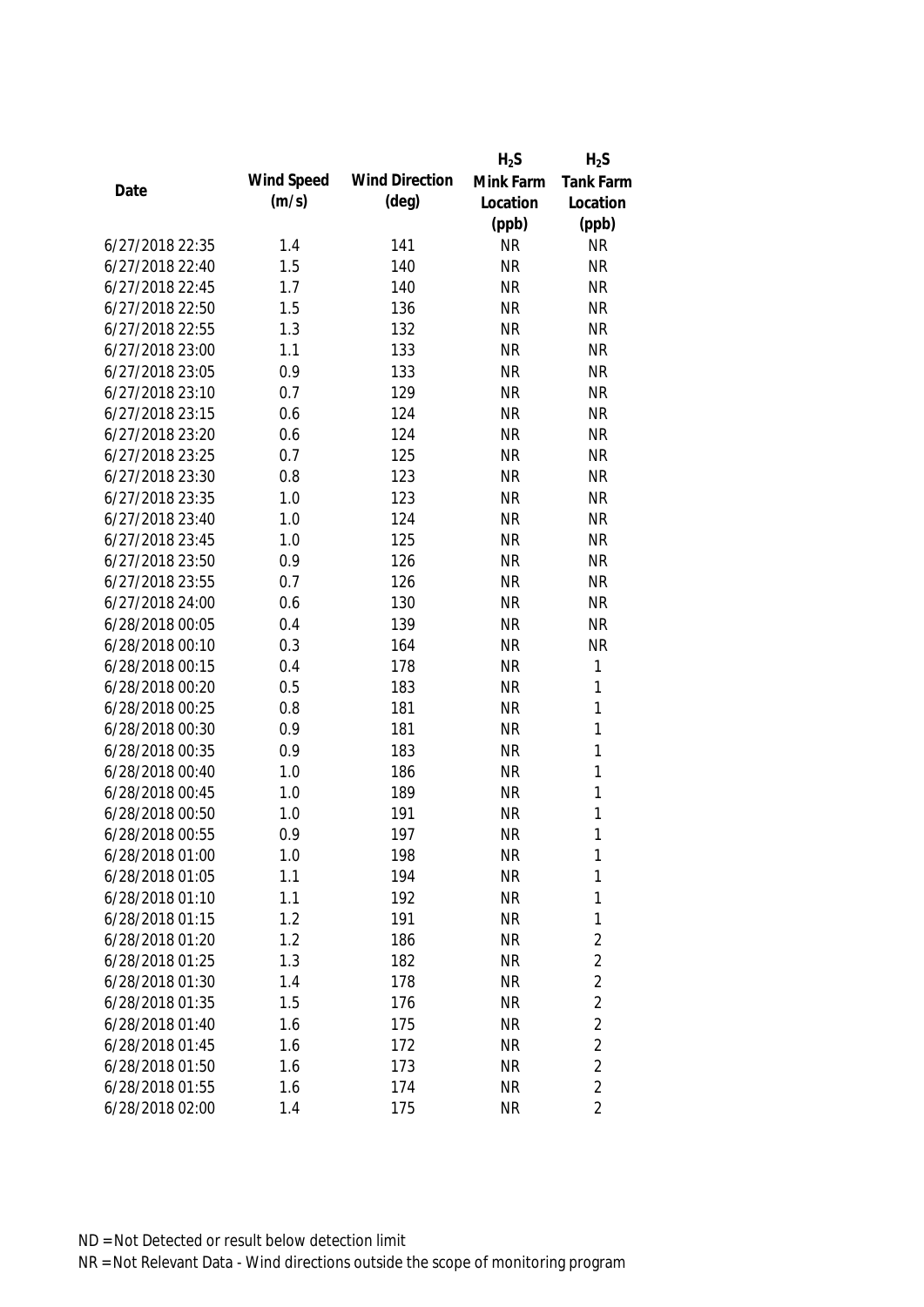|                 |            |                       | $H_2S$    | $H_2S$           |
|-----------------|------------|-----------------------|-----------|------------------|
| Date            | Wind Speed | <b>Wind Direction</b> | Mink Farm | <b>Tank Farm</b> |
|                 | (m/s)      | $(\text{deg})$        | Location  | Location         |
|                 |            |                       | (ppb)     | (ppb)            |
| 6/28/2018 02:05 | 1.3        | 176                   | <b>NR</b> | 2                |
| 6/28/2018 02:10 | 1.3        | 179                   | <b>NR</b> | $\overline{2}$   |
| 6/28/2018 02:15 | 1.3        | 178                   | <b>NR</b> | $\mathbf{1}$     |
| 6/28/2018 02:20 | 1.5        | 176                   | <b>NR</b> | $\overline{2}$   |
| 6/28/2018 02:25 | 1.5        | 178                   | <b>NR</b> | $\overline{2}$   |
| 6/28/2018 02:30 | 1.5        | 179                   | <b>NR</b> | 1                |
| 6/28/2018 02:35 | 1.6        | 180                   | <b>NR</b> | $\mathbf{1}$     |
| 6/28/2018 02:40 | 1.6        | 181                   | <b>NR</b> | $\overline{2}$   |
| 6/28/2018 02:45 | 1.5        | 184                   | <b>NR</b> | $\overline{2}$   |
| 6/28/2018 02:50 | 1.3        | 186                   | <b>NR</b> | $\overline{2}$   |
| 6/28/2018 02:55 | 1.2        | 182                   | <b>NR</b> | $\overline{2}$   |
| 6/28/2018 03:00 | 1.2        | 179                   | <b>NR</b> | $\overline{2}$   |
| 6/28/2018 03:05 | 1.2        | 183                   | <b>NR</b> | $\overline{2}$   |
| 6/28/2018 03:10 | 1.1        | 181                   | <b>NR</b> | $\overline{2}$   |
| 6/28/2018 03:15 | 1.1        | 177                   | <b>NR</b> | $\overline{2}$   |
| 6/28/2018 03:20 | 1.2        | 175                   | <b>NR</b> | $\overline{2}$   |
| 6/28/2018 03:25 | 1.3        | 177                   | <b>NR</b> | $\overline{2}$   |
| 6/28/2018 03:30 | 1.2        | 178                   | <b>NR</b> | $\overline{2}$   |
| 6/28/2018 03:35 | 1.2        | 174                   | <b>NR</b> | $\overline{2}$   |
| 6/28/2018 03:40 | 1.3        | 175                   | <b>NR</b> | $\overline{2}$   |
| 6/28/2018 03:45 | 1.2        | 178                   | <b>NR</b> | $\overline{2}$   |
| 6/28/2018 03:50 | 1.2        | 180                   | <b>NR</b> | $\overline{2}$   |
| 6/28/2018 03:55 | 1.1        | 181                   | <b>NR</b> | $\overline{2}$   |
| 6/28/2018 04:00 | 1.0        | 182                   | <b>NR</b> | $\overline{2}$   |
| 6/28/2018 04:05 | 0.9        | 184                   | <b>NR</b> | $\overline{2}$   |
| 6/28/2018 04:10 | 0.8        | 182                   | <b>NR</b> | $\overline{2}$   |
| 6/28/2018 04:15 | 0.9        | 182                   | <b>NR</b> | $\overline{2}$   |
| 6/28/2018 04:20 | 0.9        | 183                   | <b>NR</b> | $\overline{2}$   |
| 6/28/2018 04:25 | 0.8        | 185                   | <b>NR</b> | $\overline{2}$   |
| 6/28/2018 04:30 | 0.8        | 185                   | <b>NR</b> | $\overline{c}$   |
| 6/28/2018 04:35 | 0.9        | 186                   | <b>NR</b> | $\overline{c}$   |
| 6/28/2018 04:40 | 1.0        | 184                   | <b>NR</b> | $\overline{2}$   |
| 6/28/2018 04:45 | 0.9        | 183                   | <b>NR</b> | $\overline{2}$   |
| 6/28/2018 04:50 | 0.8        | 183                   | <b>NR</b> | $\overline{2}$   |
| 6/28/2018 04:55 | 0.7        | 183                   | <b>NR</b> | $\overline{2}$   |
| 6/28/2018 05:00 | 0.8        | 182                   | <b>NR</b> | $\overline{2}$   |
| 6/28/2018 05:05 | 0.7        | 179                   | <b>NR</b> | $\overline{2}$   |
| 6/28/2018 05:10 | 0.8        | 177                   | <b>NR</b> | $\overline{2}$   |
| 6/28/2018 05:15 | 0.9        | 174                   | <b>NR</b> | $\overline{2}$   |
| 6/28/2018 05:20 | 1.1        | 172                   | <b>NR</b> | $\overline{2}$   |
| 6/28/2018 05:25 | 1.1        | 170                   | <b>NR</b> | $\overline{2}$   |
| 6/28/2018 05:30 | 1.2        | 168                   | <b>NR</b> | <b>NR</b>        |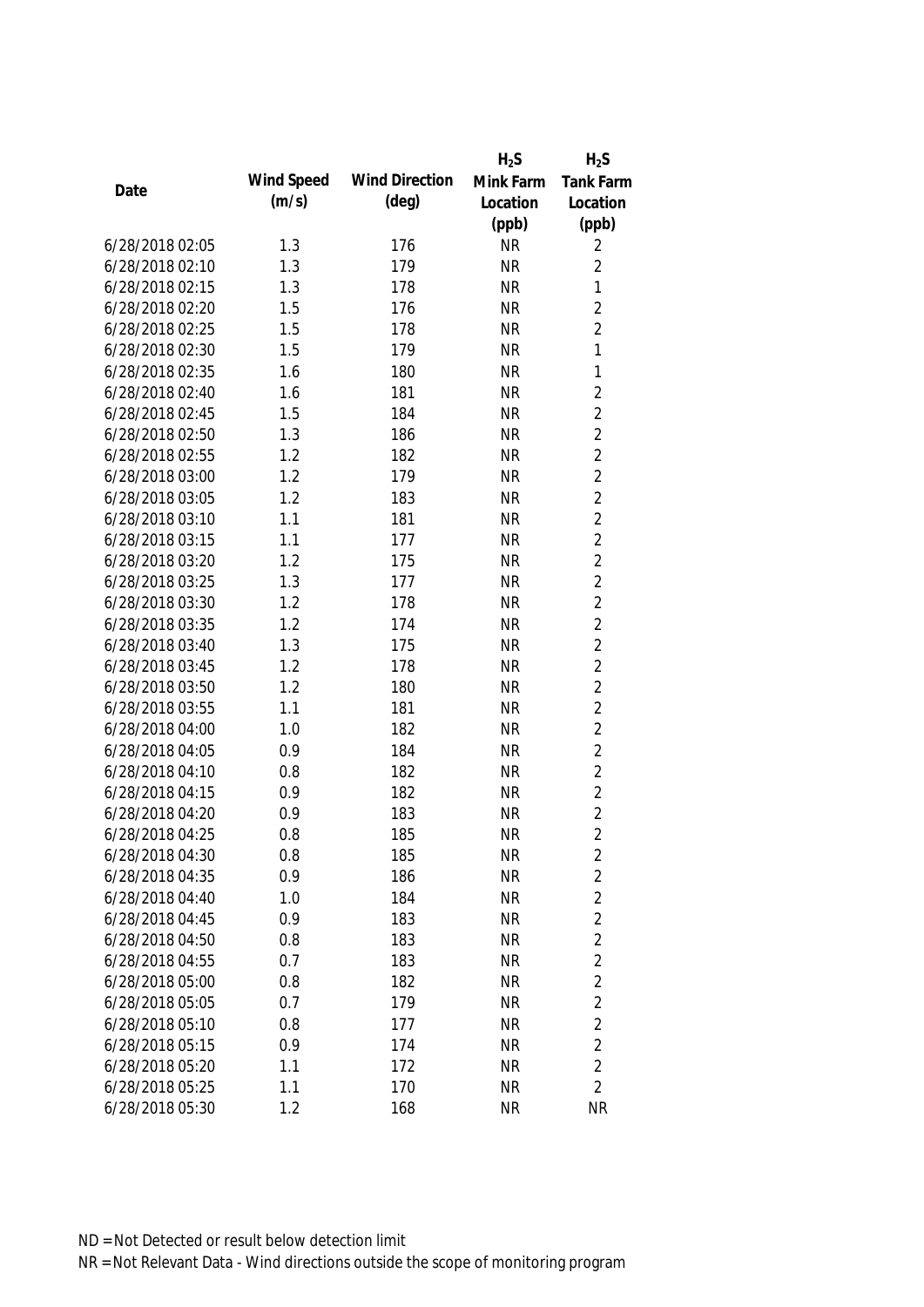|                 |            |                       | $H_2S$         | $H_2S$           |
|-----------------|------------|-----------------------|----------------|------------------|
| Date            | Wind Speed | <b>Wind Direction</b> | Mink Farm      | <b>Tank Farm</b> |
|                 | (m/s)      | $(\text{deg})$        | Location       | Location         |
|                 |            |                       | (ppb)          | (ppb)            |
| 6/28/2018 05:35 | 1.2        | 167                   | <b>NR</b>      | <b>NR</b>        |
| 6/28/2018 05:40 | 1.0        | 166                   | <b>NR</b>      | <b>NR</b>        |
| 6/28/2018 05:45 | 0.8        | 166                   | <b>NR</b>      | <b>NR</b>        |
| 6/28/2018 05:50 | 0.5        | 165                   | <b>NR</b>      | <b>NR</b>        |
| 6/28/2018 05:55 | 0.4        | 167                   | <b>NR</b>      | <b>NR</b>        |
| 6/28/2018 06:00 | 0.3        | 167                   | <b>NR</b>      | <b>NR</b>        |
| 6/28/2018 06:05 | 0.2        | 165                   | <b>NR</b>      | <b>NR</b>        |
| 6/28/2018 06:10 | 0.2        | 162                   | <b>NR</b>      | <b>NR</b>        |
| 6/28/2018 06:15 | 0.2        | 164                   | <b>NR</b>      | <b>NR</b>        |
| 6/28/2018 06:20 | 0.3        | 170                   | <b>NR</b>      | $\overline{2}$   |
| 6/28/2018 06:25 | 0.2        | 168                   | <b>NR</b>      | <b>NR</b>        |
| 6/28/2018 06:30 | 0.2        | 168                   | <b>NR</b>      | <b>NR</b>        |
| 6/28/2018 06:35 | 0.1        | 170                   | <b>NR</b>      | $\overline{2}$   |
| 6/28/2018 06:40 | 0.1        | 183                   | <b>NR</b>      | $\overline{2}$   |
| 6/28/2018 06:45 | 0.1        | 188                   | <b>NR</b>      | $\overline{2}$   |
| 6/28/2018 06:50 | 0.2        | 153                   | <b>NR</b>      | <b>NR</b>        |
| 6/28/2018 06:55 | 0.4        | 155                   | <b>NR</b>      | <b>NR</b>        |
| 6/28/2018 07:00 | 0.5        | 156                   | <b>NR</b>      | <b>NR</b>        |
| 6/28/2018 07:05 | 0.5        | 157                   | <b>NR</b>      | <b>NR</b>        |
| 6/28/2018 07:10 | 0.6        | 162                   | <b>NR</b>      | <b>NR</b>        |
| 6/28/2018 07:15 | 0.7        | 174                   | <b>NR</b>      | $\mathbf{1}$     |
| 6/28/2018 07:20 | 0.6        | 188                   | <b>NR</b>      | $\mathbf{1}$     |
| 6/28/2018 07:25 | 0.4        | 206                   | <b>NR</b>      | $\mathbf{1}$     |
| 6/28/2018 07:30 | 0.3        | 221                   | <b>NR</b>      | $\mathbf{1}$     |
| 6/28/2018 07:35 | 0.3        | 235                   | 1              | $\overline{2}$   |
| 6/28/2018 07:40 | 0.3        | 278                   | 1              | <b>NR</b>        |
| 6/28/2018 07:45 | 0.3        | 316                   | 1              | <b>NR</b>        |
| 6/28/2018 07:50 | 0.3        | 331                   | 1              | <b>NR</b>        |
| 6/28/2018 07:55 | 0.4        | 329                   | $\overline{2}$ | <b>NR</b>        |
| 6/28/2018 08:00 | 0.4        | 330                   | 2              | <b>NR</b>        |
| 6/28/2018 08:05 | 0.4        | 323                   | $\overline{2}$ | <b>NR</b>        |
| 6/28/2018 08:10 | 0.5        | 263                   | <b>NR</b>      | <b>NR</b>        |
| 6/28/2018 08:15 | 0.6        | 232                   | $\overline{2}$ | $\overline{2}$   |
| 6/28/2018 08:20 | 0.8        | 223                   | <b>NR</b>      | $\overline{2}$   |
| 6/28/2018 08:25 | 0.8        | 206                   | <b>NR</b>      | $\overline{2}$   |
| 6/28/2018 08:30 | 1.0        | 202                   | <b>NR</b>      | $\overline{2}$   |
| 6/28/2018 08:35 | 1.2        | 203                   | <b>NR</b>      | $\overline{2}$   |
| 6/28/2018 08:40 | 1.3        | 208                   | <b>NR</b>      | $\overline{2}$   |
| 6/28/2018 08:45 | 1.4        | 208                   | <b>NR</b>      | $\overline{2}$   |
| 6/28/2018 08:50 | 1.5        | 205                   | <b>NR</b>      | $\overline{2}$   |
| 6/28/2018 08:55 | 1.6        | 207                   | <b>NR</b>      | $\overline{2}$   |
| 6/28/2018 09:00 | 1.7        | 205                   | <b>NR</b>      | $\overline{2}$   |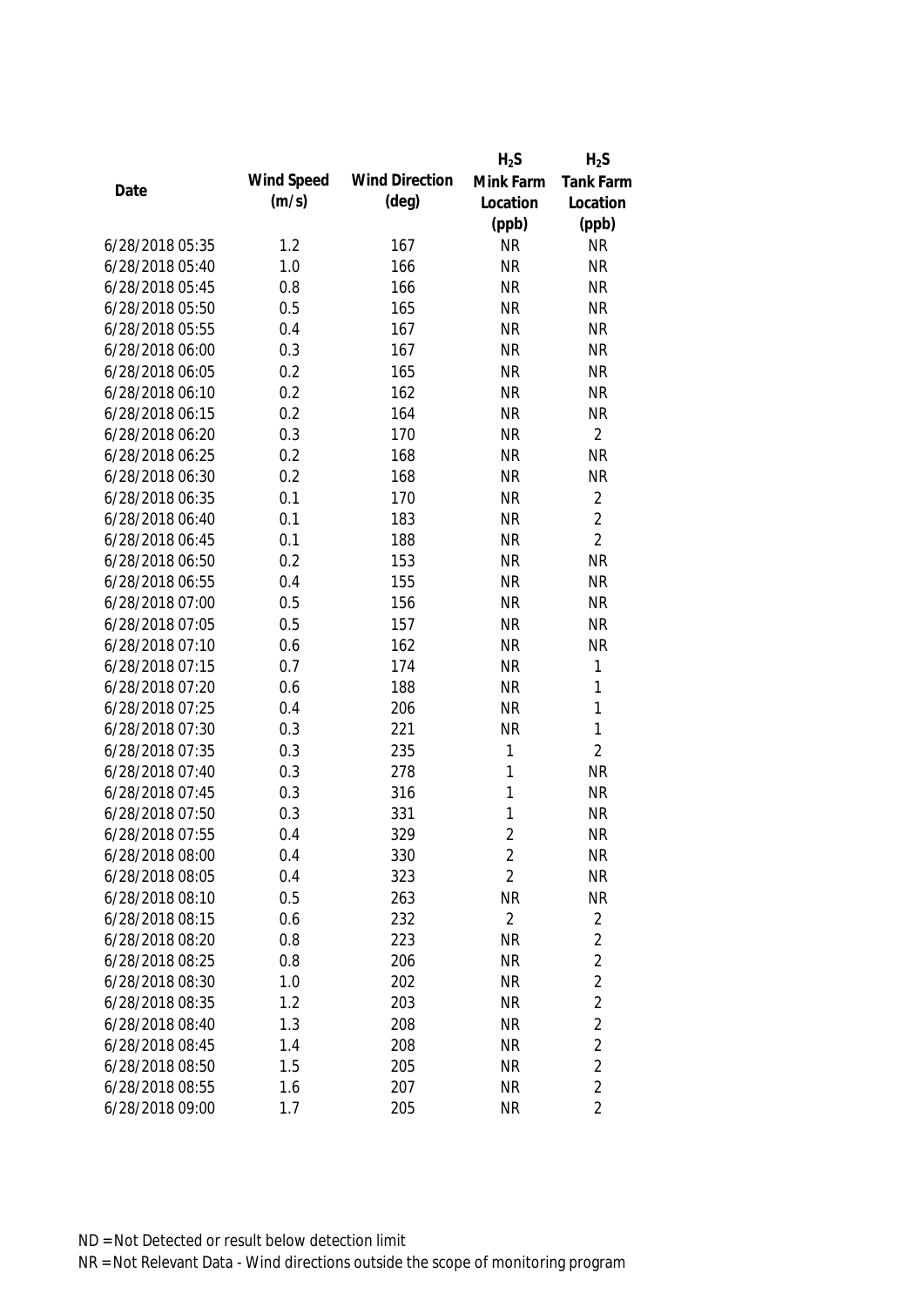|                 |            |                       | $H_2S$    | $H_2S$           |
|-----------------|------------|-----------------------|-----------|------------------|
| Date            | Wind Speed | <b>Wind Direction</b> | Mink Farm | <b>Tank Farm</b> |
|                 | (m/s)      | $(\text{deg})$        | Location  | Location         |
|                 |            |                       | (ppb)     | (ppb)            |
| 6/28/2018 09:05 | 1.6        | 204                   | <b>NR</b> | 3                |
| 6/28/2018 09:10 | 1.5        | 206                   | <b>NR</b> | $\overline{2}$   |
| 6/28/2018 09:15 | 1.6        | 206                   | <b>NR</b> | $\overline{2}$   |
| 6/28/2018 09:20 | 1.5        | 207                   | <b>NR</b> | $\overline{2}$   |
| 6/28/2018 09:25 | 1.4        | 209                   | <b>NR</b> | $\overline{2}$   |
| 6/28/2018 09:30 | 1.3        | 219                   | <b>NR</b> | $\overline{2}$   |
| 6/28/2018 09:35 | 1.2        | 217                   | <b>NR</b> | $\overline{2}$   |
| 6/28/2018 09:40 | 1.2        | 201                   | <b>NR</b> | $\overline{2}$   |
| 6/28/2018 09:45 | 1.1        | 180                   | <b>NR</b> | <b>NR</b>        |
| 6/28/2018 09:50 | 1.1        | 183                   | <b>NR</b> | <b>NR</b>        |
| 6/28/2018 09:55 | 1.0        | 181                   | <b>NR</b> | <b>NR</b>        |
| 6/28/2018 10:00 | 1.1        | 192                   | <b>NR</b> | <b>NR</b>        |
| 6/28/2018 10:05 | 1.1        | 218                   | <b>NR</b> | <b>NR</b>        |
| 6/28/2018 10:10 | 1.0        | 294                   | <b>NR</b> | <b>NR</b>        |
| 6/28/2018 10:15 | 1.0        | 289                   | <b>NR</b> | <b>NR</b>        |
| 6/28/2018 10:20 | 0.9        | 290                   | <b>NR</b> | <b>NR</b>        |
| 6/28/2018 10:25 | 0.8        | 294                   | <b>NR</b> | <b>NR</b>        |
| 6/28/2018 10:30 | 0.7        | 325                   | <b>NR</b> | <b>NR</b>        |
| 6/28/2018 10:35 | 0.6        | 185                   | <b>NR</b> | <b>NR</b>        |
| 6/28/2018 10:40 | 0.6        | 186                   | <b>NR</b> | <b>NR</b>        |
| 6/28/2018 10:45 | 0.7        | 176                   | <b>NR</b> | <b>NR</b>        |
| 6/28/2018 10:50 | 0.8        | 126                   | <b>NR</b> | <b>NR</b>        |
| 6/28/2018 10:55 | 1.1        | 59                    | <b>NR</b> | <b>NR</b>        |
| 6/28/2018 11:00 | 1.4        | 17                    | <b>NR</b> | <b>NR</b>        |
| 6/28/2018 11:05 | 1.5        | 20                    | <b>NR</b> | <b>NR</b>        |
| 6/28/2018 11:10 | 1.6        | 47                    | <b>NR</b> | <b>NR</b>        |
| 6/28/2018 11:15 | 1.7        | 52                    | <b>NR</b> | <b>NR</b>        |
| 6/28/2018 11:20 | 1.5        | 47                    | <b>NR</b> | <b>NR</b>        |
| 6/28/2018 11:25 | 1.2        | 68                    | <b>NR</b> | <b>NR</b>        |
| 6/28/2018 11:30 | 1.1        | 74                    | <b>NR</b> | <b>NR</b>        |
| 6/28/2018 11:35 | 1.1        | 46                    | <b>NR</b> | <b>NR</b>        |
| 6/28/2018 11:40 | 0.9        | 15                    | <b>NR</b> | <b>NR</b>        |
| 6/28/2018 11:45 | 1.0        | 332                   | <b>NR</b> | <b>NR</b>        |
| 6/28/2018 11:50 | 1.3        | 267                   | <b>NR</b> | <b>NR</b>        |
| 6/28/2018 11:55 | 1.6        | 232                   | <b>NR</b> | <b>NR</b>        |
| 6/28/2018 12:00 | 1.6        | 205                   | <b>NR</b> | <b>NR</b>        |
| 6/28/2018 12:05 | 1.5        | 197                   | <b>NR</b> | <b>NR</b>        |
| 6/28/2018 12:10 | 1.6        | 194                   | <b>NR</b> | <b>NR</b>        |
| 6/28/2018 12:15 | 1.5        | 197                   | <b>NR</b> | <b>NR</b>        |
| 6/28/2018 12:20 | 1.1        | 203                   | <b>NR</b> | <b>NR</b>        |
| 6/28/2018 12:25 | 1.0        | 204                   | <b>NR</b> | <b>NR</b>        |
| 6/28/2018 12:30 | 1.2        | 200                   | <b>NR</b> | <b>NR</b>        |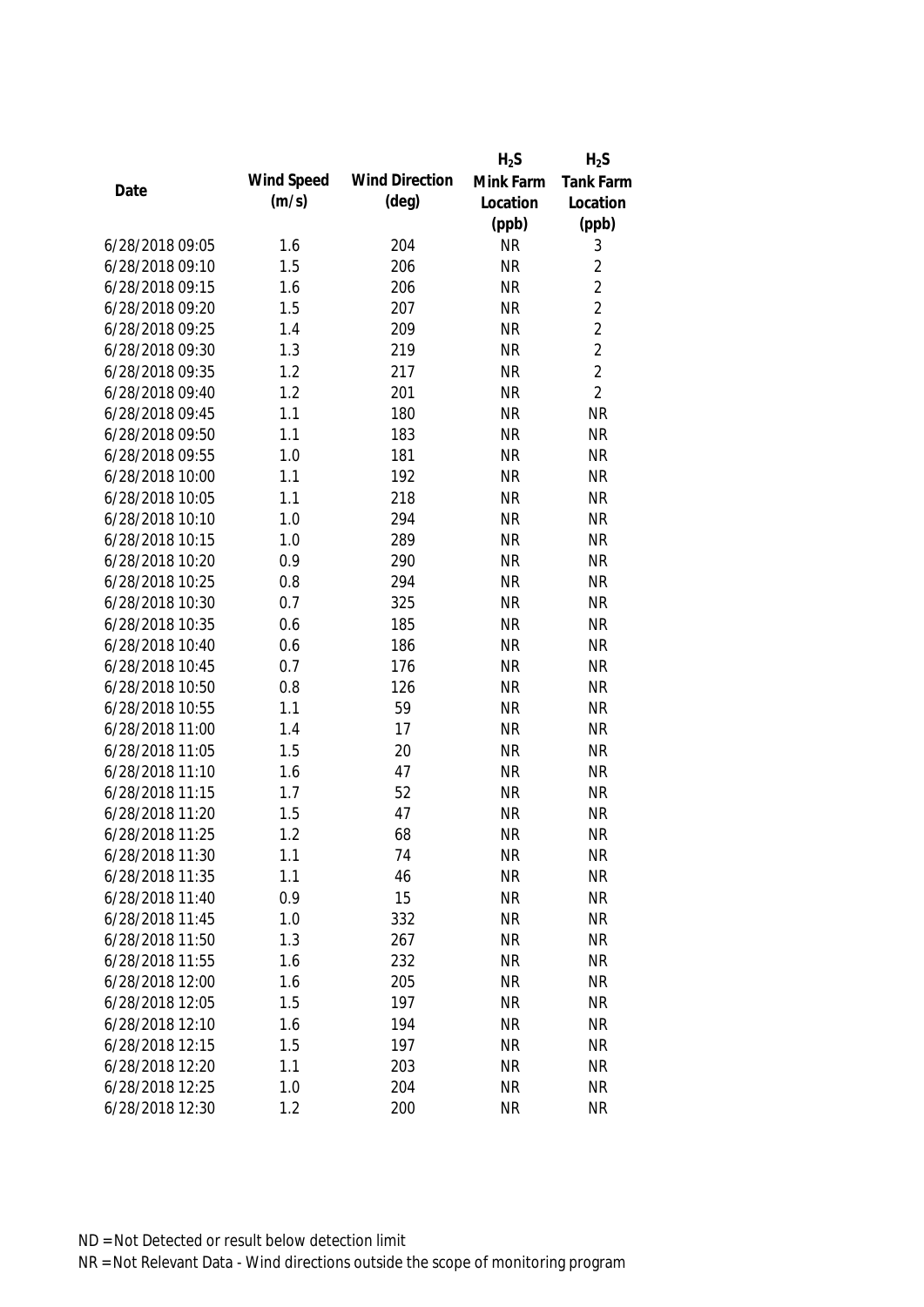|                 |            |                       | $H_2S$    | $H_2S$           |
|-----------------|------------|-----------------------|-----------|------------------|
| Date            | Wind Speed | <b>Wind Direction</b> | Mink Farm | <b>Tank Farm</b> |
|                 | (m/s)      | $(\text{deg})$        | Location  | Location         |
|                 |            |                       | (ppb)     | (ppb)            |
| 6/28/2018 12:35 | 1.5        | 192                   | <b>NR</b> | <b>NR</b>        |
| 6/28/2018 12:40 | 1.6        | 178                   | <b>NR</b> | <b>NR</b>        |
| 6/28/2018 12:45 | 1.7        | 174                   | <b>NR</b> | <b>NR</b>        |
| 6/28/2018 12:50 | 1.7        | 175                   | <b>NR</b> | $\mathbf{1}$     |
| 6/28/2018 12:55 | 2.0        | 187                   | <b>NR</b> | <b>ND</b>        |
| 6/28/2018 13:00 | 1.7        | 189                   | <b>NR</b> | $\mathbf{1}$     |
| 6/28/2018 13:05 | 1.7        | 192                   | <b>NR</b> | $\mathbf{1}$     |
| 6/28/2018 13:10 | 1.8        | 201                   | <b>NR</b> | $\mathbf{1}$     |
| 6/28/2018 13:15 | 1.8        | 201                   | <b>NR</b> | $\mathbf{1}$     |
| 6/28/2018 13:20 | 2.0        | 201                   | <b>NR</b> | $\mathbf{1}$     |
| 6/28/2018 13:25 | 2.0        | 196                   | <b>NR</b> | $\mathbf{1}$     |
| 6/28/2018 13:30 | 2.1        | 199                   | <b>NR</b> | 1                |
| 6/28/2018 13:35 | 2.1        | 191                   | <b>NR</b> | 1                |
| 6/28/2018 13:40 | 2.1        | 177                   | <b>NR</b> | <b>NR</b>        |
| 6/28/2018 13:45 | 2.2        | 178                   | <b>NR</b> | <b>NR</b>        |
| 6/28/2018 13:50 | 2.0        | 168                   | <b>NR</b> | <b>NR</b>        |
| 6/28/2018 13:55 | 2.0        | 166                   | <b>NR</b> | <b>NR</b>        |
| 6/28/2018 14:00 | 2.2        | 162                   | <b>NR</b> | <b>NR</b>        |
| 6/28/2018 14:05 | 2.1        | 166                   | <b>NR</b> | <b>NR</b>        |
| 6/28/2018 14:10 | 2.0        | 167                   | <b>NR</b> | <b>NR</b>        |
| 6/28/2018 14:15 | 1.9        | 161                   | <b>NR</b> | <b>NR</b>        |
| 6/28/2018 14:20 | 1.9        | 168                   | <b>NR</b> | <b>NR</b>        |
| 6/28/2018 14:25 | 1.9        | 176                   | <b>NR</b> | <b>NR</b>        |
| 6/28/2018 14:30 | 1.8        | 180                   | <b>NR</b> | <b>NR</b>        |
| 6/28/2018 14:35 | 1.9        | 184                   | <b>NR</b> | $\mathbf{1}$     |
| 6/28/2018 14:40 | 2.3        | 192                   | <b>NR</b> | $\mathbf{1}$     |
| 6/28/2018 14:45 | 2.5        | 196                   | <b>NR</b> | $\mathbf{1}$     |
| 6/28/2018 14:50 | 2.6        | 200                   | <b>NR</b> | $\mathbf{1}$     |
| 6/28/2018 14:55 | 2.4        | 201                   | <b>NR</b> | 1                |
| 6/28/2018 15:00 | 2.4        | 208                   | <b>NR</b> | 1                |
| 6/28/2018 15:05 | 2.3        | 213                   | <b>NR</b> | 1                |
| 6/28/2018 15:10 | 2.1        | 220                   | <b>NR</b> | 1                |
| 6/28/2018 15:15 | 1.9        | 222                   | <b>NR</b> | 1                |
| 6/28/2018 15:20 | 2.0        | 220                   | <b>NR</b> | 1                |
| 6/28/2018 15:25 | 2.1        | 209                   | <b>NR</b> | 1                |
| 6/28/2018 15:30 | 2.2        | 203                   | <b>NR</b> | 1                |
| 6/28/2018 15:35 | 2.3        | 201                   | <b>NR</b> | 1                |
| 6/28/2018 15:40 | 2.5        | 194                   | <b>NR</b> | 1                |
| 6/28/2018 15:45 | 2.7        | 190                   | <b>NR</b> | 1                |
| 6/28/2018 15:50 | 2.7        | 187                   | <b>NR</b> | 1                |
| 6/28/2018 15:55 | 2.8        | 184                   | <b>NR</b> | 1                |
| 6/28/2018 16:00 | 2.9        | 177                   | <b>NR</b> | 1                |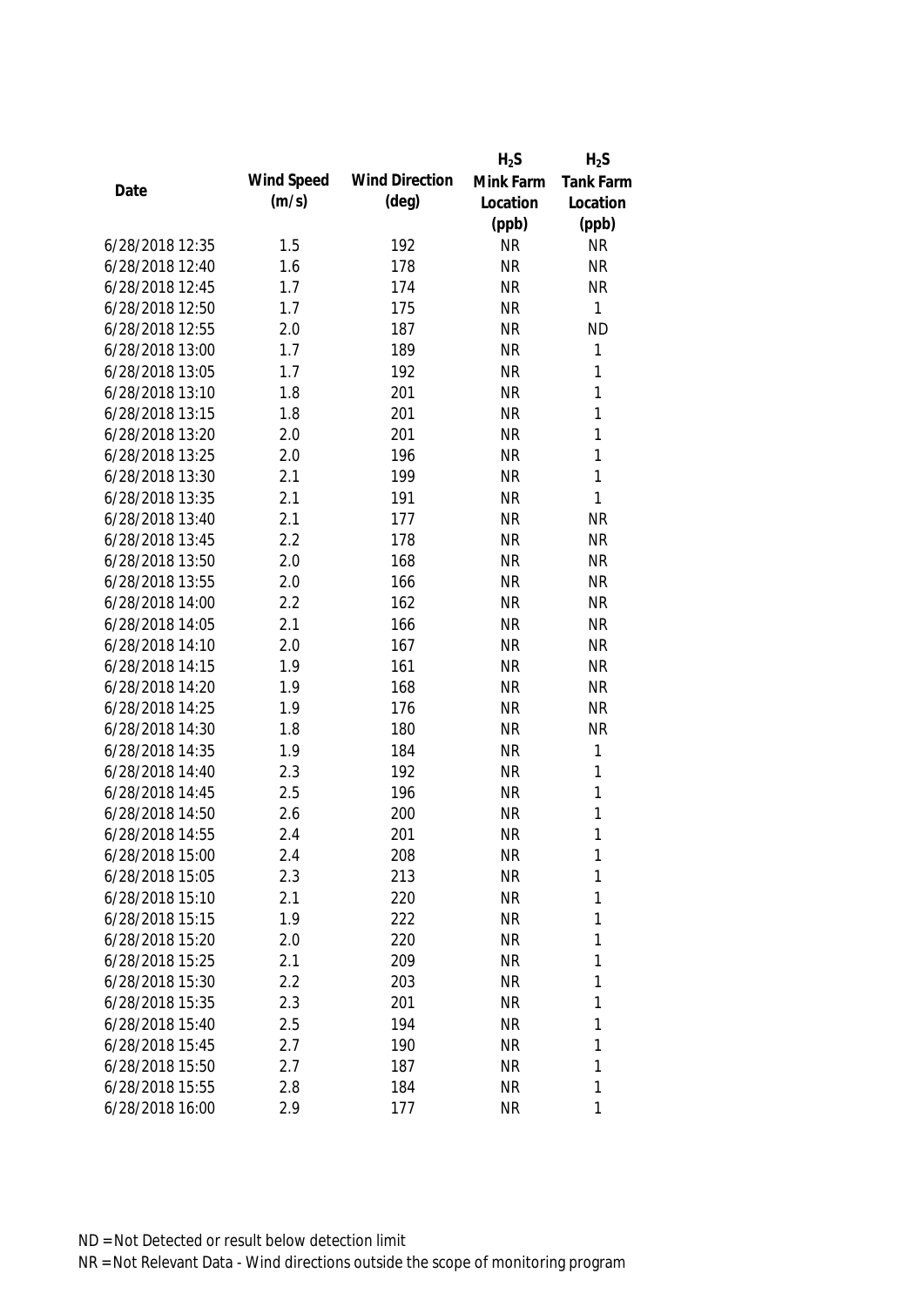|                 |            |                       | $H_2S$    | $H_2S$           |
|-----------------|------------|-----------------------|-----------|------------------|
|                 | Wind Speed | <b>Wind Direction</b> | Mink Farm | <b>Tank Farm</b> |
| Date            | (m/s)      | $(\text{deg})$        | Location  | Location         |
|                 |            |                       | (ppb)     | (ppb)            |
| 6/28/2018 16:05 | 3.0        | 170                   | <b>NR</b> | 1                |
| 6/28/2018 16:10 | 2.9        | 168                   | <b>NR</b> | <b>NR</b>        |
| 6/28/2018 16:15 | 2.9        | 166                   | <b>NR</b> | <b>NR</b>        |
| 6/28/2018 16:20 | 2.9        | 162                   | <b>NR</b> | <b>NR</b>        |
| 6/28/2018 16:25 | 2.8        | 168                   | <b>NR</b> | <b>NR</b>        |
| 6/28/2018 16:30 | 2.8        | 173                   | <b>NR</b> | $\mathbf{1}$     |
| 6/28/2018 16:35 | 2.9        | 183                   | <b>NR</b> | 1                |
| 6/28/2018 16:40 | 3.0        | 193                   | <b>NR</b> | 1                |
| 6/28/2018 16:45 | 3.2        | 197                   | <b>NR</b> | 1                |
| 6/28/2018 16:50 | 3.3        | 202                   | <b>NR</b> | 1                |
| 6/28/2018 16:55 | 3.4        | 205                   | <b>NR</b> | 1                |
| 6/28/2018 17:00 | 3.4        | 207                   | <b>NR</b> | 1                |
| 6/28/2018 17:05 | 3.3        | 204                   | <b>NR</b> | 1                |
| 6/28/2018 17:10 | 3.2        | 200                   | <b>NR</b> | 1                |
| 6/28/2018 17:15 | 3.0        | 200                   | <b>NR</b> | 1                |
| 6/28/2018 17:20 | 2.9        | 199                   | <b>NR</b> | 1                |
| 6/28/2018 17:25 | 2.8        | 194                   | <b>NR</b> | 1                |
| 6/28/2018 17:30 | 2.8        | 193                   | <b>NR</b> | 1                |
| 6/28/2018 17:35 | 2.7        | 192                   | <b>NR</b> | 1                |
| 6/28/2018 17:40 | 2.7        | 191                   | <b>NR</b> | 1                |
| 6/28/2018 17:45 | 2.8        | 188                   | <b>NR</b> | 1                |
| 6/28/2018 17:50 | 2.8        | 189                   | <b>NR</b> | 1                |
| 6/28/2018 17:55 | 2.7        | 190                   | <b>NR</b> | 1                |
| 6/28/2018 18:00 | 2.7        | 189                   | <b>NR</b> | 1                |
| 6/28/2018 18:05 | 2.7        | 188                   | <b>NR</b> | 1                |
| 6/28/2018 18:10 | 2.7        | 188                   | <b>NR</b> | 1                |
| 6/28/2018 18:15 | 2.7        | 188                   | <b>NR</b> | 1                |
| 6/28/2018 18:20 | 2.7        | 187                   | <b>NR</b> | 1                |
| 6/28/2018 18:25 | 2.8        | 186                   | <b>NR</b> | 1                |
| 6/28/2018 18:30 | 2.8        | 186                   | <b>NR</b> | 1                |
| 6/28/2018 18:35 | 2.8        | 185                   | <b>NR</b> | 1                |
| 6/28/2018 18:40 | 2.7        | 186                   | <b>NR</b> | 1                |
| 6/28/2018 18:45 | 2.8        | 185                   | <b>NR</b> | 1                |
| 6/28/2018 18:50 | 2.8        | 185                   | <b>NR</b> | 1                |
| 6/28/2018 18:55 | 2.8        | 185                   | <b>NR</b> | 1                |
| 6/28/2018 19:00 | 2.7        | 185                   | <b>NR</b> | 1                |
| 6/28/2018 19:05 | 2.7        | 184                   | <b>NR</b> | 1                |
| 6/28/2018 19:10 | 2.8        | 181                   | <b>NR</b> | 1                |
| 6/28/2018 19:15 | 2.9        | 178                   | <b>NR</b> | 1                |
| 6/28/2018 19:20 | 2.9        | 175                   | <b>NR</b> | 1                |
| 6/28/2018 19:25 | 2.9        | 170                   | <b>NR</b> | 1                |
| 6/28/2018 19:30 | 2.9        | 166                   | <b>NR</b> | <b>NR</b>        |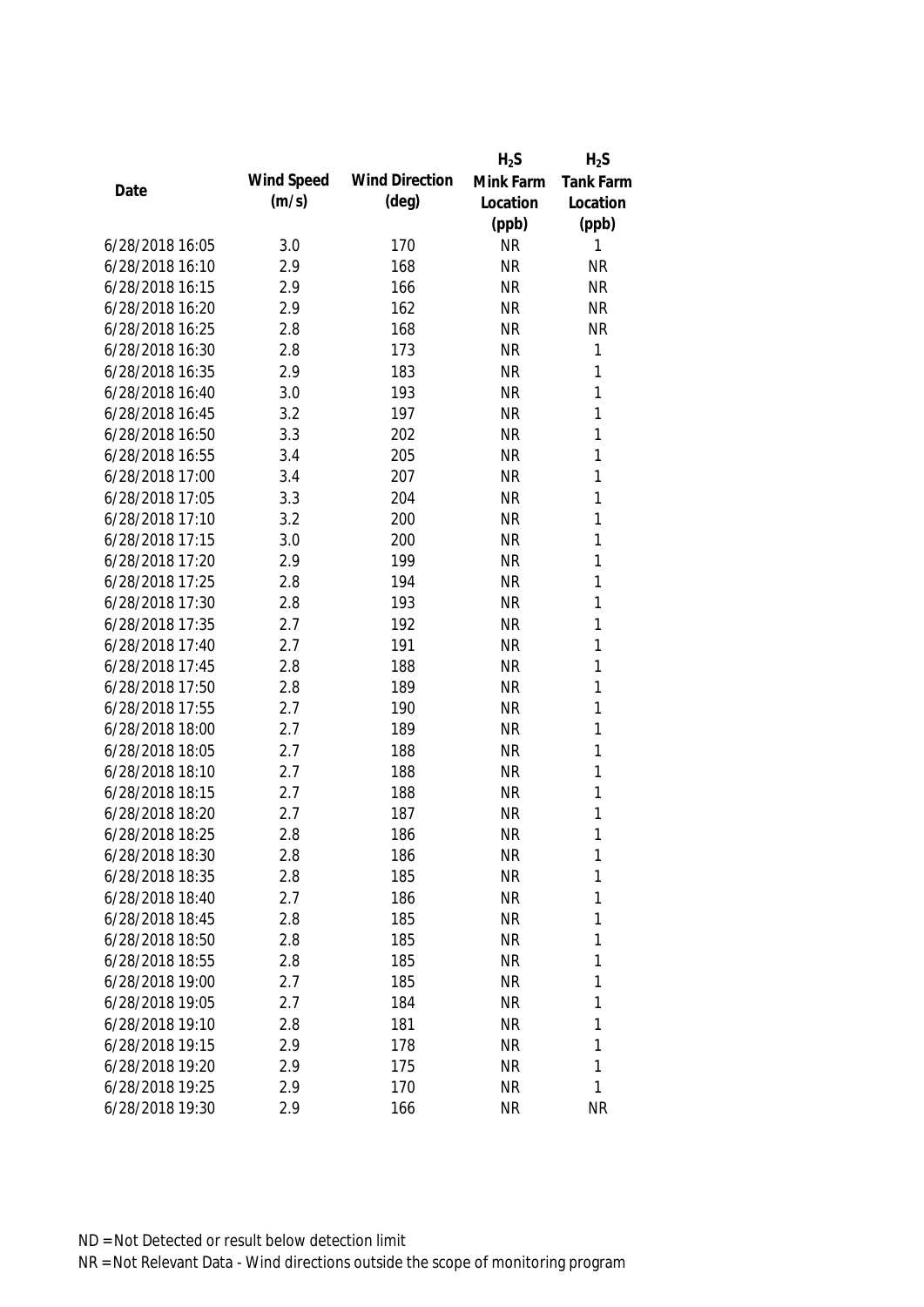|                 |            |                       | $H_2S$    | $H_2S$           |
|-----------------|------------|-----------------------|-----------|------------------|
|                 | Wind Speed | <b>Wind Direction</b> | Mink Farm | <b>Tank Farm</b> |
| Date            | (m/s)      | $(\text{deg})$        | Location  | Location         |
|                 |            |                       | (ppb)     | (ppb)            |
| 6/28/2018 19:35 | 3.0        | 163                   | <b>NR</b> | <b>NR</b>        |
| 6/28/2018 19:40 | 3.0        | 160                   | <b>NR</b> | <b>NR</b>        |
| 6/28/2018 19:45 | 2.9        | 156                   | <b>NR</b> | <b>NR</b>        |
| 6/28/2018 19:50 | 2.8        | 150                   | <b>NR</b> | <b>NR</b>        |
| 6/28/2018 19:55 | 3.0        | 145                   | <b>NR</b> | <b>NR</b>        |
| 6/28/2018 20:00 | 3.2        | 139                   | <b>NR</b> | <b>NR</b>        |
| 6/28/2018 20:05 | 3.1        | 133                   | <b>NR</b> | <b>NR</b>        |
| 6/28/2018 20:10 | 2.9        | 135                   | <b>NR</b> | <b>NR</b>        |
| 6/28/2018 20:15 | 2.6        | 142                   | <b>NR</b> | <b>NR</b>        |
| 6/28/2018 20:20 | 2.4        | 148                   | <b>NR</b> | <b>NR</b>        |
| 6/28/2018 20:25 | 2.1        | 154                   | <b>NR</b> | <b>NR</b>        |
| 6/28/2018 20:30 | 1.8        | 161                   | <b>NR</b> | <b>NR</b>        |
| 6/28/2018 20:35 | 1.8        | 166                   | <b>NR</b> | <b>NR</b>        |
| 6/28/2018 20:40 | 2.0        | 163                   | <b>NR</b> | <b>NR</b>        |
| 6/28/2018 20:45 | 2.1        | 158                   | <b>NR</b> | <b>NR</b>        |
| 6/28/2018 20:50 | 2.1        | 160                   | <b>NR</b> | <b>NR</b>        |
| 6/28/2018 20:55 | 2.1        | 164                   | <b>NR</b> | <b>NR</b>        |
| 6/28/2018 21:00 | 2.2        | 164                   | <b>NR</b> | <b>NR</b>        |
| 6/28/2018 21:05 | 2.2        | 165                   | <b>NR</b> | <b>NR</b>        |
| 6/28/2018 21:10 | 2.3        | 167                   | <b>NR</b> | <b>NR</b>        |
| 6/28/2018 21:15 | 2.3        | 167                   | <b>NR</b> | <b>NR</b>        |
| 6/28/2018 21:20 | 2.5        | 165                   | <b>NR</b> | <b>NR</b>        |
| 6/28/2018 21:25 | 2.7        | 162                   | <b>NR</b> | <b>NR</b>        |
| 6/28/2018 21:30 | 2.7        | 162                   | <b>NR</b> | <b>NR</b>        |
| 6/28/2018 21:35 | 2.7        | 159                   | <b>NR</b> | <b>NR</b>        |
| 6/28/2018 21:40 | 2.7        | 156                   | <b>NR</b> | <b>NR</b>        |
| 6/28/2018 21:45 | 2.6        | 153                   | <b>NR</b> | <b>NR</b>        |
| 6/28/2018 21:50 | 2.6        | 152                   | <b>NR</b> | <b>NR</b>        |
| 6/28/2018 21:55 | 2.6        | 151                   | <b>NR</b> | <b>NR</b>        |
| 6/28/2018 22:00 | 2.6        | 151                   | <b>NR</b> | <b>NR</b>        |
| 6/28/2018 22:05 | 2.5        | 151                   | <b>NR</b> | <b>NR</b>        |
| 6/28/2018 22:10 | 2.4        | 151                   | <b>NR</b> | <b>NR</b>        |
| 6/28/2018 22:15 | 2.4        | 152                   | <b>NR</b> | <b>NR</b>        |
| 6/28/2018 22:20 | 2.4        | 150                   | <b>NR</b> | <b>NR</b>        |
| 6/28/2018 22:25 | 2.3        | 146                   | <b>NR</b> | <b>NR</b>        |
| 6/28/2018 22:30 | 2.1        | 141                   | <b>NR</b> | <b>NR</b>        |
| 6/28/2018 22:35 | 2.1        | 138                   | <b>NR</b> | <b>NR</b>        |
| 6/28/2018 22:40 | 2.0        | 135                   | <b>NR</b> | <b>NR</b>        |
| 6/28/2018 22:45 | 1.9        | 131                   | <b>NR</b> | <b>NR</b>        |
| 6/28/2018 22:50 | 1.9        | 128                   | <b>NR</b> | <b>NR</b>        |
| 6/28/2018 22:55 | 1.9        | 126                   | <b>NR</b> | <b>NR</b>        |
| 6/28/2018 23:00 | 1.8        | 127                   | <b>NR</b> | <b>NR</b>        |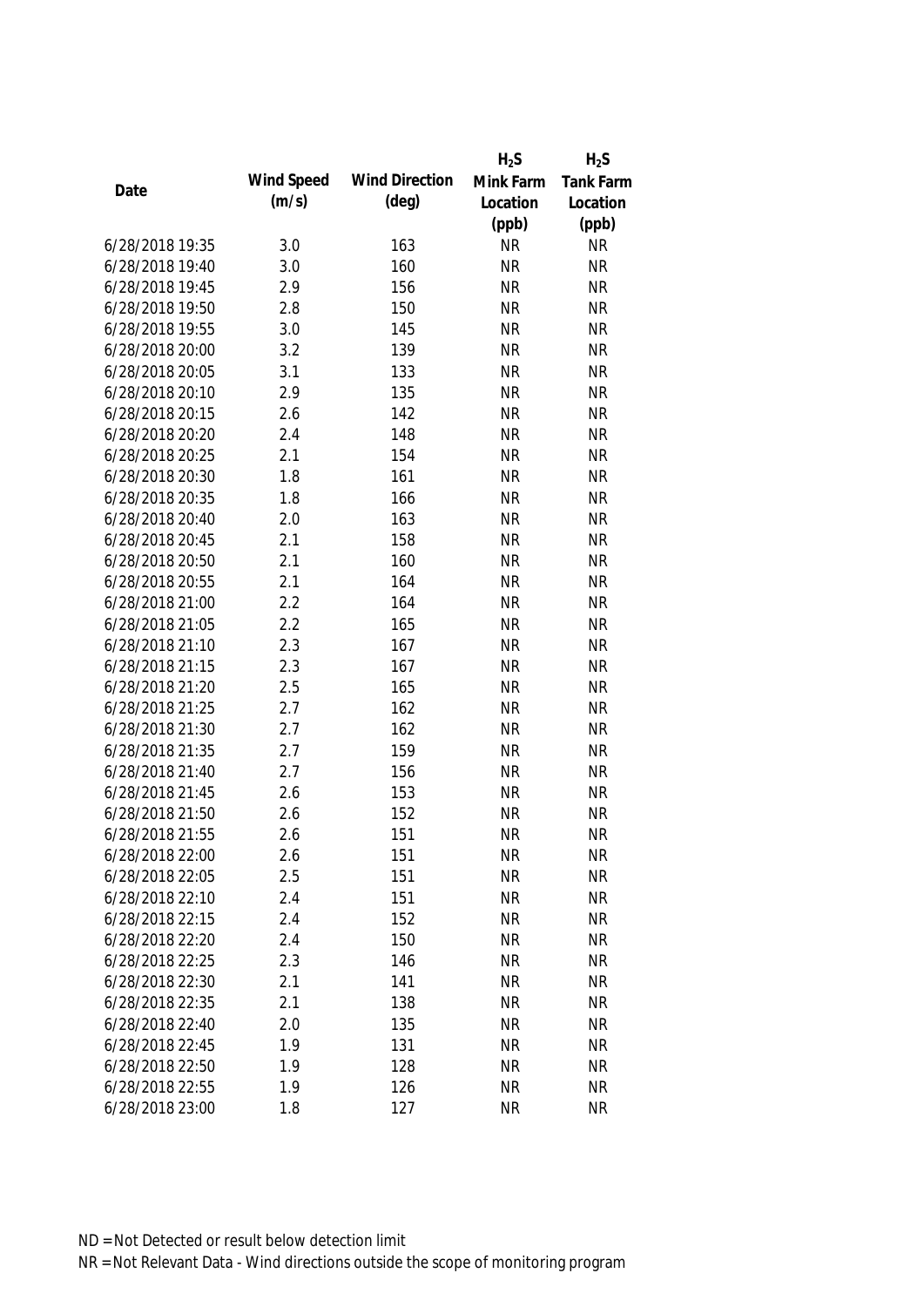|                 |            |                       | $H_2S$    | $H_2S$           |
|-----------------|------------|-----------------------|-----------|------------------|
|                 | Wind Speed | <b>Wind Direction</b> | Mink Farm | <b>Tank Farm</b> |
| Date            | (m/s)      | $(\text{deg})$        | Location  | Location         |
|                 |            |                       | (ppb)     | (ppb)            |
| 6/28/2018 23:05 | 1.8        | 129                   | <b>NR</b> | <b>NR</b>        |
| 6/28/2018 23:10 | 1.7        | 130                   | <b>NR</b> | <b>NR</b>        |
| 6/28/2018 23:15 | 1.8        | 132                   | <b>NR</b> | <b>NR</b>        |
| 6/28/2018 23:20 | 1.9        | 133                   | <b>NR</b> | <b>NR</b>        |
| 6/28/2018 23:25 | 2.0        | 135                   | <b>NR</b> | <b>NR</b>        |
| 6/28/2018 23:30 | 2.1        | 137                   | <b>NR</b> | <b>NR</b>        |
| 6/28/2018 23:35 | 2.2        | 138                   | <b>NR</b> | <b>NR</b>        |
| 6/28/2018 23:40 | 2.3        | 140                   | <b>NR</b> | <b>NR</b>        |
| 6/28/2018 23:45 | 2.2        | 142                   | <b>NR</b> | <b>NR</b>        |
| 6/28/2018 23:50 | 2.1        | 145                   | <b>NR</b> | <b>NR</b>        |
| 6/28/2018 23:55 | 2.0        | 149                   | <b>NR</b> | <b>NR</b>        |
| 6/28/2018 24:00 | 2.0        | 154                   | <b>NR</b> | <b>NR</b>        |
| 6/29/2018 00:05 | 2.0        | 158                   | <b>NR</b> | <b>NR</b>        |
| 6/29/2018 00:10 | 1.9        | 160                   | <b>NR</b> | <b>NR</b>        |
| 6/29/2018 00:15 | 1.9        | 163                   | <b>NR</b> | <b>NR</b>        |
| 6/29/2018 00:20 | 1.9        | 164                   | <b>NR</b> | <b>NR</b>        |
| 6/29/2018 00:25 | 1.9        | 163                   | <b>NR</b> | <b>NR</b>        |
| 6/29/2018 00:30 | 1.8        | 162                   | <b>NR</b> | <b>NR</b>        |
| 6/29/2018 00:35 | 1.8        | 159                   | <b>NR</b> | <b>NR</b>        |
| 6/29/2018 00:40 | 1.7        | 157                   | <b>NR</b> | <b>NR</b>        |
| 6/29/2018 00:45 | 1.7        | 155                   | <b>NR</b> | <b>NR</b>        |
| 6/29/2018 00:50 | 1.7        | 154                   | <b>NR</b> | <b>NR</b>        |
| 6/29/2018 00:55 | 1.8        | 153                   | <b>NR</b> | <b>NR</b>        |
| 6/29/2018 01:00 | 1.9        | 152                   | <b>NR</b> | <b>NR</b>        |
| 6/29/2018 01:05 | 2.1        | 153                   | <b>NR</b> | <b>NR</b>        |
| 6/29/2018 01:10 | 2.3        | 155                   | <b>NR</b> | <b>NR</b>        |
| 6/29/2018 01:15 | 2.5        | 155                   | <b>NR</b> | <b>NR</b>        |
| 6/29/2018 01:20 | 2.7        | 155                   | <b>NR</b> | <b>NR</b>        |
| 6/29/2018 01:25 | 2.7        | 156                   | <b>NR</b> | <b>NR</b>        |
| 6/29/2018 01:30 | 2.8        | 157                   | <b>NR</b> | <b>NR</b>        |
| 6/29/2018 01:35 | 2.9        | 157                   | <b>NR</b> | <b>NR</b>        |
| 6/29/2018 01:40 | 2.9        | 156                   | <b>NR</b> | <b>NR</b>        |
| 6/29/2018 01:45 | 2.9        | 156                   | <b>NR</b> | <b>NR</b>        |
| 6/29/2018 01:50 | 2.8        | 155                   | <b>NR</b> | <b>NR</b>        |
| 6/29/2018 01:55 | 2.8        | 155                   | <b>NR</b> | <b>NR</b>        |
| 6/29/2018 02:00 | 2.9        | 154                   | <b>NR</b> | <b>NR</b>        |
| 6/29/2018 02:05 | 2.8        | 156                   | <b>NR</b> | <b>NR</b>        |
| 6/29/2018 02:10 | 2.9        | 159                   | <b>NR</b> | <b>NR</b>        |
| 6/29/2018 02:15 | 3.1        | 163                   | <b>NR</b> | <b>NR</b>        |
| 6/29/2018 02:20 | 3.3        | 166                   | <b>NR</b> | <b>NR</b>        |
| 6/29/2018 02:25 | 3.5        | 169                   | <b>NR</b> | <b>NR</b>        |
| 6/29/2018 02:30 | 3.6        | 171                   | <b>NR</b> | 1                |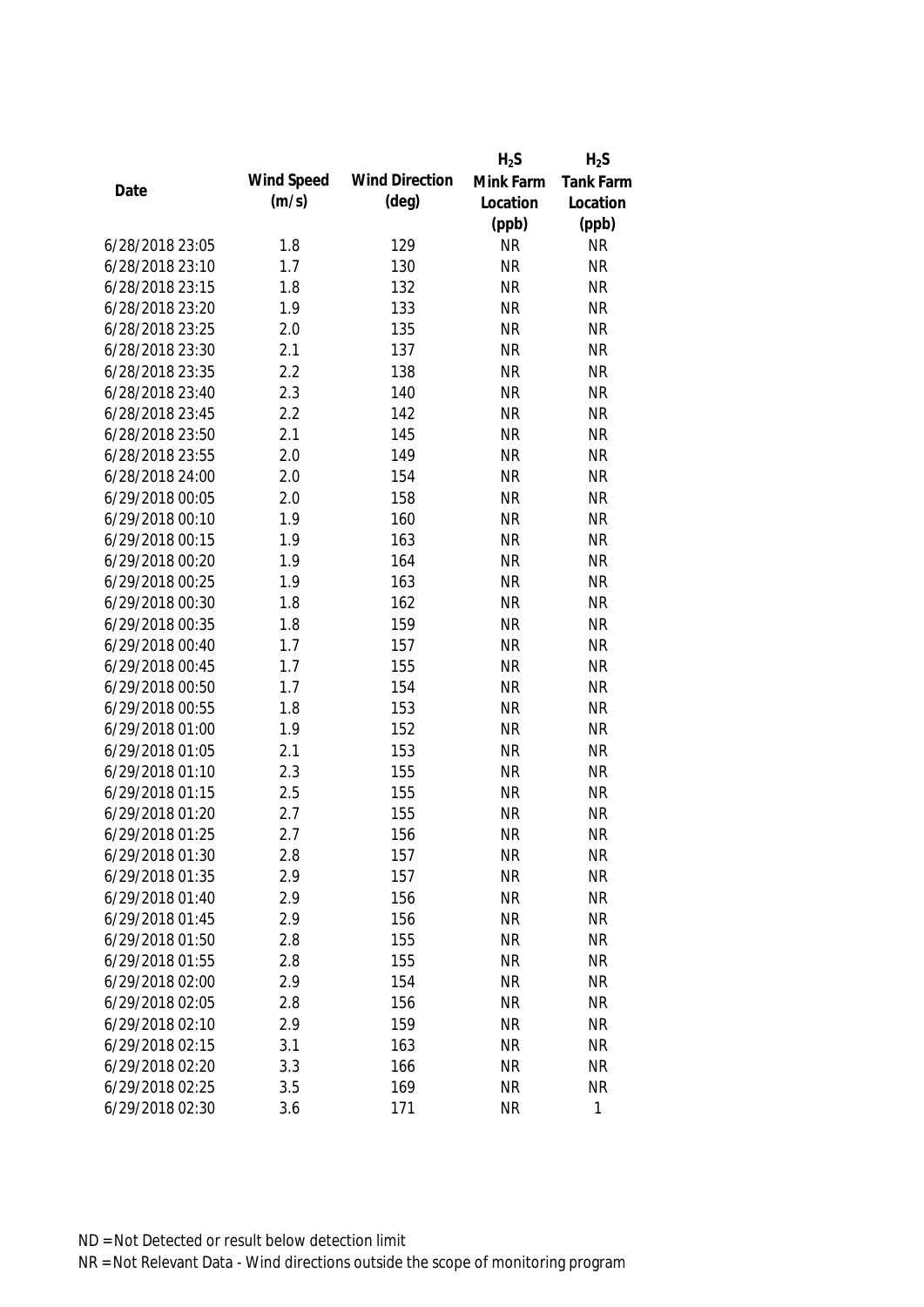|                 |            |                       | $H_2S$    | $H_2S$           |
|-----------------|------------|-----------------------|-----------|------------------|
| Date            | Wind Speed | <b>Wind Direction</b> | Mink Farm | <b>Tank Farm</b> |
|                 | (m/s)      | $(\text{deg})$        | Location  | Location         |
|                 |            |                       | (ppb)     | (ppb)            |
| 6/29/2018 02:35 | 3.8        | 171                   | <b>NR</b> | 1                |
| 6/29/2018 02:40 | 3.7        | 170                   | <b>NR</b> | 1                |
| 6/29/2018 02:45 | 3.5        | 168                   | <b>NR</b> | <b>NR</b>        |
| 6/29/2018 02:50 | 3.3        | 165                   | <b>NR</b> | <b>NR</b>        |
| 6/29/2018 02:55 | 3.1        | 164                   | <b>NR</b> | <b>NR</b>        |
| 6/29/2018 03:00 | 3.0        | 163                   | <b>NR</b> | <b>NR</b>        |
| 6/29/2018 03:05 | 3.0        | 162                   | <b>NR</b> | <b>NR</b>        |
| 6/29/2018 03:10 | 3.1        | 161                   | <b>NR</b> | <b>NR</b>        |
| 6/29/2018 03:15 | 3.1        | 160                   | <b>NR</b> | <b>NR</b>        |
| 6/29/2018 03:20 | 3.2        | 160                   | <b>NR</b> | <b>NR</b>        |
| 6/29/2018 03:25 | 3.2        | 158                   | <b>NR</b> | <b>NR</b>        |
| 6/29/2018 03:30 | 3.1        | 155                   | <b>NR</b> | <b>NR</b>        |
| 6/29/2018 03:35 | 3.0        | 152                   | <b>NR</b> | <b>NR</b>        |
| 6/29/2018 03:40 | 2.9        | 151                   | <b>NR</b> | <b>NR</b>        |
| 6/29/2018 03:45 | 2.9        | 149                   | <b>NR</b> | <b>NR</b>        |
| 6/29/2018 03:50 | 2.8        | 148                   | <b>NR</b> | <b>NR</b>        |
| 6/29/2018 03:55 | 2.9        | 148                   | <b>NR</b> | <b>NR</b>        |
| 6/29/2018 04:00 | 3.1        | 149                   | <b>NR</b> | <b>NR</b>        |
| 6/29/2018 04:05 | 3.1        | 150                   | <b>NR</b> | <b>NR</b>        |
| 6/29/2018 04:10 | 3.2        | 151                   | <b>NR</b> | <b>NR</b>        |
| 6/29/2018 04:15 | 3.2        | 151                   | <b>NR</b> | <b>NR</b>        |
| 6/29/2018 04:20 | 3.2        | 150                   | <b>NR</b> | <b>NR</b>        |
| 6/29/2018 04:25 | 3.1        | 146                   | <b>NR</b> | <b>NR</b>        |
| 6/29/2018 04:30 | 3.1        | 144                   | <b>NR</b> | <b>NR</b>        |
| 6/29/2018 04:35 | 3.0        | 142                   | <b>NR</b> | <b>NR</b>        |
| 6/29/2018 04:40 | 3.0        | 139                   | <b>NR</b> | <b>NR</b>        |
| 6/29/2018 04:45 | 3.0        | 138                   | <b>NR</b> | <b>NR</b>        |
| 6/29/2018 04:50 | 3.1        | 138                   | <b>NR</b> | <b>NR</b>        |
| 6/29/2018 04:55 | 3.0        | 137                   | <b>NR</b> | <b>NR</b>        |
| 6/29/2018 05:00 | 3.0        | 138                   | <b>NR</b> | <b>NR</b>        |
| 6/29/2018 05:05 | 3.0        | 138                   | <b>NR</b> | <b>NR</b>        |
| 6/29/2018 05:10 | 2.9        | 136                   | <b>NR</b> | <b>NR</b>        |
| 6/29/2018 05:15 | 2.9        | 133                   | <b>NR</b> | <b>NR</b>        |
| 6/29/2018 05:20 | 2.7        | 131                   | <b>NR</b> | <b>NR</b>        |
| 6/29/2018 05:25 | 2.7        | 131                   | <b>NR</b> | <b>NR</b>        |
| 6/29/2018 05:30 | 2.7        | 127                   | <b>NR</b> | <b>NR</b>        |
| 6/29/2018 05:35 | 2.8        | 125                   | <b>NR</b> | <b>NR</b>        |
| 6/29/2018 05:40 | 2.8        | 126                   | <b>NR</b> | <b>NR</b>        |
| 6/29/2018 05:45 | 3.1        | 129                   | <b>NR</b> | <b>NR</b>        |
| 6/29/2018 05:50 | 3.5        | 130                   | <b>NR</b> | <b>NR</b>        |
| 6/29/2018 05:55 | 3.7        | 133                   | <b>NR</b> | <b>NR</b>        |
| 6/29/2018 06:00 | 3.9        | 137                   | <b>NR</b> | <b>NR</b>        |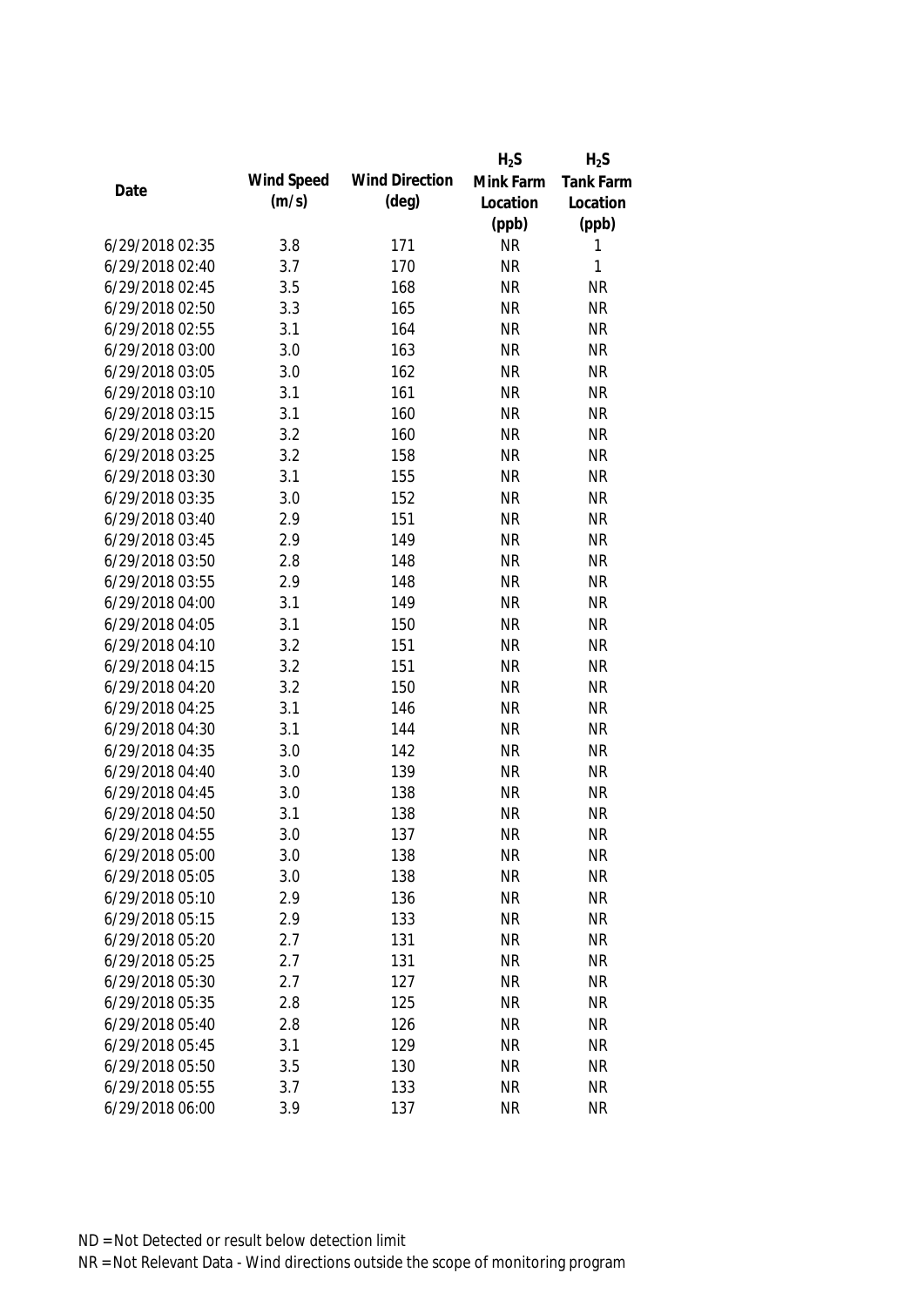|                 |            |                       | $H_2S$    | $H_2S$           |
|-----------------|------------|-----------------------|-----------|------------------|
| Date            | Wind Speed | <b>Wind Direction</b> | Mink Farm | <b>Tank Farm</b> |
|                 | (m/s)      | $(\text{deg})$        | Location  | Location         |
|                 |            |                       | (ppb)     | (ppb)            |
| 6/29/2018 06:05 | 4.0        | 141                   | <b>NR</b> | <b>NR</b>        |
| 6/29/2018 06:10 | 4.1        | 145                   | <b>NR</b> | <b>NR</b>        |
| 6/29/2018 06:15 | 4.1        | 148                   | <b>NR</b> | <b>NR</b>        |
| 6/29/2018 06:20 | 4.0        | 152                   | <b>NR</b> | <b>NR</b>        |
| 6/29/2018 06:25 | 4.1        | 154                   | <b>NR</b> | <b>NR</b>        |
| 6/29/2018 06:30 | 4.0        | 157                   | <b>NR</b> | <b>NR</b>        |
| 6/29/2018 06:35 | 4.0        | 158                   | <b>NR</b> | <b>NR</b>        |
| 6/29/2018 06:40 | 4.0        | 161                   | <b>NR</b> | <b>NR</b>        |
| 6/29/2018 06:45 | 3.9        | 163                   | <b>NR</b> | <b>NR</b>        |
| 6/29/2018 06:50 | 3.7        | 164                   | <b>NR</b> | <b>NR</b>        |
| 6/29/2018 06:55 | 3.5        | 165                   | <b>NR</b> | <b>NR</b>        |
| 6/29/2018 07:00 | 3.4        | 167                   | <b>NR</b> | <b>NR</b>        |
| 6/29/2018 07:05 | 3.5        | 169                   | <b>NR</b> | <b>NR</b>        |
| 6/29/2018 07:10 | 3.4        | 169                   | <b>NR</b> | <b>NR</b>        |
| 6/29/2018 07:15 | 3.4        | 171                   | <b>NR</b> | $\mathbf{1}$     |
| 6/29/2018 07:20 | 3.4        | 172                   | <b>NR</b> | $\mathbf{1}$     |
| 6/29/2018 07:25 | 3.4        | 173                   | <b>NR</b> | $\mathbf{1}$     |
| 6/29/2018 07:30 | 3.4        | 174                   | <b>NR</b> | 1                |
| 6/29/2018 07:35 | 3.3        | 175                   | <b>NR</b> | $\mathbf{1}$     |
| 6/29/2018 07:40 | 3.4        | 176                   | <b>NR</b> | 1                |
| 6/29/2018 07:45 | 3.5        | 174                   | <b>NR</b> | $\mathbf{1}$     |
| 6/29/2018 07:50 | 3.5        | 175                   | <b>NR</b> | $\mathbf{1}$     |
| 6/29/2018 07:55 | 3.6        | 178                   | <b>NR</b> | $\mathbf{1}$     |
| 6/29/2018 08:00 | 3.6        | 179                   | <b>NR</b> | $\mathbf{1}$     |
| 6/29/2018 08:05 | 3.8        | 179                   | <b>NR</b> | $\mathbf{1}$     |
| 6/29/2018 08:10 | 4.1        | 180                   | <b>NR</b> | $\mathbf{1}$     |
| 6/29/2018 08:15 | 4.1        | 184                   | <b>NR</b> | $\overline{2}$   |
| 6/29/2018 08:20 | 4.3        | 185                   | <b>NR</b> | $\overline{c}$   |
| 6/29/2018 08:25 | 4.2        | 186                   | <b>NR</b> | $\overline{2}$   |
| 6/29/2018 08:30 | 4.4        | 187                   | <b>NR</b> | 2                |
| 6/29/2018 08:35 | 4.4        | 189                   | <b>NR</b> | 1                |
| 6/29/2018 08:40 | 4.3        | 189                   | <b>NR</b> | 1                |
| 6/29/2018 08:45 | 4.2        | 187                   | <b>NR</b> | 1                |
| 6/29/2018 08:50 | 3.9        | 189                   | <b>NR</b> | 1                |
| 6/29/2018 08:55 | 3.7        | 188                   | <b>NR</b> | 1                |
| 6/29/2018 09:00 | 3.7        | 187                   | <b>NR</b> | 1                |
| 6/29/2018 09:05 | 3.6        | 186                   | <b>NR</b> | 1                |
| 6/29/2018 09:10 | 3.4        | 188                   | <b>NR</b> | 2                |
| 6/29/2018 09:15 | 3.4        | 188                   | <b>NR</b> | $\overline{2}$   |
| 6/29/2018 09:20 | 3.6        | 184                   | <b>NR</b> | $\overline{2}$   |
| 6/29/2018 09:25 | 3.7        | 182                   | <b>NR</b> | $\overline{2}$   |
| 6/29/2018 09:30 | 3.7        | 184                   | <b>NR</b> | $\overline{2}$   |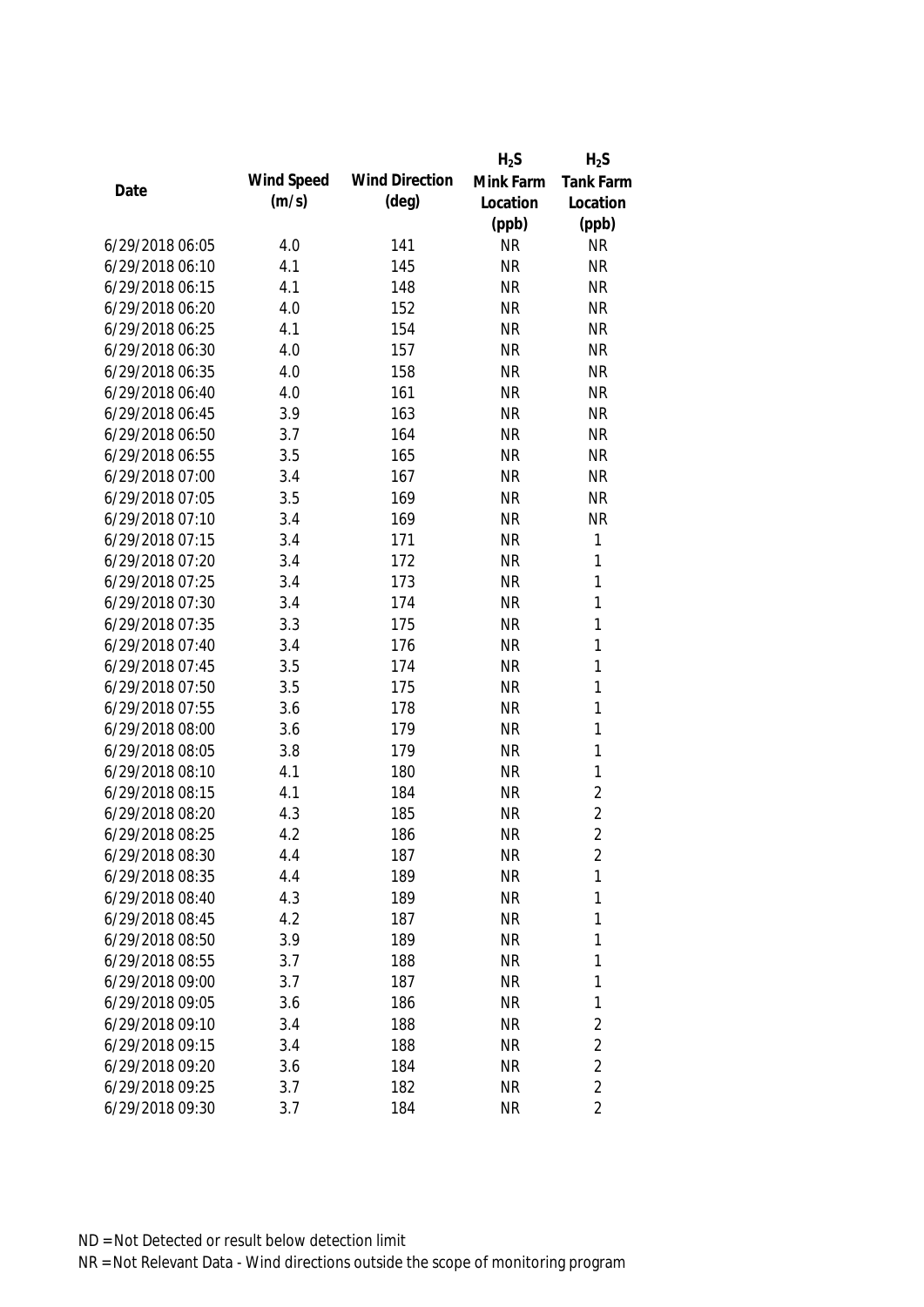|                 |            |                       | $H_2S$    | $H_2S$           |
|-----------------|------------|-----------------------|-----------|------------------|
| Date            | Wind Speed | <b>Wind Direction</b> | Mink Farm | <b>Tank Farm</b> |
|                 | (m/s)      | $(\text{deg})$        | Location  | Location         |
|                 |            |                       | (ppb)     | (ppb)            |
| 6/29/2018 09:35 | 3.7        | 183                   | <b>NR</b> | 1                |
| 6/29/2018 09:40 | 3.7        | 183                   | <b>NR</b> | 1                |
| 6/29/2018 09:45 | 3.6        | 187                   | <b>NR</b> | $\mathbf{1}$     |
| 6/29/2018 09:50 | 3.4        | 191                   | <b>NR</b> | 1                |
| 6/29/2018 09:55 | 3.4        | 190                   | <b>NR</b> | 1                |
| 6/29/2018 10:00 | 3.3        | 185                   | <b>NR</b> | 1                |
| 6/29/2018 10:05 | 3.2        | 187                   | <b>NR</b> | 1                |
| 6/29/2018 10:10 | 3.2        | 188                   | <b>NR</b> | 1                |
| 6/29/2018 10:15 | 3.6        | 190                   | <b>NR</b> | 1                |
| 6/29/2018 10:20 | 3.7        | 190                   | <b>NR</b> | $\mathbf{1}$     |
| 6/29/2018 10:25 | 3.8        | 195                   | <b>NR</b> | 1                |
| 6/29/2018 10:30 | 4.0        | 195                   | <b>NR</b> | 1                |
| 6/29/2018 10:35 | 4.1        | 198                   | <b>NR</b> | 1                |
| 6/29/2018 10:40 | 4.2        | 197                   | <b>NR</b> | 1                |
| 6/29/2018 10:45 | 4.0        | 192                   | <b>NR</b> | $\mathbf{1}$     |
| 6/29/2018 10:50 | 4.0        | 192                   | <b>NR</b> | 1                |
| 6/29/2018 10:55 | 4.1        | 190                   | <b>NR</b> | 1                |
| 6/29/2018 11:00 | 4.1        | 191                   | <b>NR</b> | 1                |
| 6/29/2018 11:05 | 4.0        | 190                   | <b>NR</b> | 1                |
| 6/29/2018 11:10 | 3.8        | 190                   | <b>NR</b> | 1                |
| 6/29/2018 11:15 | 3.9        | 190                   | <b>NR</b> | 1                |
| 6/29/2018 11:20 | 3.9        | 191                   | <b>NR</b> | $\mathbf{1}$     |
| 6/29/2018 11:25 | 3.9        | 196                   | <b>NR</b> | $\mathbf{1}$     |
| 6/29/2018 11:30 | 3.8        | 202                   | <b>NR</b> | $\mathbf{1}$     |
| 6/29/2018 11:35 | 4.0        | 204                   | <b>NR</b> | 1                |
| 6/29/2018 11:40 | 4.1        | 207                   | <b>NR</b> | $\mathbf{1}$     |
| 6/29/2018 11:45 | 4.2        | 208                   | <b>NR</b> | 1                |
| 6/29/2018 11:50 | 4.1        | 209                   | <b>NR</b> | 1                |
| 6/29/2018 11:55 | 3.9        | 206                   | <b>NR</b> | 1                |
| 6/29/2018 12:00 | 3.9        | 201                   | <b>NR</b> | 1                |
| 6/29/2018 12:05 | 3.9        | 198                   | <b>NR</b> | 1                |
| 6/29/2018 12:10 | 3.8        | 192                   | <b>NR</b> | 1                |
| 6/29/2018 12:15 | 3.7        | 189                   | <b>NR</b> | 1                |
| 6/29/2018 12:20 | 3.7        | 190                   | <b>NR</b> | 1                |
| 6/29/2018 12:25 | 4.0        | 188                   | <b>NR</b> | 1                |
| 6/29/2018 12:30 | 4.0        | 188                   | <b>NR</b> | 1                |
| 6/29/2018 12:35 | 4.1        | 189                   | <b>NR</b> | $\overline{2}$   |
| 6/29/2018 12:40 | 4.1        | 192                   | <b>NR</b> | 2                |
| 6/29/2018 12:45 | 4.2        | 195                   | <b>NR</b> | $\overline{2}$   |
| 6/29/2018 12:50 | 4.3        | 192                   | <b>NR</b> | $\overline{2}$   |
| 6/29/2018 12:55 | 4.1        | 194                   | <b>NR</b> | $\overline{2}$   |
| 6/29/2018 13:00 | 4.0        | 196                   | <b>NR</b> | $\overline{2}$   |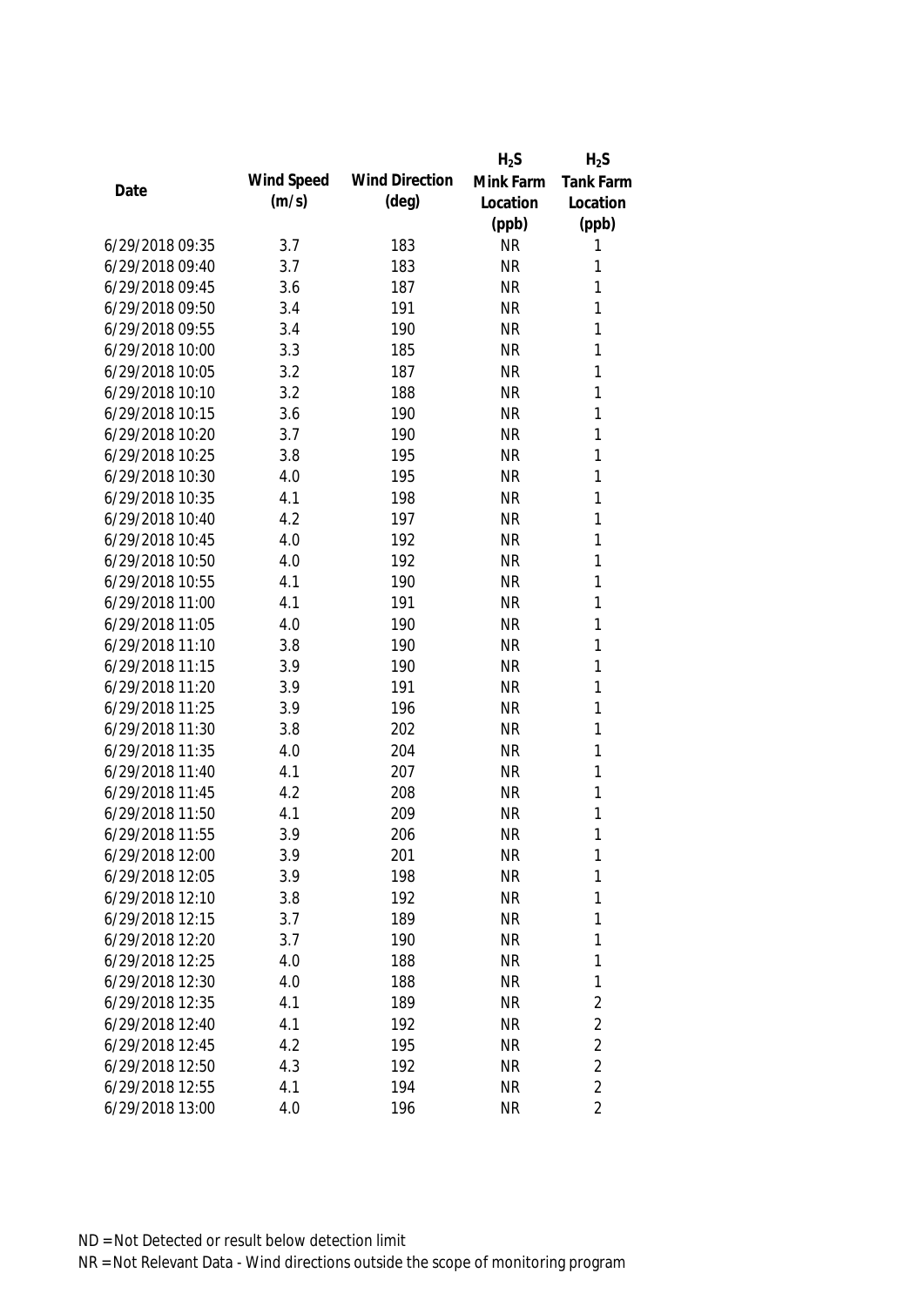|                 |            |                       | $H_2S$    | $H_2S$           |
|-----------------|------------|-----------------------|-----------|------------------|
| Date            | Wind Speed | <b>Wind Direction</b> | Mink Farm | <b>Tank Farm</b> |
|                 | (m/s)      | $(\text{deg})$        | Location  | Location         |
|                 |            |                       | (ppb)     | (ppb)            |
| 6/29/2018 13:05 | 3.9        | 197                   | <b>NR</b> | 2                |
| 6/29/2018 13:10 | 4.0        | 197                   | <b>NR</b> | $\overline{2}$   |
| 6/29/2018 13:15 | 4.0        | 199                   | <b>NR</b> | $\mathbf{1}$     |
| 6/29/2018 13:20 | 4.1        | 201                   | <b>NR</b> | $\mathbf{1}$     |
| 6/29/2018 13:25 | 4.2        | 200                   | <b>NR</b> | 1                |
| 6/29/2018 13:30 | 4.2        | 199                   | <b>NR</b> | $\mathbf{1}$     |
| 6/29/2018 13:35 | 4.2        | 197                   | <b>NR</b> | $\mathbf{1}$     |
| 6/29/2018 13:40 | 4.0        | 196                   | <b>NR</b> | $\mathbf{1}$     |
| 6/29/2018 13:45 | 4.1        | 196                   | <b>NR</b> | 1                |
| 6/29/2018 13:50 | 4.1        | 194                   | <b>NR</b> | $\mathbf{1}$     |
| 6/29/2018 13:55 | 4.1        | 191                   | <b>NR</b> | $\mathbf{1}$     |
| 6/29/2018 14:00 | 4.2        | 187                   | <b>NR</b> | 1                |
| 6/29/2018 14:05 | 4.3        | 186                   | <b>NR</b> | 1                |
| 6/29/2018 14:10 | 4.4        | 188                   | <b>NR</b> | $\mathbf{1}$     |
| 6/29/2018 14:15 | 4.4        | 184                   | <b>NR</b> | $\mathbf{1}$     |
| 6/29/2018 14:20 | 4.5        | 183                   | <b>NR</b> | $\mathbf{1}$     |
| 6/29/2018 14:25 | 4.5        | 183                   | <b>NR</b> | $\mathbf{1}$     |
| 6/29/2018 14:30 | 4.4        | 183                   | <b>NR</b> | $\mathbf{1}$     |
| 6/29/2018 14:35 | 4.4        | 183                   | <b>NR</b> | $\mathbf{1}$     |
| 6/29/2018 14:40 | 4.4        | 182                   | <b>NR</b> | 1                |
| 6/29/2018 14:45 | 4.5        | 181                   | <b>NR</b> | $\mathbf{1}$     |
| 6/29/2018 14:50 | 4.5        | 183                   | <b>NR</b> | $\mathbf{1}$     |
| 6/29/2018 14:55 | 4.6        | 184                   | <b>NR</b> | $\mathbf{1}$     |
| 6/29/2018 15:00 | 4.6        | 185                   | <b>NR</b> | $\mathbf{1}$     |
| 6/29/2018 15:05 | 4.5        | 186                   | <b>NR</b> | $\mathbf{1}$     |
| 6/29/2018 15:10 | 4.4        | 187                   | <b>NR</b> | $\mathbf{1}$     |
| 6/29/2018 15:15 | 4.3        | 190                   | <b>NR</b> | $\mathbf{1}$     |
| 6/29/2018 15:20 | 4.3        | 187                   | <b>NR</b> | 1                |
| 6/29/2018 15:25 | 4.3        | 190                   | <b>NR</b> | 1                |
| 6/29/2018 15:30 | 4.3        | 192                   | <b>NR</b> | 1                |
| 6/29/2018 15:35 | 4.4        | 192                   | <b>NR</b> | <b>ND</b>        |
| 6/29/2018 15:40 | 4.5        | 191                   | <b>NR</b> | <b>ND</b>        |
| 6/29/2018 15:45 | 4.6        | 191                   | <b>NR</b> | <b>ND</b>        |
| 6/29/2018 15:50 | 4.6        | 191                   | <b>NR</b> | $\mathbf{1}$     |
| 6/29/2018 15:55 | 4.6        | 189                   | <b>NR</b> | $\mathbf{1}$     |
| 6/29/2018 16:00 | 4.8        | 187                   | <b>NR</b> | 1                |
| 6/29/2018 16:05 | 4.7        | 188                   | <b>NR</b> | $\mathbf{1}$     |
| 6/29/2018 16:10 | 4.9        | 188                   | <b>NR</b> | 1                |
| 6/29/2018 16:15 | 4.8        | 186                   | <b>NR</b> | $\overline{2}$   |
| 6/29/2018 16:20 | 4.6        | 188                   | <b>NR</b> | 1                |
| 6/29/2018 16:25 | 4.5        | 189                   | <b>NR</b> | $\mathbf{1}$     |
| 6/29/2018 16:30 | 4.6        | 188                   | <b>NR</b> | 1                |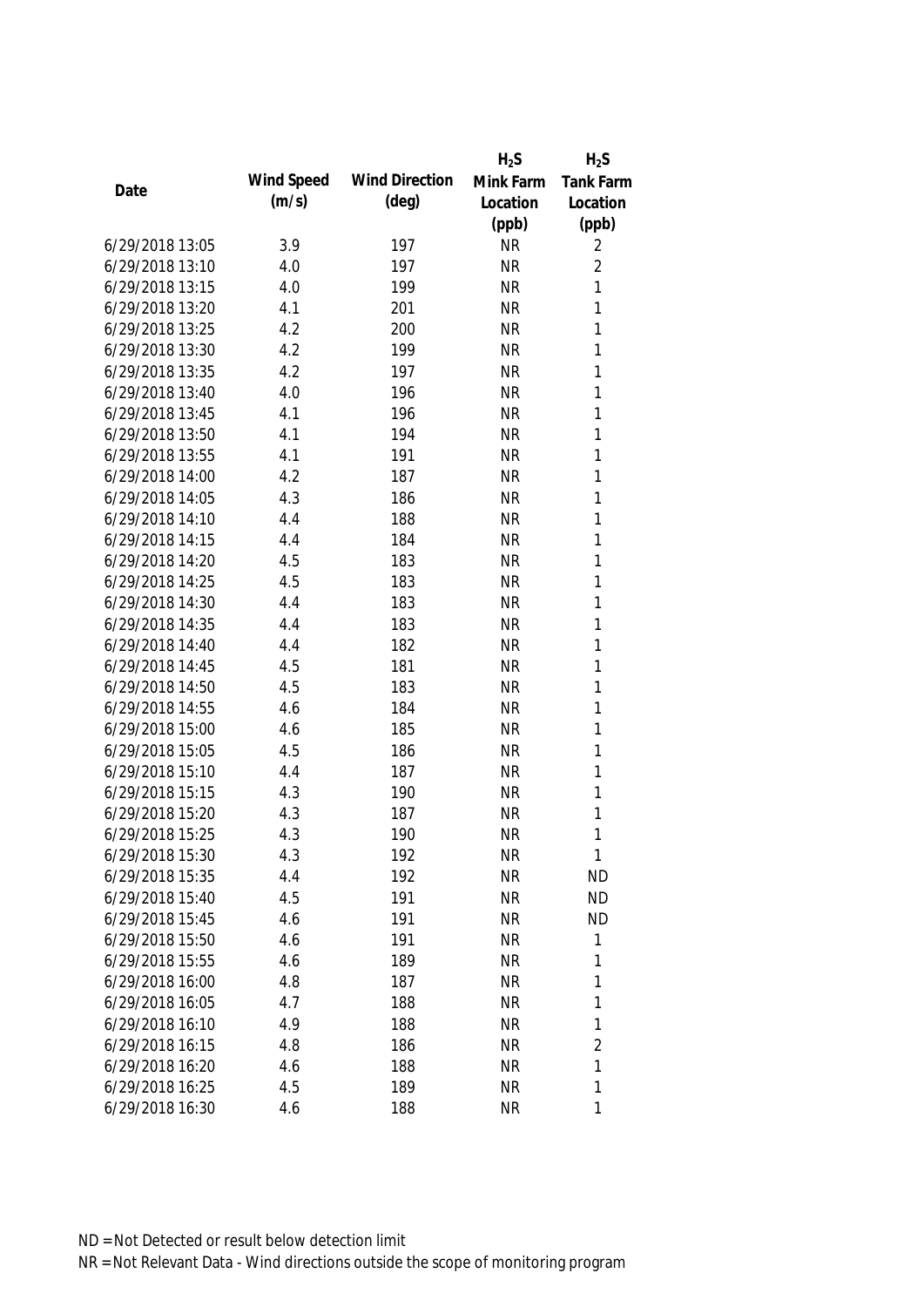|                 |            |                       | $H_2S$    | $H_2S$           |
|-----------------|------------|-----------------------|-----------|------------------|
|                 | Wind Speed | <b>Wind Direction</b> | Mink Farm | <b>Tank Farm</b> |
| Date            | (m/s)      | $(\text{deg})$        | Location  | Location         |
|                 |            |                       | (ppb)     | (ppb)            |
| 6/29/2018 16:35 | 4.7        | 185                   | <b>NR</b> | 1                |
| 6/29/2018 16:40 | 4.5        | 187                   | <b>NR</b> | 1                |
| 6/29/2018 16:45 | 4.7        | 191                   | <b>NR</b> | 1                |
| 6/29/2018 16:50 | 4.8        | 192                   | <b>NR</b> | 1                |
| 6/29/2018 16:55 | 4.8        | 193                   | <b>NR</b> | 1                |
| 6/29/2018 17:00 | 4.7        | 197                   | <b>NR</b> | $\mathbf{1}$     |
| 6/29/2018 17:05 | 4.6        | 201                   | <b>NR</b> | $\mathbf{1}$     |
| 6/29/2018 17:10 | 4.5        | 201                   | <b>NR</b> | 1                |
| 6/29/2018 17:15 | 4.3        | 198                   | <b>NR</b> | $\mathbf{1}$     |
| 6/29/2018 17:20 | 4.4        | 200                   | <b>NR</b> | $\mathbf{1}$     |
| 6/29/2018 17:25 | 4.6        | 200                   | <b>NR</b> | $\mathbf{1}$     |
| 6/29/2018 17:30 | 4.5        | 200                   | <b>NR</b> | 1                |
| 6/29/2018 17:35 | 4.6        | 199                   | <b>NR</b> | $\mathbf{1}$     |
| 6/29/2018 17:40 | 4.8        | 197                   | <b>NR</b> | $\mathbf{1}$     |
| 6/29/2018 17:45 | 5.0        | 198                   | <b>NR</b> | $\mathbf{1}$     |
| 6/29/2018 17:50 | 4.9        | 197                   | <b>NR</b> | $\mathbf{1}$     |
| 6/29/2018 17:55 | 4.9        | 194                   | <b>NR</b> | 1                |
| 6/29/2018 18:00 | 5.0        | 192                   | <b>NR</b> | 1                |
| 6/29/2018 18:05 | 5.0        | 192                   | <b>NR</b> | 1                |
| 6/29/2018 18:10 | 4.9        | 191                   | <b>NR</b> | 1                |
| 6/29/2018 18:15 | 4.7        | 191                   | <b>NR</b> | $\mathbf{1}$     |
| 6/29/2018 18:20 | 4.7        | 192                   | <b>NR</b> | $\mathbf{1}$     |
| 6/29/2018 18:25 | 4.6        | 193                   | <b>NR</b> | $\mathbf{1}$     |
| 6/29/2018 18:30 | 4.6        | 192                   | <b>NR</b> | $\mathbf{1}$     |
| 6/29/2018 18:35 | 4.5        | 191                   | <b>NR</b> | 1                |
| 6/29/2018 18:40 | 4.5        | 190                   | <b>NR</b> | $\mathbf{1}$     |
| 6/29/2018 18:45 | 4.6        | 189                   | <b>NR</b> | 1                |
| 6/29/2018 18:50 | 4.6        | 187                   | <b>NR</b> | <b>ND</b>        |
| 6/29/2018 18:55 | 4.6        | 185                   | <b>NR</b> | <b>ND</b>        |
| 6/29/2018 19:00 | 4.6        | 184                   | <b>NR</b> | <b>ND</b>        |
| 6/29/2018 19:05 | 4.7        | 185                   | <b>NR</b> | 1                |
| 6/29/2018 19:10 | 4.7        | 185                   | <b>NR</b> | 1                |
| 6/29/2018 19:15 | 4.4        | 186                   | <b>NR</b> | 1                |
| 6/29/2018 19:20 | 4.3        | 185                   | <b>NR</b> | 1                |
| 6/29/2018 19:25 | 4.4        | 185                   | <b>NR</b> | $\mathbf{1}$     |
| 6/29/2018 19:30 | 4.3        | 185                   | <b>NR</b> | 1                |
| 6/29/2018 19:35 | 4.1        | 185                   | <b>NR</b> | 1                |
| 6/29/2018 19:40 | 4.0        | 186                   | <b>NR</b> | 1                |
| 6/29/2018 19:45 | 4.2        | 185                   | <b>NR</b> | 1                |
| 6/29/2018 19:50 | 4.1        | 186                   | <b>NR</b> | 1                |
| 6/29/2018 19:55 | 3.8        | 186                   | <b>NR</b> | 1                |
| 6/29/2018 20:00 | 3.9        | 187                   | <b>NR</b> | 1                |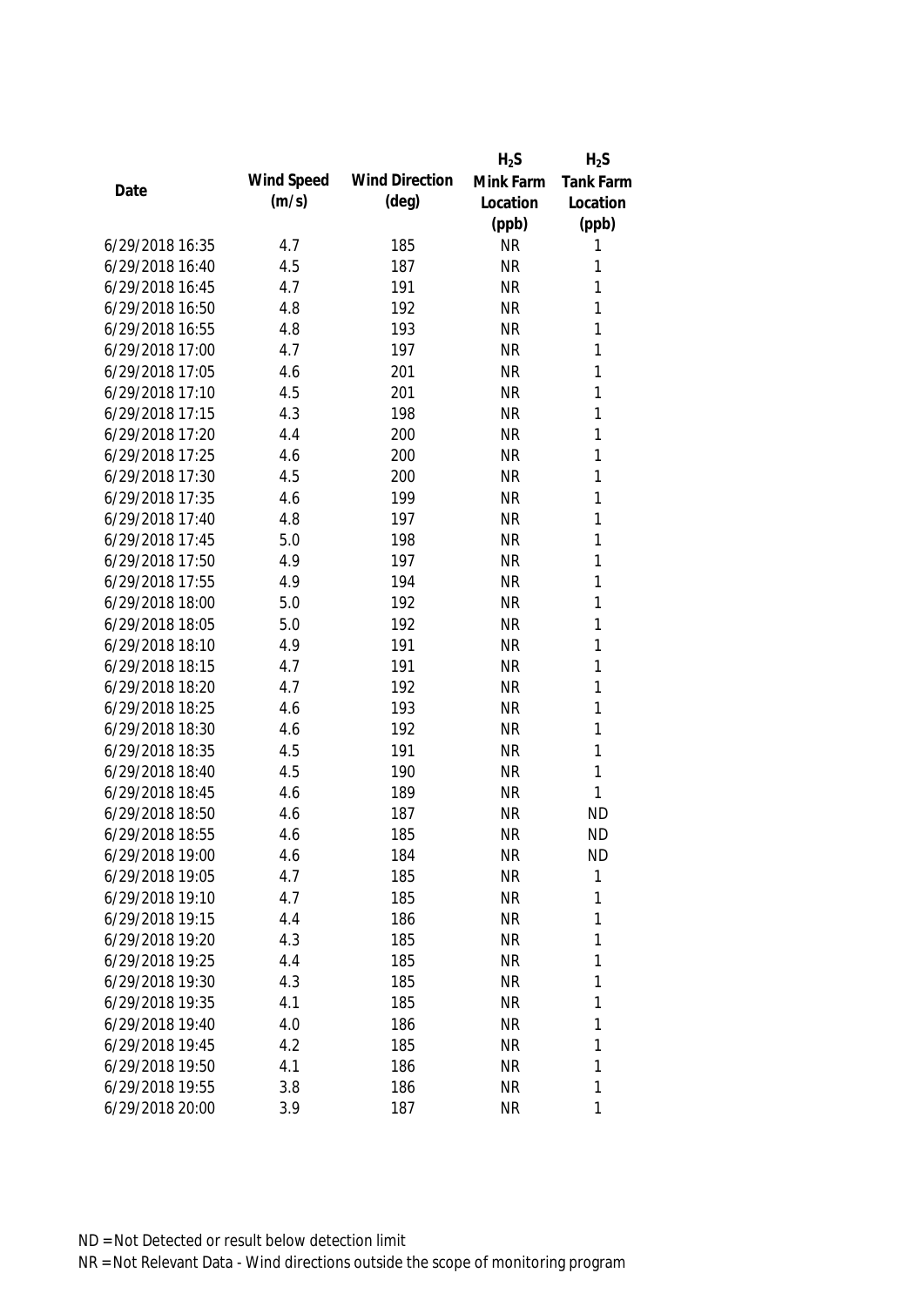|                 |            |                       | $H_2S$    | $H_2S$           |
|-----------------|------------|-----------------------|-----------|------------------|
| Date            | Wind Speed | <b>Wind Direction</b> | Mink Farm | <b>Tank Farm</b> |
|                 | (m/s)      | $(\text{deg})$        | Location  | Location         |
|                 |            |                       | (ppb)     | (ppb)            |
| 6/29/2018 20:05 | 4.0        | 187                   | <b>NR</b> | 1                |
| 6/29/2018 20:10 | 4.0        | 188                   | <b>NR</b> | 1                |
| 6/29/2018 20:15 | 3.9        | 190                   | <b>NR</b> | $\mathbf{1}$     |
| 6/29/2018 20:20 | 3.9        | 191                   | <b>NR</b> | 1                |
| 6/29/2018 20:25 | 3.8        | 191                   | <b>NR</b> | 1                |
| 6/29/2018 20:30 | 3.5        | 191                   | <b>NR</b> | 1                |
| 6/29/2018 20:35 | 3.2        | 191                   | <b>NR</b> | 1                |
| 6/29/2018 20:40 | 3.1        | 192                   | <b>NR</b> | 1                |
| 6/29/2018 20:45 | 3.1        | 191                   | <b>NR</b> | 1                |
| 6/29/2018 20:50 | 3.0        | 192                   | <b>NR</b> | 1                |
| 6/29/2018 20:55 | 3.0        | 193                   | <b>NR</b> | $\mathbf{1}$     |
| 6/29/2018 21:00 | 3.0        | 193                   | <b>NR</b> | 3                |
| 6/29/2018 21:05 | 3.1        | 193                   | <b>NR</b> | 4                |
| 6/29/2018 21:10 | 3.3        | 192                   | <b>NR</b> | 5                |
| 6/29/2018 21:15 | 3.4        | 193                   | <b>NR</b> | 6                |
| 6/29/2018 21:20 | 3.6        | 191                   | <b>NR</b> | 6                |
| 6/29/2018 21:25 | 3.7        | 190                   | <b>NR</b> | 6                |
| 6/29/2018 21:30 | 3.8        | 189                   | <b>NR</b> | 4                |
| 6/29/2018 21:35 | 3.7        | 187                   | <b>NR</b> | 4                |
| 6/29/2018 21:40 | 3.6        | 185                   | <b>NR</b> | $\mathfrak{Z}$   |
| 6/29/2018 21:45 | 3.5        | 184                   | <b>NR</b> | $\mathfrak{Z}$   |
| 6/29/2018 21:50 | 3.5        | 183                   | <b>NR</b> | $\mathfrak{Z}$   |
| 6/29/2018 21:55 | 3.4        | 182                   | <b>NR</b> | 3                |
| 6/29/2018 22:00 | 3.4        | 182                   | <b>NR</b> | 3                |
| 6/29/2018 22:05 | 3.6        | 183                   | <b>NR</b> | 3                |
| 6/29/2018 22:10 | 3.7        | 183                   | <b>NR</b> | $\overline{2}$   |
| 6/29/2018 22:15 | 3.9        | 183                   | <b>NR</b> | $\overline{2}$   |
| 6/29/2018 22:20 | 4.0        | 185                   | <b>NR</b> | $\overline{2}$   |
| 6/29/2018 22:25 | 4.1        | 186                   | <b>NR</b> | $\overline{2}$   |
| 6/29/2018 22:30 | 4.2        | 186                   | <b>NR</b> | 2                |
| 6/29/2018 22:35 | 4.2        | 187                   | <b>NR</b> | $\overline{c}$   |
| 6/29/2018 22:40 | 4.2        | 187                   | <b>NR</b> | $\overline{2}$   |
| 6/29/2018 22:45 | 4.1        | 188                   | <b>NR</b> | $\overline{2}$   |
| 6/29/2018 22:50 | 4.1        | 187                   | <b>NR</b> | $\overline{2}$   |
| 6/29/2018 22:55 | 4.2        | 187                   | <b>NR</b> | $\overline{2}$   |
| 6/29/2018 23:00 | 4.2        | 185                   | <b>NR</b> | $\overline{2}$   |
| 6/29/2018 23:05 | 4.2        | 185                   | <b>NR</b> | $\overline{2}$   |
| 6/29/2018 23:10 | 4.2        | 185                   | <b>NR</b> | $\overline{2}$   |
| 6/29/2018 23:15 | 4.2        | 186                   | <b>NR</b> | $\overline{2}$   |
| 6/29/2018 23:20 | 4.2        | 187                   | <b>NR</b> | $\overline{2}$   |
| 6/29/2018 23:25 | 4.2        | 188                   | <b>NR</b> | $\overline{2}$   |
| 6/29/2018 23:30 | 4.3        | 189                   | <b>NR</b> | $\overline{2}$   |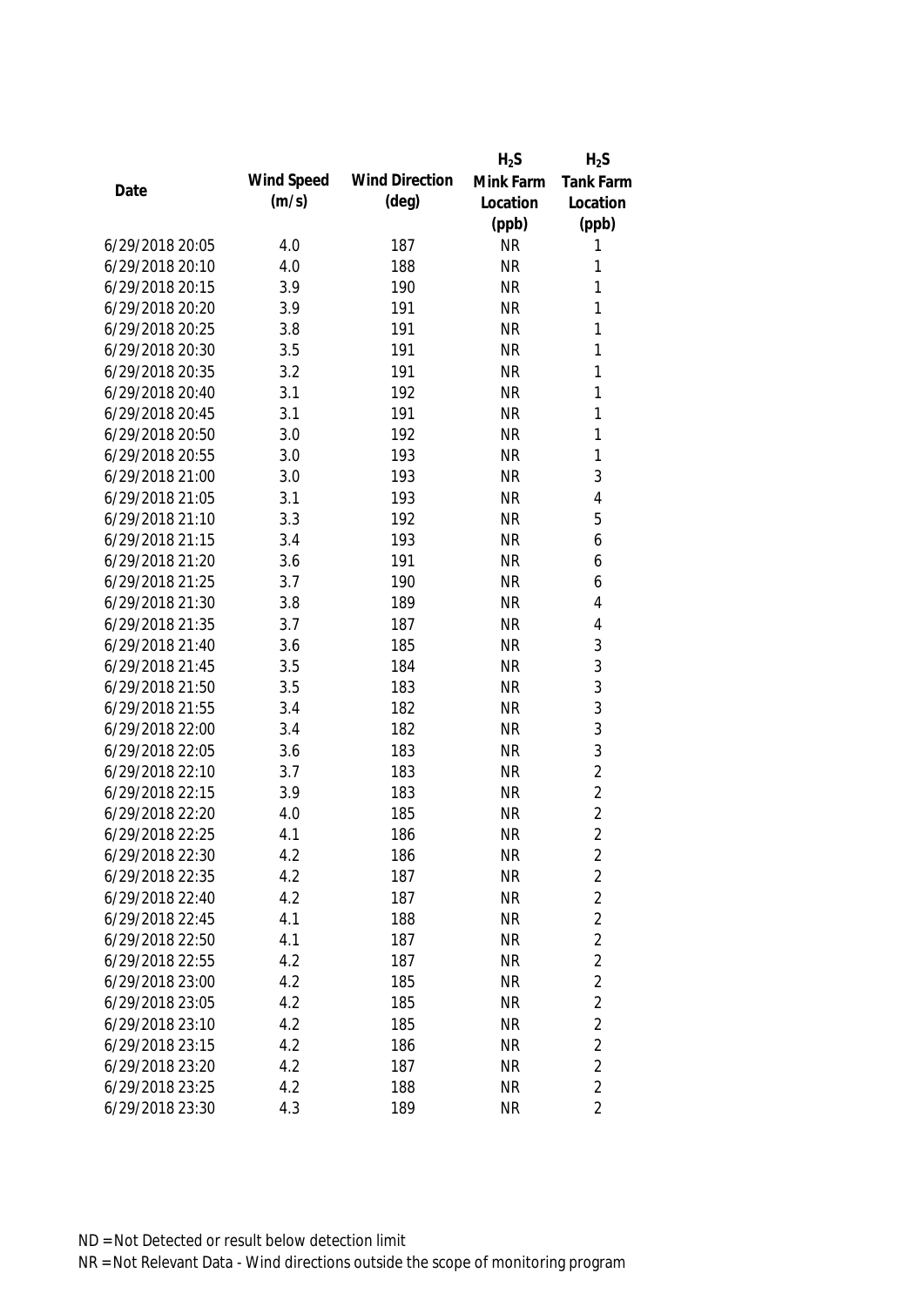|                 |            |                       | $H_2S$    | $H_2S$           |
|-----------------|------------|-----------------------|-----------|------------------|
| Date            | Wind Speed | <b>Wind Direction</b> | Mink Farm | <b>Tank Farm</b> |
|                 | (m/s)      | $(\text{deg})$        | Location  | Location         |
|                 |            |                       | (ppb)     | (ppb)            |
| 6/29/2018 23:35 | 4.2        | 191                   | <b>NR</b> | 2                |
| 6/29/2018 23:40 | 4.3        | 192                   | <b>NR</b> | $\overline{2}$   |
| 6/29/2018 23:45 | 4.2        | 192                   | <b>NR</b> | 1                |
| 6/29/2018 23:50 | 4.1        | 192                   | <b>NR</b> | 1                |
| 6/29/2018 23:55 | 4.1        | 193                   | <b>NR</b> | 1                |
| 6/29/2018 24:00 | 3.9        | 194                   | <b>NR</b> | 1                |
| 6/30/2018 00:05 | 4.0        | 193                   | <b>NR</b> | 1                |
| 6/30/2018 00:10 | 4.1        | 192                   | <b>NR</b> | 1                |
| 6/30/2018 00:15 | 4.2        | 191                   | <b>NR</b> | 1                |
| 6/30/2018 00:20 | 4.2        | 191                   | <b>NR</b> | 1                |
| 6/30/2018 00:25 | 4.2        | 190                   | <b>NR</b> | 1                |
| 6/30/2018 00:30 | 4.4        | 190                   | <b>NR</b> | 1                |
| 6/30/2018 00:35 | 4.4        | 188                   | <b>NR</b> | 1                |
| 6/30/2018 00:40 | 4.4        | 188                   | <b>NR</b> | 1                |
| 6/30/2018 00:45 | 4.4        | 188                   | <b>NR</b> | $\mathbf{1}$     |
| 6/30/2018 00:50 | 4.3        | 188                   | <b>NR</b> | $\overline{2}$   |
| 6/30/2018 00:55 | 4.3        | 188                   | <b>NR</b> | $\overline{2}$   |
| 6/30/2018 01:00 | 4.3        | 188                   | <b>NR</b> | $\mathbf{1}$     |
| 6/30/2018 01:05 | 4.3        | 189                   | <b>NR</b> | $\mathbf{1}$     |
| 6/30/2018 01:10 | 4.1        | 188                   | <b>NR</b> | 1                |
| 6/30/2018 01:15 | 4.1        | 188                   | <b>NR</b> | $\sqrt{2}$       |
| 6/30/2018 01:20 | 4.3        | 188                   | <b>NR</b> | $\overline{2}$   |
| 6/30/2018 01:25 | 4.3        | 188                   | <b>NR</b> | $\mathbf{1}$     |
| 6/30/2018 01:30 | 4.1        | 190                   | <b>NR</b> | $\overline{2}$   |
| 6/30/2018 01:35 | 4.0        | 191                   | <b>NR</b> | 1                |
| 6/30/2018 01:40 | 4.0        | 192                   | <b>NR</b> | 1                |
| 6/30/2018 01:45 | 3.8        | 194                   | <b>NR</b> | 1                |
| 6/30/2018 01:50 | 3.6        | 196                   | <b>NR</b> | 1                |
| 6/30/2018 01:55 | 3.6        | 197                   | <b>NR</b> | 1                |
| 6/30/2018 02:00 | 3.5        | 197                   | <b>NR</b> | 1                |
| 6/30/2018 02:05 | 3.5        | 197                   | <b>NR</b> | 1                |
| 6/30/2018 02:10 | 3.4        | 198                   | <b>NR</b> | 1                |
| 6/30/2018 02:15 | 3.4        | 199                   | <b>NR</b> | 1                |
| 6/30/2018 02:20 | 3.5        | 199                   | <b>NR</b> | 1                |
| 6/30/2018 02:25 | 3.4        | 200                   | <b>NR</b> | 1                |
| 6/30/2018 02:30 | 3.4        | 201                   | <b>NR</b> | 1                |
| 6/30/2018 02:35 | 3.4        | 202                   | <b>NR</b> | 1                |
| 6/30/2018 02:40 | 3.3        | 202                   | <b>NR</b> | 1                |
| 6/30/2018 02:45 | 3.3        | 202                   | <b>NR</b> | 1                |
| 6/30/2018 02:50 | 3.2        | 201                   | <b>NR</b> | $\overline{2}$   |
| 6/30/2018 02:55 | 3.2        | 201                   | <b>NR</b> | $\overline{2}$   |
| 6/30/2018 03:00 | 3.2        | 200                   | <b>NR</b> | $\overline{2}$   |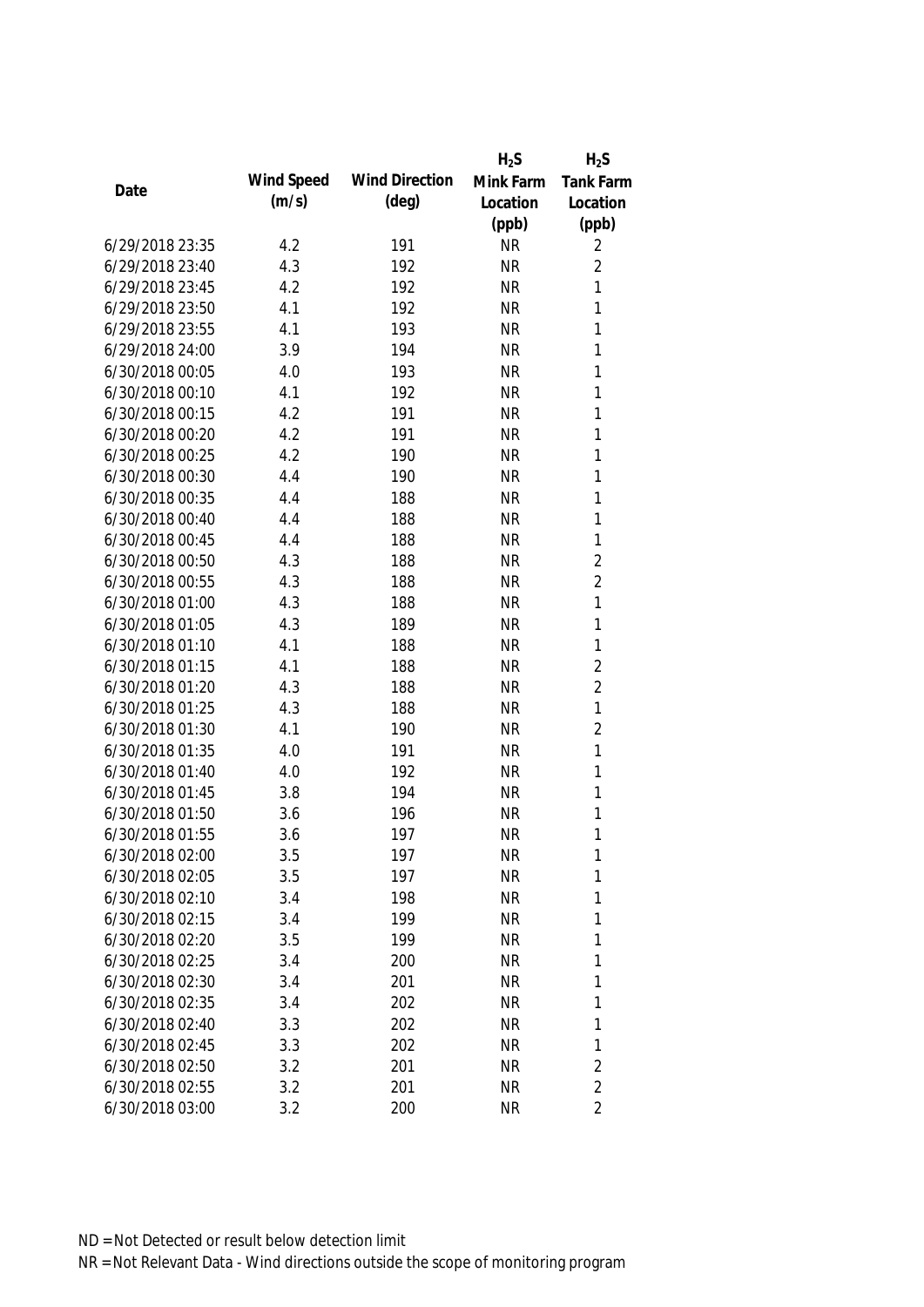|                 |            |                       | $H_2S$    | $H_2S$           |
|-----------------|------------|-----------------------|-----------|------------------|
| Date            | Wind Speed | <b>Wind Direction</b> | Mink Farm | <b>Tank Farm</b> |
|                 | (m/s)      | $(\text{deg})$        | Location  | Location         |
|                 |            |                       | (ppb)     | (ppb)            |
| 6/30/2018 03:05 | 3.2        | 201                   | <b>NR</b> | 2                |
| 6/30/2018 03:10 | 3.3        | 202                   | <b>NR</b> | $\overline{2}$   |
| 6/30/2018 03:15 | 3.5        | 202                   | <b>NR</b> | $\overline{2}$   |
| 6/30/2018 03:20 | 3.7        | 204                   | <b>NR</b> | $\overline{2}$   |
| 6/30/2018 03:25 | 3.8        | 204                   | <b>NR</b> | $\overline{2}$   |
| 6/30/2018 03:30 | 3.9        | 204                   | <b>NR</b> | $\overline{2}$   |
| 6/30/2018 03:35 | 3.9        | 205                   | <b>NR</b> | $\mathbf{1}$     |
| 6/30/2018 03:40 | 3.8        | 204                   | <b>NR</b> | $\mathbf{1}$     |
| 6/30/2018 03:45 | 3.7        | 202                   | <b>NR</b> | 1                |
| 6/30/2018 03:50 | 3.6        | 202                   | <b>NR</b> | 1                |
| 6/30/2018 03:55 | 3.7        | 202                   | <b>NR</b> | 1                |
| 6/30/2018 04:00 | 3.7        | 203                   | <b>NR</b> | 1                |
| 6/30/2018 04:05 | 3.8        | 202                   | <b>NR</b> | 1                |
| 6/30/2018 04:10 | 4.0        | 203                   | <b>NR</b> | 1                |
| 6/30/2018 04:15 | 4.2        | 206                   | <b>NR</b> | 1                |
| 6/30/2018 04:20 | 4.2        | 206                   | <b>NR</b> | 1                |
| 6/30/2018 04:25 | 4.3        | 207                   | <b>NR</b> | 1                |
| 6/30/2018 04:30 | 4.4        | 208                   | <b>NR</b> | 1                |
| 6/30/2018 04:35 | 4.4        | 209                   | <b>NR</b> | $\mathbf{1}$     |
| 6/30/2018 04:40 | 4.4        | 211                   | <b>NR</b> | $\overline{2}$   |
| 6/30/2018 04:45 | 4.4        | 210                   | <b>NR</b> | $\overline{2}$   |
| 6/30/2018 04:50 | 4.3        | 209                   | <b>NR</b> | $\overline{2}$   |
| 6/30/2018 04:55 | 4.2        | 210                   | <b>NR</b> | $\overline{2}$   |
| 6/30/2018 05:00 | 4.1        | 209                   | <b>NR</b> | $\overline{2}$   |
| 6/30/2018 05:05 | 4.0        | 208                   | <b>NR</b> | $\overline{2}$   |
| 6/30/2018 05:10 | 3.8        | 207                   | <b>NR</b> | $\overline{2}$   |
| 6/30/2018 05:15 | 3.7        | 207                   | <b>NR</b> | $\overline{2}$   |
| 6/30/2018 05:20 | 3.8        | 207                   | <b>NR</b> | 1                |
| 6/30/2018 05:25 | 3.7        | 206                   | <b>NR</b> | $\overline{2}$   |
| 6/30/2018 05:30 | 3.7        | 204                   | <b>NR</b> | 2                |
| 6/30/2018 05:35 | 3.6        | 203                   | <b>NR</b> | $\overline{2}$   |
| 6/30/2018 05:40 | 3.5        | 201                   | <b>NR</b> | $\overline{2}$   |
| 6/30/2018 05:45 | 3.5        | 201                   | <b>NR</b> | $\overline{2}$   |
| 6/30/2018 05:50 | 3.4        | 201                   | <b>NR</b> | $\overline{2}$   |
| 6/30/2018 05:55 | 3.4        | 200                   | <b>NR</b> | $\overline{2}$   |
| 6/30/2018 06:00 | 3.3        | 200                   | <b>NR</b> | $\overline{2}$   |
| 6/30/2018 06:05 | 3.3        | 201                   | <b>NR</b> | $\overline{2}$   |
| 6/30/2018 06:10 | 3.4        | 203                   | <b>NR</b> | $\overline{2}$   |
| 6/30/2018 06:15 | 3.4        | 203                   | <b>NR</b> | $\overline{2}$   |
| 6/30/2018 06:20 | 3.4        | 203                   | <b>NR</b> | $\overline{2}$   |
| 6/30/2018 06:25 | 3.4        | 205                   | <b>NR</b> | $\overline{2}$   |
| 6/30/2018 06:30 | 3.5        | 207                   | <b>NR</b> | $\overline{2}$   |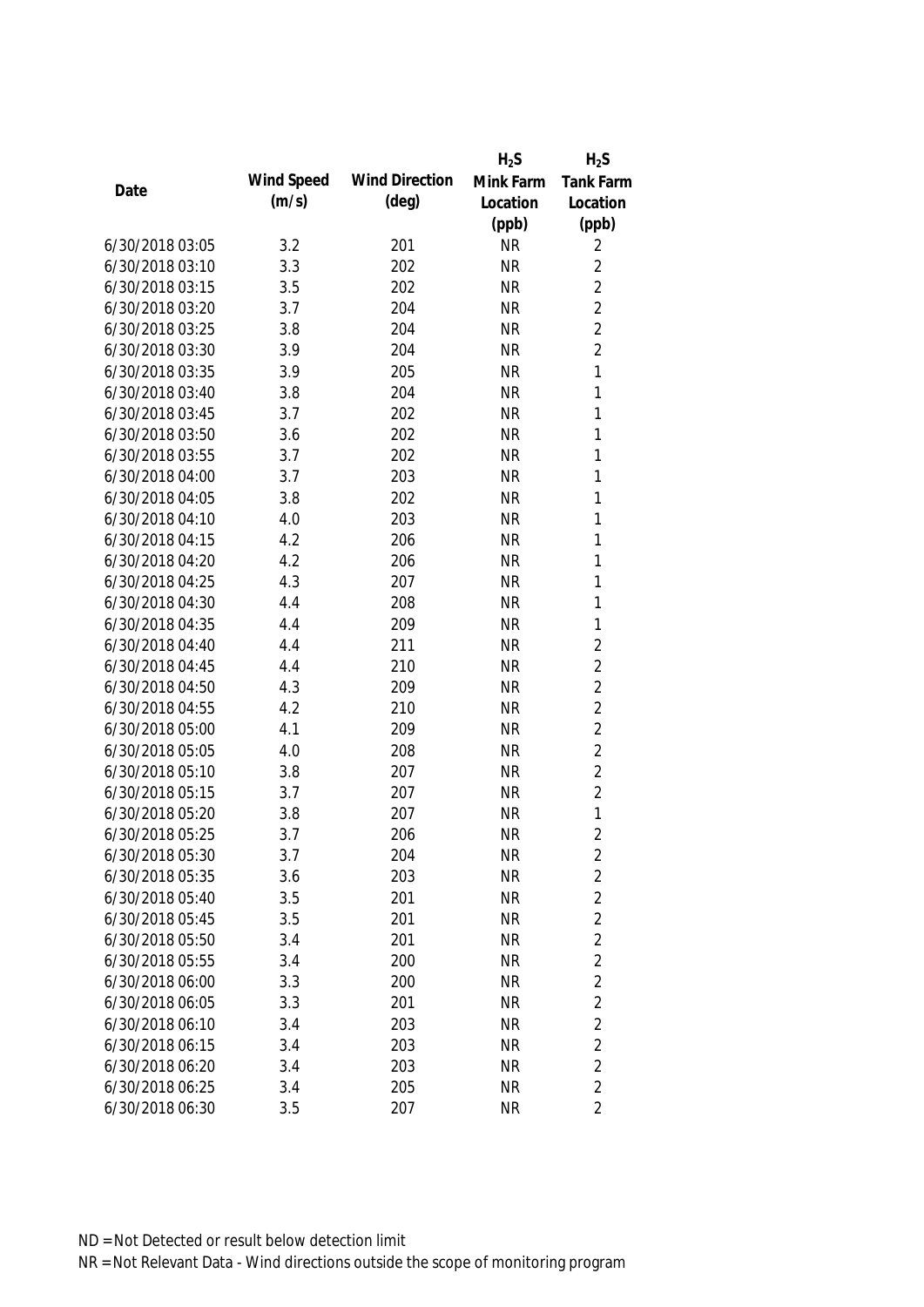|                 |            |                       | $H_2S$    | $H_2S$           |
|-----------------|------------|-----------------------|-----------|------------------|
| Date            | Wind Speed | <b>Wind Direction</b> | Mink Farm | <b>Tank Farm</b> |
|                 | (m/s)      | $(\text{deg})$        | Location  | Location         |
|                 |            |                       | (ppb)     | (ppb)            |
| 6/30/2018 06:35 | 3.7        | 207                   | <b>NR</b> | 2                |
| 6/30/2018 06:40 | 3.8        | 209                   | <b>NR</b> | $\overline{2}$   |
| 6/30/2018 06:45 | 3.9        | 210                   | <b>NR</b> | $\overline{2}$   |
| 6/30/2018 06:50 | 4.0        | 210                   | <b>NR</b> | $\overline{2}$   |
| 6/30/2018 06:55 | 4.1        | 211                   | <b>NR</b> | $\overline{2}$   |
| 6/30/2018 07:00 | 4.1        | 211                   | <b>NR</b> | $\overline{2}$   |
| 6/30/2018 07:05 | 4.1        | 213                   | <b>NR</b> | $\overline{2}$   |
| 6/30/2018 07:10 | 4.2        | 213                   | <b>NR</b> | $\mathbf{1}$     |
| 6/30/2018 07:15 | 4.2        | 213                   | <b>NR</b> | 1                |
| 6/30/2018 07:20 | 4.3        | 214                   | <b>NR</b> | 1                |
| 6/30/2018 07:25 | 4.3        | 214                   | <b>NR</b> | 1                |
| 6/30/2018 07:30 | 4.3        | 214                   | <b>NR</b> | 1                |
| 6/30/2018 07:35 | 4.3        | 213                   | <b>NR</b> | 1                |
| 6/30/2018 07:40 | 4.3        | 212                   | <b>NR</b> | 1                |
| 6/30/2018 07:45 | 4.3        | 214                   | <b>NR</b> | 1                |
| 6/30/2018 07:50 | 4.4        | 213                   | <b>NR</b> | 1                |
| 6/30/2018 07:55 | 4.5        | 213                   | <b>NR</b> | $\mathbf{1}$     |
| 6/30/2018 08:00 | 4.3        | 212                   | <b>NR</b> | 1                |
| 6/30/2018 08:05 | 4.4        | 213                   | <b>NR</b> | 1                |
| 6/30/2018 08:10 | 4.4        | 214                   | <b>NR</b> | 1                |
| 6/30/2018 08:15 | 4.4        | 213                   | <b>NR</b> | 1                |
| 6/30/2018 08:20 | 4.5        | 214                   | <b>NR</b> | 1                |
| 6/30/2018 08:25 | 4.5        | 215                   | <b>NR</b> | $\mathbf{1}$     |
| 6/30/2018 08:30 | 4.6        | 215                   | <b>NR</b> | 1                |
| 6/30/2018 08:35 | 4.4        | 213                   | <b>NR</b> | 1                |
| 6/30/2018 08:40 | 4.4        | 212                   | <b>NR</b> | 1                |
| 6/30/2018 08:45 | 4.3        | 212                   | <b>NR</b> | 1                |
| 6/30/2018 08:50 | 4.1        | 212                   | <b>NR</b> | 1                |
| 6/30/2018 08:55 | 3.8        | 211                   | <b>NR</b> | 1                |
| 6/30/2018 09:00 | 3.8        | 211                   | <b>NR</b> | 1                |
| 6/30/2018 09:05 | 3.8        | 212                   | <b>NR</b> | 1                |
| 6/30/2018 09:10 | 3.9        | 211                   | <b>NR</b> | 1                |
| 6/30/2018 09:15 | 3.9        | 209                   | <b>NR</b> | 1                |
| 6/30/2018 09:20 | 4.1        | 209                   | <b>NR</b> | 1                |
| 6/30/2018 09:25 | 4.3        | 208                   | <b>NR</b> | 1                |
| 6/30/2018 09:30 | 4.3        | 210                   | <b>NR</b> | 1                |
| 6/30/2018 09:35 | 4.1        | 208                   | <b>NR</b> | 1                |
| 6/30/2018 09:40 | 4.0        | 208                   | <b>NR</b> | 1                |
| 6/30/2018 09:45 | 4.0        | 210                   | <b>NR</b> | 1                |
| 6/30/2018 09:50 | 3.9        | 209                   | <b>NR</b> | 1                |
| 6/30/2018 09:55 | 3.9        | 210                   | <b>NR</b> | 1                |
| 6/30/2018 10:00 | 3.9        | 209                   | <b>NR</b> | 1                |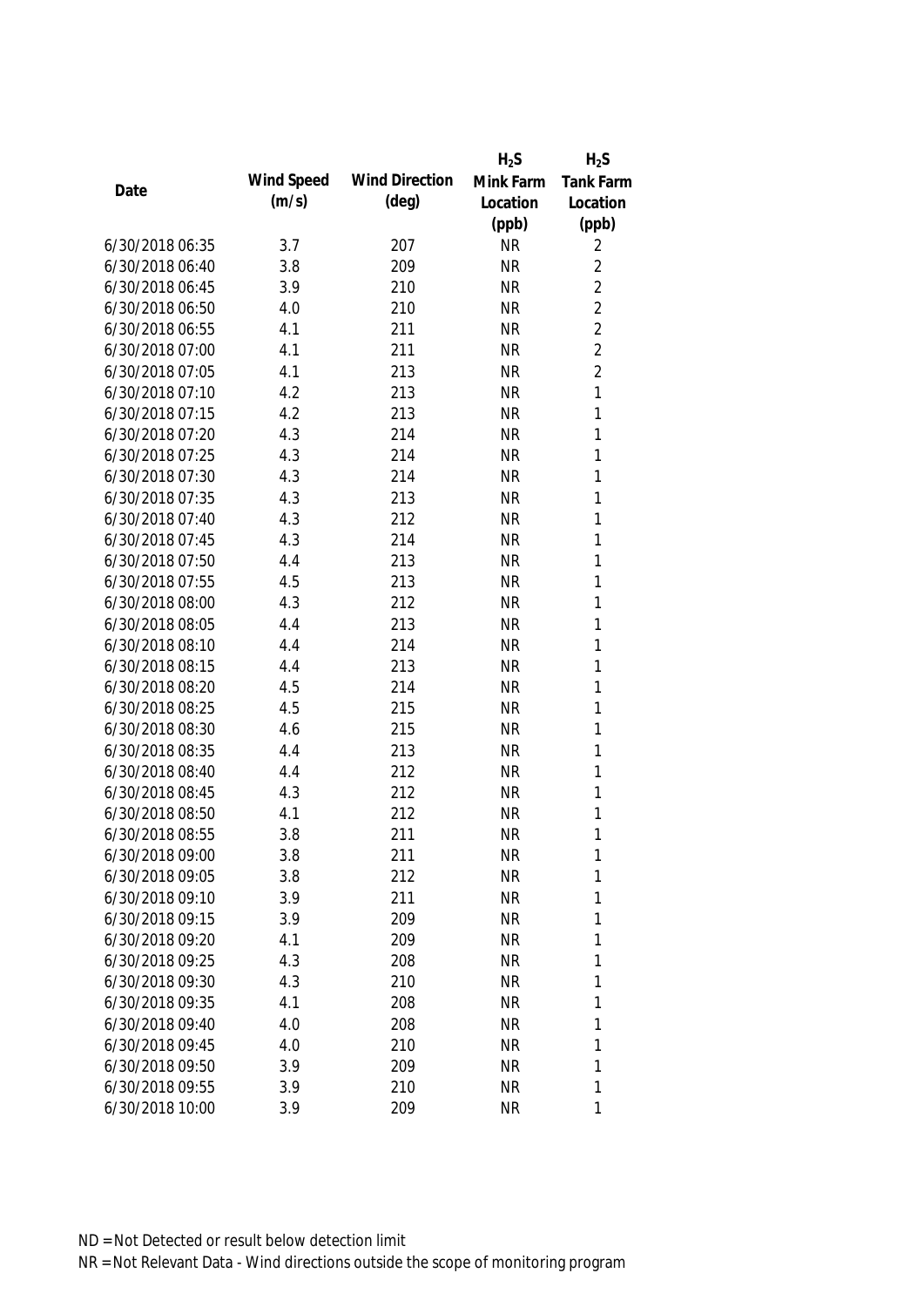|                 |            |                       | $H_2S$    | $H_2S$           |
|-----------------|------------|-----------------------|-----------|------------------|
|                 | Wind Speed | <b>Wind Direction</b> | Mink Farm | <b>Tank Farm</b> |
| Date            | (m/s)      | $(\text{deg})$        | Location  | Location         |
|                 |            |                       | (ppb)     | (ppb)            |
| 6/30/2018 10:05 | 4.0        | 210                   | <b>NR</b> | 1                |
| 6/30/2018 10:10 | 4.2        | 211                   | <b>NR</b> | 1                |
| 6/30/2018 10:15 | 4.1        | 208                   | <b>NR</b> | 1                |
| 6/30/2018 10:20 | 4.2        | 208                   | <b>NR</b> | 1                |
| 6/30/2018 10:25 | 4.2        | 212                   | <b>NR</b> | 1                |
| 6/30/2018 10:30 | 4.1        | 213                   | <b>NR</b> | 1                |
| 6/30/2018 10:35 | 4.1        | 213                   | <b>NR</b> | $\mathbf{1}$     |
| 6/30/2018 10:40 | 3.8        | 214                   | <b>NR</b> | 1                |
| 6/30/2018 10:45 | 3.7        | 215                   | <b>NR</b> | 1                |
| 6/30/2018 10:50 | 3.6        | 217                   | <b>NR</b> | 1                |
| 6/30/2018 10:55 | 3.4        | 214                   | <b>NR</b> | 1                |
| 6/30/2018 11:00 | 3.5        | 212                   | <b>NR</b> | 1                |
| 6/30/2018 11:05 | 3.5        | 211                   | <b>NR</b> | 1                |
| 6/30/2018 11:10 | 3.5        | 210                   | <b>NR</b> | 1                |
| 6/30/2018 11:15 | 3.5        | 214                   | <b>NR</b> | 1                |
| 6/30/2018 11:20 | 3.4        | 213                   | <b>NR</b> | 1                |
| 6/30/2018 11:25 | 3.0        | 211                   | <b>NR</b> | 1                |
| 6/30/2018 11:30 | 2.8        | 213                   | <b>NR</b> | $\overline{2}$   |
| 6/30/2018 11:35 | 2.6        | 214                   | <b>NR</b> | $\overline{2}$   |
| 6/30/2018 11:40 | 2.4        | 217                   | <b>NR</b> | $\overline{2}$   |
| 6/30/2018 11:45 | 2.1        | 219                   | <b>NR</b> | $\overline{2}$   |
| 6/30/2018 11:50 | 2.0        | 218                   | <b>NR</b> | $\overline{2}$   |
| 6/30/2018 11:55 | 2.2        | 213                   | <b>NR</b> | $\overline{2}$   |
| 6/30/2018 12:00 | 2.1        | 207                   | <b>NR</b> | $\overline{2}$   |
| 6/30/2018 12:05 | 2.2        | 202                   | <b>NR</b> | $\overline{2}$   |
| 6/30/2018 12:10 | 2.5        | 194                   | <b>NR</b> | $\overline{2}$   |
| 6/30/2018 12:15 | 2.7        | 185                   | <b>NR</b> | $\overline{2}$   |
| 6/30/2018 12:20 | 2.9        | 179                   | <b>NR</b> | $\overline{2}$   |
| 6/30/2018 12:25 | 3.0        | 180                   | <b>NR</b> | $\overline{2}$   |
| 6/30/2018 12:30 | 3.0        | 175                   | <b>NR</b> | $\overline{c}$   |
| 6/30/2018 12:35 | 3.0        | 176                   | <b>NR</b> | $\overline{2}$   |
| 6/30/2018 12:40 | 3.1        | 179                   | <b>NR</b> | $\mathbf{1}$     |
| 6/30/2018 12:45 | 3.1        | 182                   | <b>NR</b> | 1                |
| 6/30/2018 12:50 | 2.9        | 183                   | <b>NR</b> | $\mathbf{1}$     |
| 6/30/2018 12:55 | 3.0        | 183                   | <b>NR</b> | 1                |
| 6/30/2018 13:00 | 3.4        | 183                   | <b>NR</b> | 1                |
| 6/30/2018 13:05 | 3.7        | 180                   | <b>NR</b> | 1                |
| 6/30/2018 13:10 | 3.8        | 181                   | <b>NR</b> | 1                |
| 6/30/2018 13:15 | 4.0        | 174                   | <b>NR</b> | 1                |
| 6/30/2018 13:20 | 4.3        | 173                   | <b>NR</b> | 1                |
| 6/30/2018 13:25 | 4.3        | 174                   | <b>NR</b> | 1                |
| 6/30/2018 13:30 | 4.2        | 175                   | <b>NR</b> | 1                |
|                 |            |                       |           |                  |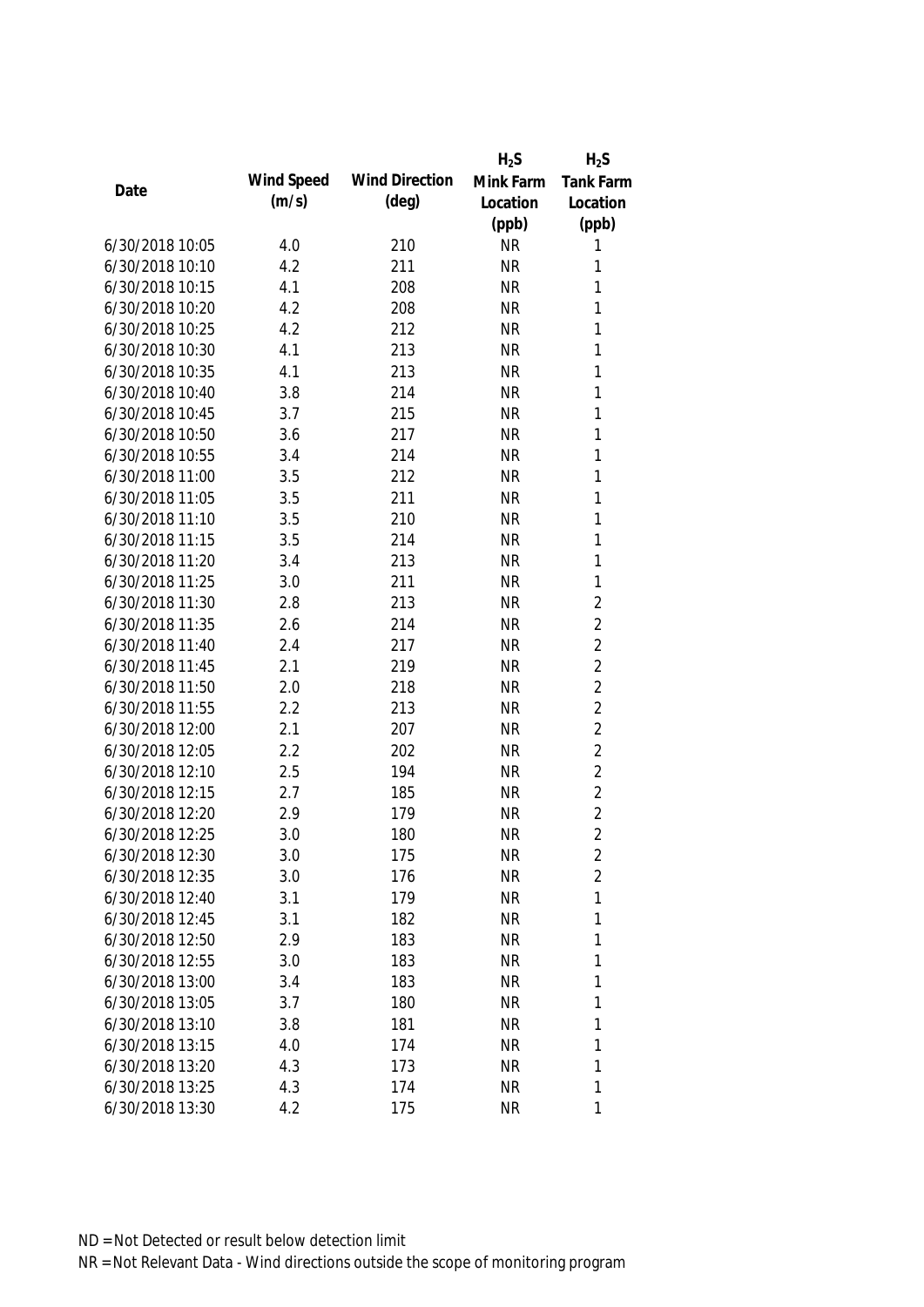|                 |            |                       | $H_2S$    | $H_2S$           |
|-----------------|------------|-----------------------|-----------|------------------|
|                 | Wind Speed | <b>Wind Direction</b> | Mink Farm | <b>Tank Farm</b> |
| Date            | (m/s)      | $(\text{deg})$        | Location  | Location         |
|                 |            |                       | (ppb)     | (ppb)            |
| 6/30/2018 13:35 | 4.0        | 175                   | <b>NR</b> | 1                |
| 6/30/2018 13:40 | 3.9        | 174                   | <b>NR</b> | 1                |
| 6/30/2018 13:45 | 3.8        | 179                   | <b>NR</b> | 1                |
| 6/30/2018 13:50 | 3.7        | 185                   | <b>NR</b> | 1                |
| 6/30/2018 13:55 | 3.7        | 183                   | <b>NR</b> | 1                |
| 6/30/2018 14:00 | 3.8        | 183                   | <b>NR</b> | $\mathbf{1}$     |
| 6/30/2018 14:05 | 3.9        | 184                   | <b>NR</b> | $\mathbf{1}$     |
| 6/30/2018 14:10 | 4.0        | 184                   | <b>NR</b> | $\mathbf{1}$     |
| 6/30/2018 14:15 | 4.0        | 180                   | <b>NR</b> | $\mathbf{1}$     |
| 6/30/2018 14:20 | 4.4        | 173                   | <b>NR</b> | $\mathbf{1}$     |
| 6/30/2018 14:25 | 4.6        | 173                   | <b>NR</b> | $\mathbf{1}$     |
| 6/30/2018 14:30 | 4.6        | 173                   | <b>NR</b> | 1                |
| 6/30/2018 14:35 | 4.8        | 171                   | <b>NR</b> | 1                |
| 6/30/2018 14:40 | 4.9        | 167                   | <b>NR</b> | <b>NR</b>        |
| 6/30/2018 14:45 | 5.0        | 166                   | <b>NR</b> | <b>NR</b>        |
| 6/30/2018 14:50 | 4.9        | 168                   | <b>NR</b> | <b>NR</b>        |
| 6/30/2018 14:55 | 4.9        | 169                   | <b>NR</b> | <b>NR</b>        |
| 6/30/2018 15:00 | 5.1        | 170                   | <b>NR</b> | $\mathbf{1}$     |
| 6/30/2018 15:05 | 5.2        | 171                   | <b>NR</b> | 1                |
| 6/30/2018 15:10 | 5.2        | 175                   | <b>NR</b> | $\mathbf{1}$     |
| 6/30/2018 15:15 | 4.9        | 176                   | <b>NR</b> | 1                |
| 6/30/2018 15:20 | 5.0        | 177                   | <b>NR</b> | $\mathbf{1}$     |
| 6/30/2018 15:25 | 5.1        | 179                   | <b>NR</b> | $\mathbf{1}$     |
| 6/30/2018 15:30 | 4.9        | 182                   | <b>NR</b> | $\mathbf{1}$     |
| 6/30/2018 15:35 | 4.7        | 184                   | <b>NR</b> | 1                |
| 6/30/2018 15:40 | 4.7        | 184                   | <b>NR</b> | $\mathbf{1}$     |
| 6/30/2018 15:45 | 5.0        | 184                   | <b>NR</b> | 1                |
| 6/30/2018 15:50 | 4.9        | 184                   | <b>NR</b> | 1                |
| 6/30/2018 15:55 | 4.9        | 184                   | <b>NR</b> | 1                |
| 6/30/2018 16:00 | 5.0        | 179                   | <b>NR</b> | 1                |
| 6/30/2018 16:05 | 5.3        | 175                   | <b>NR</b> | $\mathbf{1}$     |
| 6/30/2018 16:10 | 5.4        | 173                   | <b>NR</b> | $\overline{2}$   |
| 6/30/2018 16:15 | 5.3        | 176                   | <b>NR</b> | $\mathbf{1}$     |
| 6/30/2018 16:20 | 5.3        | 174                   | <b>NR</b> | $\mathbf{1}$     |
| 6/30/2018 16:25 | 5.1        | 175                   | <b>NR</b> | 1                |
| 6/30/2018 16:30 | 5.2        | 179                   | <b>NR</b> | 1                |
| 6/30/2018 16:35 | 5.1        | 183                   | <b>NR</b> | 1                |
| 6/30/2018 16:40 | 5.1        | 186                   | <b>NR</b> | 1                |
| 6/30/2018 16:45 | 5.3        | 185                   | <b>NR</b> | 1                |
| 6/30/2018 16:50 | 5.4        | 186                   | <b>NR</b> | 1                |
| 6/30/2018 16:55 | 5.6        | 185                   | <b>NR</b> | 1                |
| 6/30/2018 17:00 | 5.7        | 184                   | <b>NR</b> | 1                |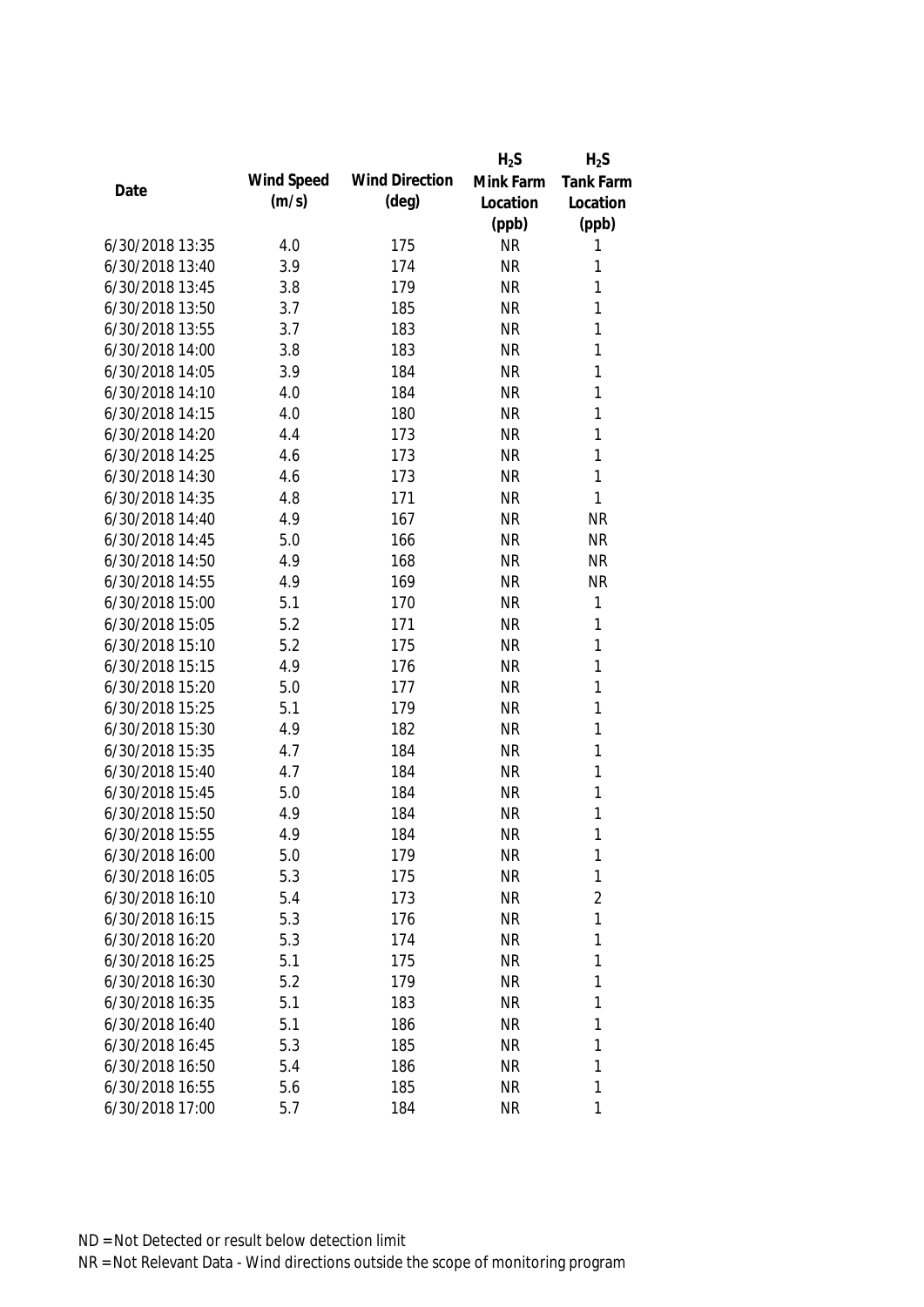|                 |            |                       | $H_2S$    | $H_2S$           |
|-----------------|------------|-----------------------|-----------|------------------|
| Date            | Wind Speed | <b>Wind Direction</b> | Mink Farm | <b>Tank Farm</b> |
|                 | (m/s)      | $(\text{deg})$        | Location  | Location         |
|                 |            |                       | (ppb)     | (ppb)            |
| 6/30/2018 17:05 | 5.8        | 184                   | <b>NR</b> | 1                |
| 6/30/2018 17:10 | 5.8        | 183                   | <b>NR</b> | 1                |
| 6/30/2018 17:15 | 5.9        | 183                   | <b>NR</b> | 1                |
| 6/30/2018 17:20 | 5.9        | 184                   | <b>NR</b> | 1                |
| 6/30/2018 17:25 | 6.0        | 186                   | <b>NR</b> | 1                |
| 6/30/2018 17:30 | 6.0        | 184                   | <b>NR</b> | 1                |
| 6/30/2018 17:35 | 5.9        | 184                   | <b>NR</b> | 1                |
| 6/30/2018 17:40 | 5.9        | 183                   | <b>NR</b> | 1                |
| 6/30/2018 17:45 | 6.0        | 181                   | <b>NR</b> | 1                |
| 6/30/2018 17:50 | 6.1        | 178                   | <b>NR</b> | 1                |
| 6/30/2018 17:55 | 6.1        | 177                   | <b>NR</b> | 1                |
| 6/30/2018 18:00 | 5.8        | 176                   | <b>NR</b> | 1                |
| 6/30/2018 18:05 | 5.7        | 174                   | <b>NR</b> | 1                |
| 6/30/2018 18:10 | 5.8        | 174                   | <b>NR</b> | 1                |
| 6/30/2018 18:15 | 5.7        | 173                   | <b>NR</b> | 1                |
| 6/30/2018 18:20 | 5.8        | 172                   | <b>NR</b> | 1                |
| 6/30/2018 18:25 | 5.7        | 173                   | <b>NR</b> | 1                |
| 6/30/2018 18:30 | 5.8        | 173                   | <b>NR</b> | 1                |
| 6/30/2018 18:35 | 5.7        | 175                   | <b>NR</b> | 1                |
| 6/30/2018 18:40 | 5.8        | 177                   | <b>NR</b> | 1                |
| 6/30/2018 18:45 | 5.7        | 181                   | <b>NR</b> | 1                |
| 6/30/2018 18:50 | 5.3        | 185                   | <b>NR</b> | 1                |
| 6/30/2018 18:55 | 5.2        | 187                   | <b>NR</b> | 1                |
| 6/30/2018 19:00 | 5.1        | 188                   | <b>NR</b> | 1                |
| 6/30/2018 19:05 | 5.0        | 189                   | <b>NR</b> | 1                |
| 6/30/2018 19:10 | 4.4        | 191                   | <b>NR</b> | 1                |
| 6/30/2018 19:15 | 4.1        | 191                   | <b>NR</b> | 1                |
| 6/30/2018 19:20 | 4.1        | 190                   | <b>NR</b> | 1                |
| 6/30/2018 19:25 | 3.9        | 193                   | <b>NR</b> | 1                |
| 6/30/2018 19:30 | 3.7        | 193                   | <b>NR</b> | 1                |
| 6/30/2018 19:35 | 3.6        | 191                   | <b>NR</b> | 1                |
| 6/30/2018 19:40 | 3.8        | 188                   | <b>NR</b> | 1                |
| 6/30/2018 19:45 | 3.9        | 187                   | <b>NR</b> | 1                |
| 6/30/2018 19:50 | 4.0        | 186                   | <b>NR</b> | 1                |
| 6/30/2018 19:55 | 4.1        | 183                   | <b>NR</b> | $\overline{2}$   |
| 6/30/2018 20:00 | 4.3        | 181                   | <b>NR</b> | $\overline{2}$   |
| 6/30/2018 20:05 | 4.3        | 181                   | <b>NR</b> | 1                |
| 6/30/2018 20:10 | 4.2        | 180                   | <b>NR</b> | 1                |
| 6/30/2018 20:15 | 4.2        | 178                   | <b>NR</b> | 1                |
| 6/30/2018 20:20 | 4.0        | 178                   | <b>NR</b> | 1                |
| 6/30/2018 20:25 | 3.8        | 177                   | <b>NR</b> | 1                |
| 6/30/2018 20:30 | 3.8        | 177                   | <b>NR</b> | 1                |